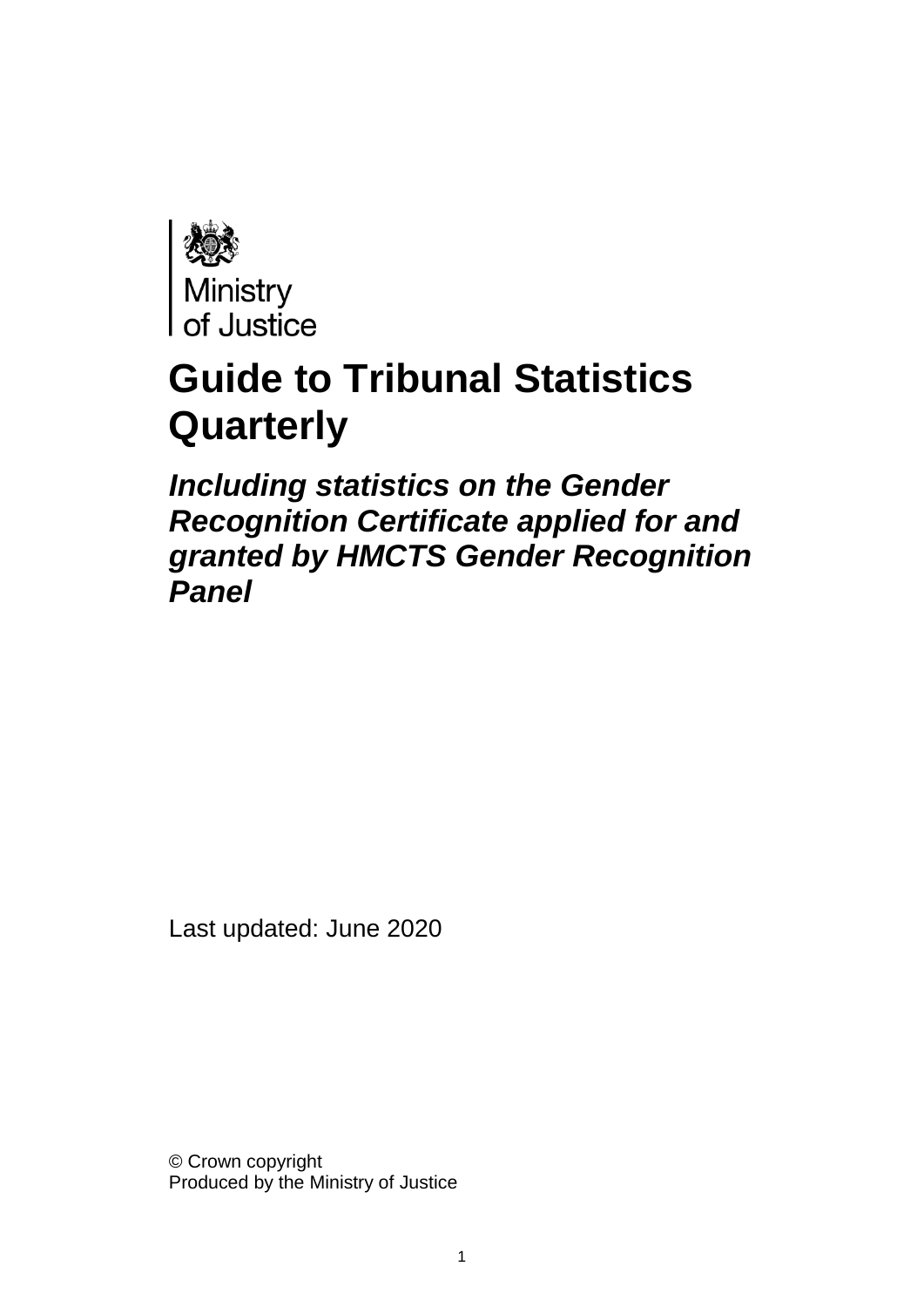## **Contents**

| 1. Introduction                                    | 3  |
|----------------------------------------------------|----|
| 2. Structure and Overview of Tribunals             | 4  |
| - Employment                                       | 6  |
| - Immigration and Asylum                           | 9  |
| - Social Security and Child Support                | 11 |
| - Tribunal Venue Level Data                        | 12 |
| - Gender Recognition Certificates                  | 15 |
| - Special Educational Needs and Disability         | 18 |
| - Adjournments and postponements                   | 21 |
| - Tribunal Judicial Salaried and Fee-paid sittings | 21 |
| - Other special tribunals                          | 23 |
| 3. Policy Background and Changes                   | 27 |
| - Employment Tribunals                             | 27 |
| - Social Security and Child Support                | 28 |
| - Immigration and Asylum                           | 28 |
| - Gender Recognition Certificates (GRC)            | 29 |
| - Special Educational Needs and Disability Reforms | 29 |
| 4. Data Quality and Sources                        | 31 |
| 5. Useful Publications                             | 34 |
| 6. Glossary                                        | 37 |
| - Immigration and Asylum Cases                     | 39 |
| - Employment and Employment Appeal Cases           | 40 |
| - Social Security and Child Support                | 41 |
| - Gender Recognition Certificates                  | 45 |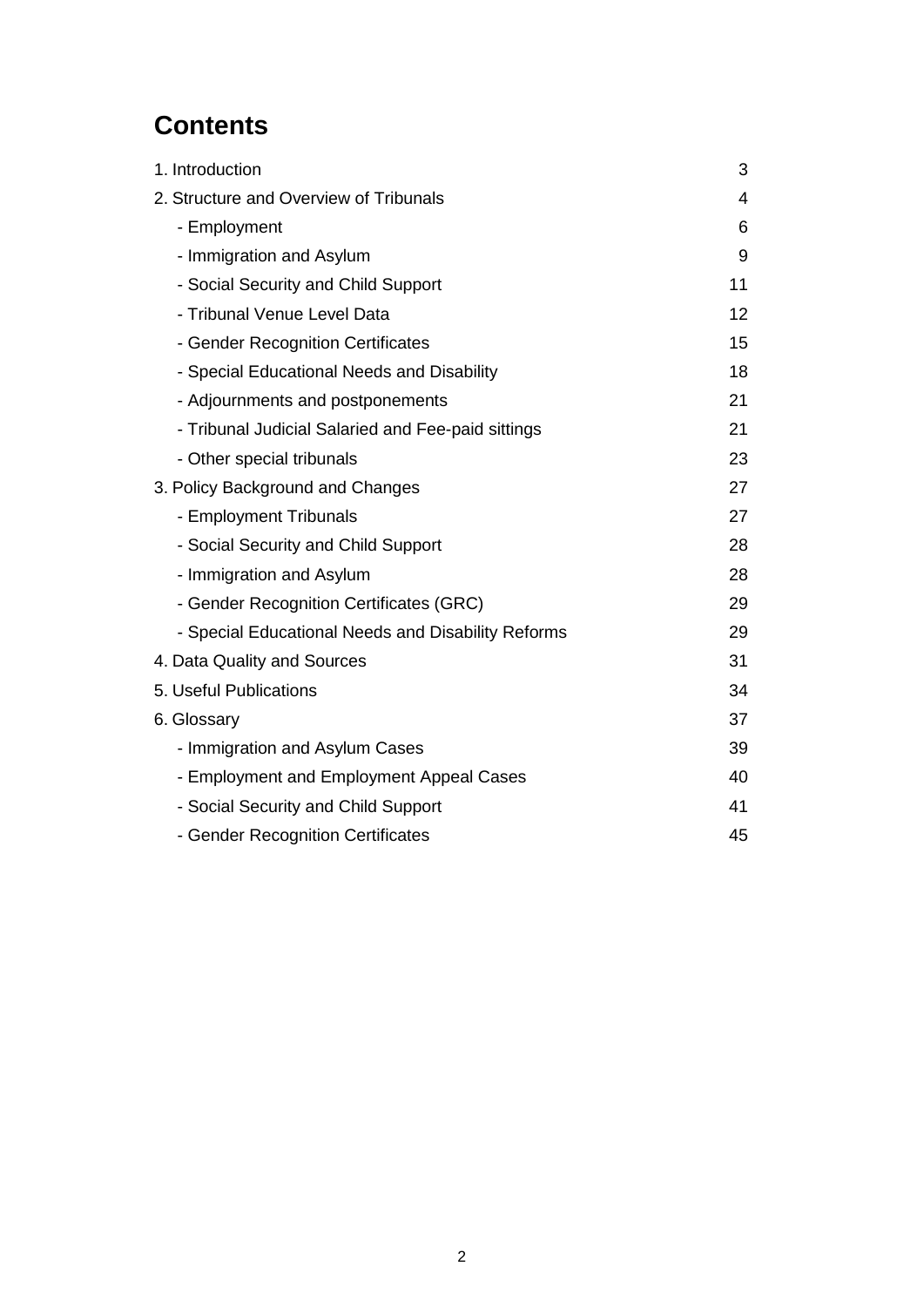## <span id="page-2-0"></span>**1. Introduction**

This document accompanies the Tribunal Statistics Quarterly and provides a background overview related to HMCTS Tribunals, focusing on concepts and definitions published in Ministry of Justice statistics. It also covers policy background and changes, statistical publication revision policies, data sources, quality and dissemination.

Additional chapters are included in the Tribunal and Gender Recognition Statistics bulletin, for certain quarters in the year, and have been summarised below:

- **September publication**: includes an additional chapter and supporting tables relating to more detailed annual Employment and Employment Appeal Tribunal statistics.
- **December publication**: this provides a more detailed breakdown of the Special Educational Needs and Disability (SEND) tribunals by academic year.
- **June publication**: includes revised annual summaries of all tribunals and additional chapters relating to Adjournments, Postponements, Judicial Salaried and Fee-paid sittings. Also includes the rate of appeal to the SEND Tribunal for the prior calendar year.

## **Statistical Notices of Further breakdown to the published figures**

The following are statistical notices of further tribunal breakdowns that have been published alongside the quarterly Tribunals and Gender Recognition Certificate Statistics in the past year:

#### **September 2019**

• An updated statistical notice on Immigration and Asylum (I&A) Detained Immigration Appeals (DIA) to include data to Q1 2019/20. These figures are being published so they can be used by the Independent Tribunal Procedure Committee (TPC), to inform their consideration of the need for and scope of any new Detained Fast Track (DFT) rules.

#### **December 2019**

• An updated statistical notice on Immigration and Asylum (I&A) Detained Immigration Appeals (DIA) to include data to Q2 2019/20.

#### **March 2020**

• An updated statistical notice on Immigration and Asylum (I&A) Detained Immigration Appeals (DIA) to include data to Q3 2019/20.

## **June 2020**

• An updated statistical notice on Immigration and Asylum (I&A) Detained Immigration Appeals (DIA) to include data to Q4 2019/20.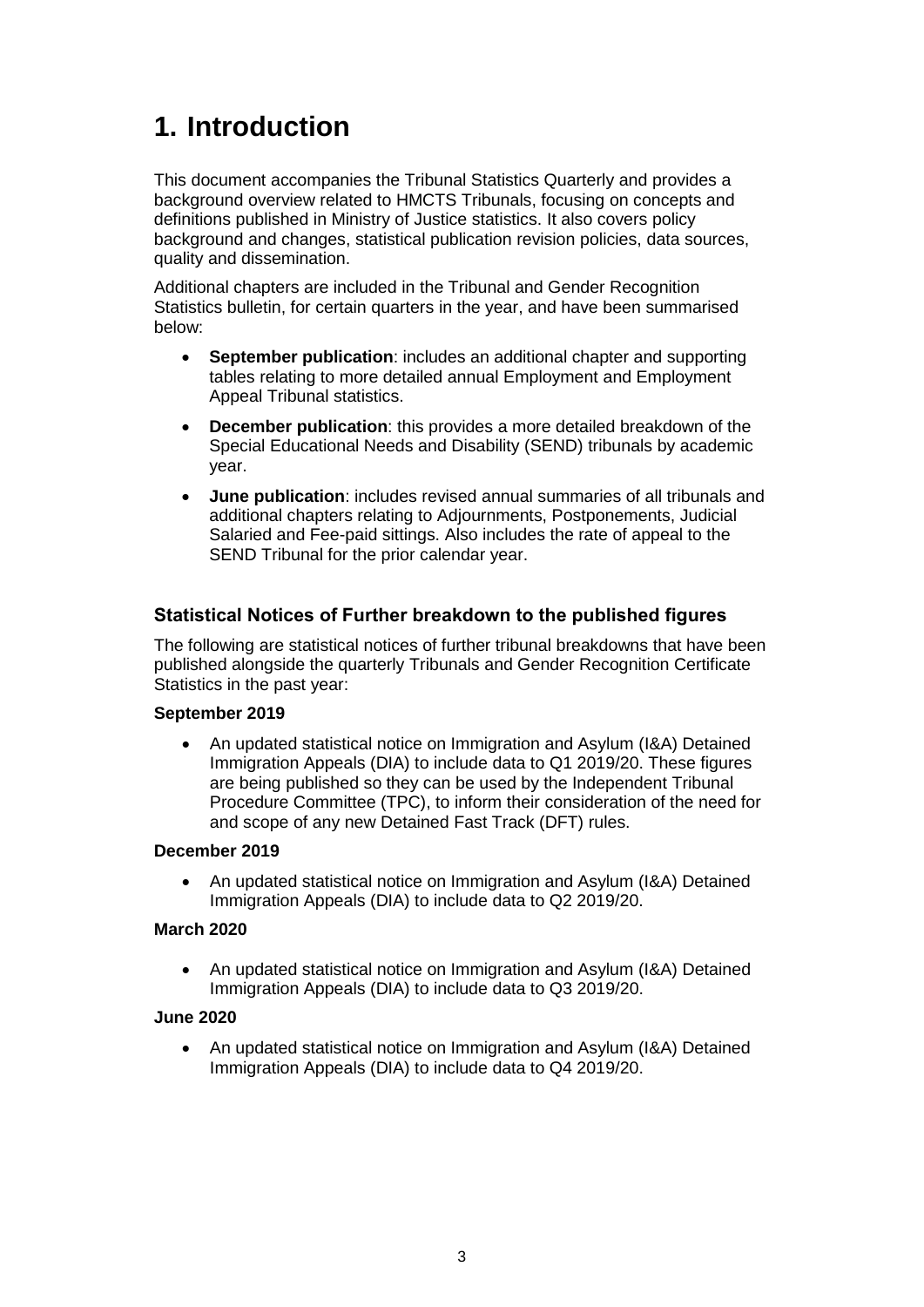## <span id="page-3-0"></span>**2. Structure and Overview of Tribunals**

Tribunals are specialist judicial bodies which decide disputes in particular areas of law. Appeals to tribunals are generally against a decision made by a Government department or agency. The main exception to this is the Employment Tribunal where cases are on a party v party basis (specifically, employee versus employer). There are tribunals in England, Wales, Scotland and Northern Ireland covering a wide range of areas affecting day-to-day life. Her Majesty's Courts & Tribunals Service (HMCTS) administers many of them although some are the responsibility of the devolved governments in Scotland, Wales and Northern Ireland. Please note that the quarterly statistics do not include data on tribunals not covered by HMCTS.

Tribunals have a two-tier structure (see Figure 1). The First Tier tribunal hears first instance appeals, primarily (but not exclusively) against certain decisions made by Government departments or other public bodies. The Upper Tribunal generally hears appeals from decisions of the First Tier tribunal although it also deals with certain matters at first instance.

The two tiers are divided into chambers which deal with particular areas of work. There are seven chambers in the First Tier Tribunal:

- **War Pensions and Armed Forces Compensation**: deals with appeals against decisions made about the entitlement to, or amount of, pension or compensation awarded to ex-service personnel who have been injured, or sustained illness, during service in the Armed Forces.
- **Social Entitlement**: mainly deals with appeals against decisions about a range of benefits and credits made by the Department for Work and Pensions, Her Majesty's Revenue and Customs, and Local Authorities, but also appeals against decisions about Asylum Support and Criminal Injuries Compensation.
- **Health, Education and Social Care**: this deals with a range of appeals including decisions taken under the Mental Health Act and assessments of Special Educational Needs.
- **Tax Chamber**: appeals against assessments of direct and indirect taxation and also appeals in cases of MPs' expenses.
- **Immigration and Asylum**: appeals against decisions of the Home Office relating to permission to stay in the UK, deportation from the UK and entry clearance to the UK.
- **Property**: primarily disputes about rent and land valuations.
- **General Regulatory**: this deals with a wide range of matters, mainly in relation to regulated services, such as Charity, Information Rights, Claims Management, Gambling and Transport.

HMCTS is also responsible for a number of specialist tribunals, including, for example, the Gender Recognition Panel.

The Upper Tribunal has four Chambers: Tax and Chancery, Immigration and Asylum, Lands and Administrative Appeals.

In addition, HMCTS is also responsible for the administration of the Employment Tribunal and the Employment Appeal Tribunal, although these sit outside the unified structure.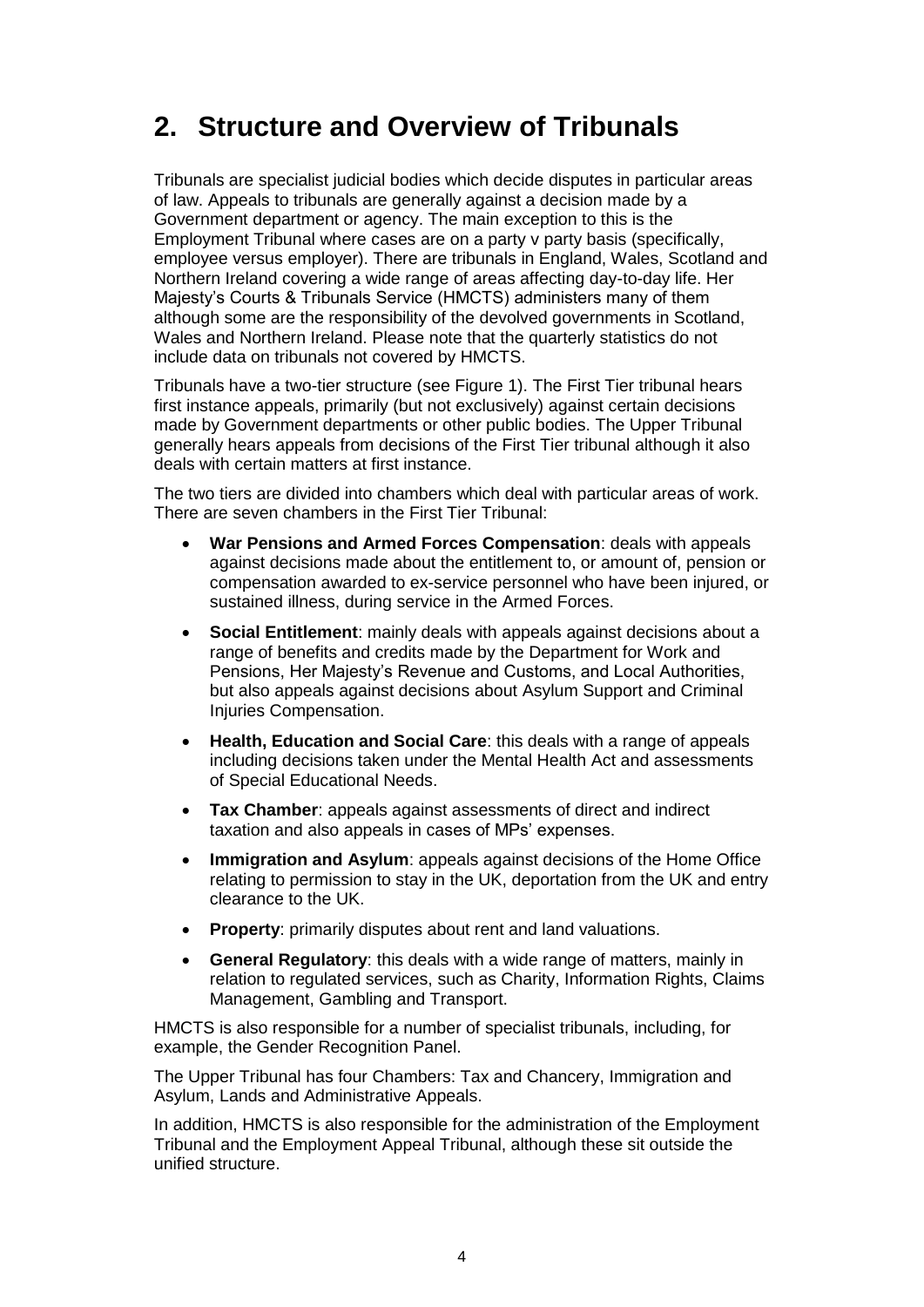

## **Figure 1: First-tier and Upper Tribunal chambers**

Appeals to the First Tier Tribunal are against the decisions from government departments and other public bodies. The Upper Tribunal hears appeals against decisions made by the First Tier Tribunal on points of law; specifically, an appeal made over the interpretation of a legal principle or statute. Further appeals may be made, with permission, to the Court of Appeal.

Tribunal judges are legally-qualified. Tribunal members are specialist non-legal members of the panel and include doctors, chartered surveyors, ex-service personnel or accountants. Tribunals often sit as a panel comprising a judge and non-legal members however in some jurisdictions cases may be heard by a judge or member sitting alone.

The Tribunal Statistics Bulletin covers information on receipts (i.e. cases received by HMCTS), the outcome of cases by category (e.g. cases disposed of at hearing) and the caseload outstanding (snapshot of live cases at a specific point in time). It also goes into more detail on the three largest tribunals, including statistics on the outcome of appeals and the mean and median time to clear appeals to these tribunals). The three largest tribunals based on volumes of appeals received are; Employment, Immigration and Asylum, and Social Security and Child Support. These three tribunals accounted for over 80% of all tribunal receipts in 2018/19.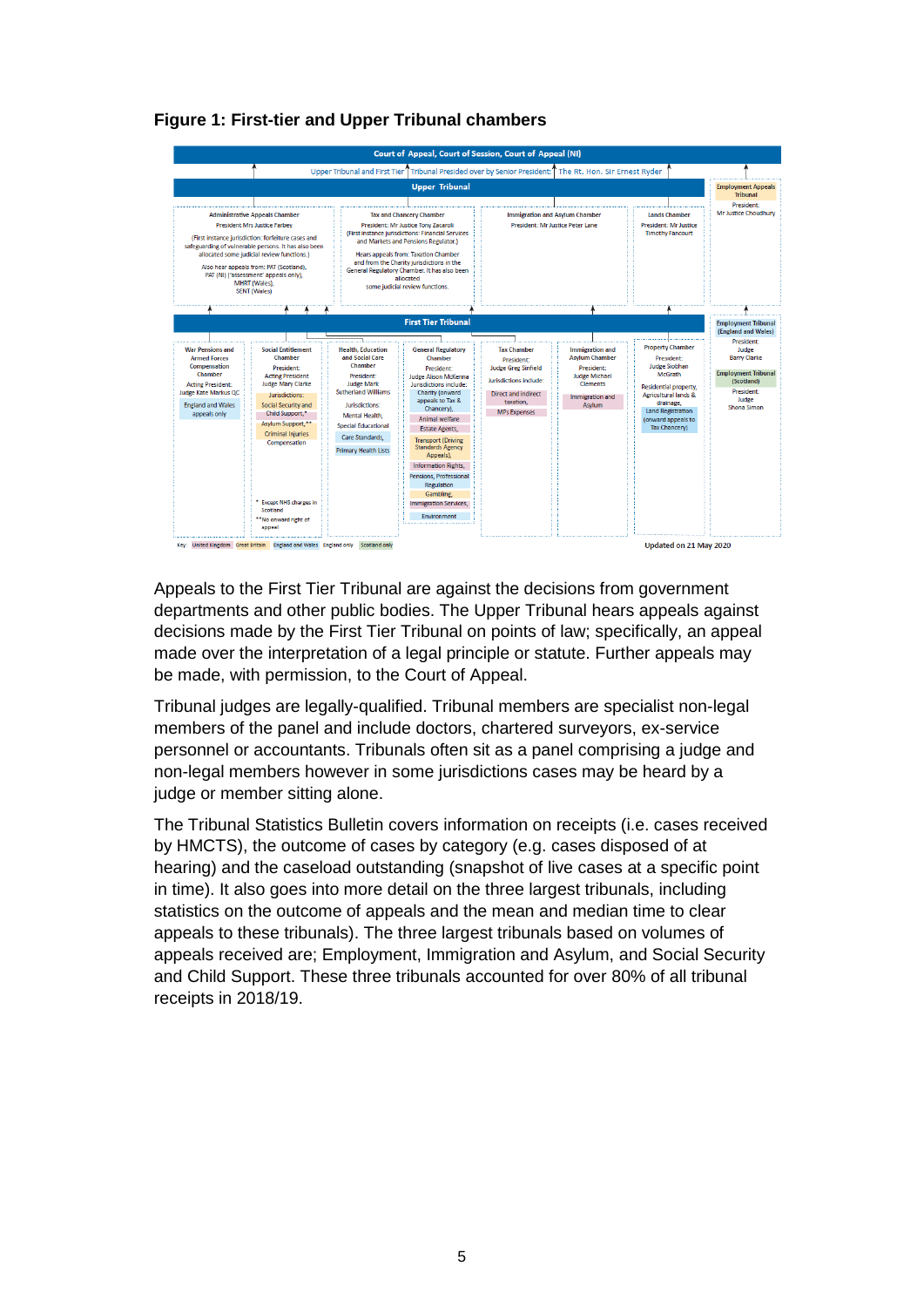## <span id="page-5-0"></span>**Employment**

Employment tribunals are independent judicial bodies established to resolve disputes between employers and employees over employment rights.

The following simplified flowchart shows the stages of Employment Tribunal (ET) receipts and disposals. Please note this is a simplified flowchart and does not cover all the possible processes involved.



**Figure 4: Employment Tribunal receipts and disposals**

On 26 July 2017 the Supreme Court in its judgment in *R (on the application of Unison) v Lord Chancellor* ruled that Employment Tribunal and Employment Appeal Tribunal Fees Order 2013, SI 2013/1893 ("the Fees order") which came into effect on 29 July 2013 was unlawful under both domestic and EU law because it had the effect of preventing access to justice.

Prior to the Supreme Court judgment, quarterly *Tribunals* publications included data on Employment Tribunal fees. Following the abolition of ET fees, a final analysis was published on 14 December 2017 covering statistics between 29 July 2013 (when ET fees were first introduced) and 26 July 2017 (when they were abolished). From March 2018, summary statistics relating to the employment tribunal fee refund scheme have been published in Tribunals Statistics Quarterly.

Employment Tribunal claims are counted as received (receipts) once the tribunal has accepted the claim as valid. Claims in employment tribunals can be classified into either single or multiple claims. **Single claims** are made by a sole employee/worker, relating to alleged breaches of employment rights. **Multiple claims** are where two or more people bring proceedings arising out of the same facts, usually against a common employer. Both single and multiple claims can involve one or more jurisdictional complaints. Where claims are grouped as multiples, they are processed administratively and managed judicially together. We call these groups of claims 'multiple claims cases'.

<sup>\*</sup> any decision of the ET may be applealed to the EAT, by either party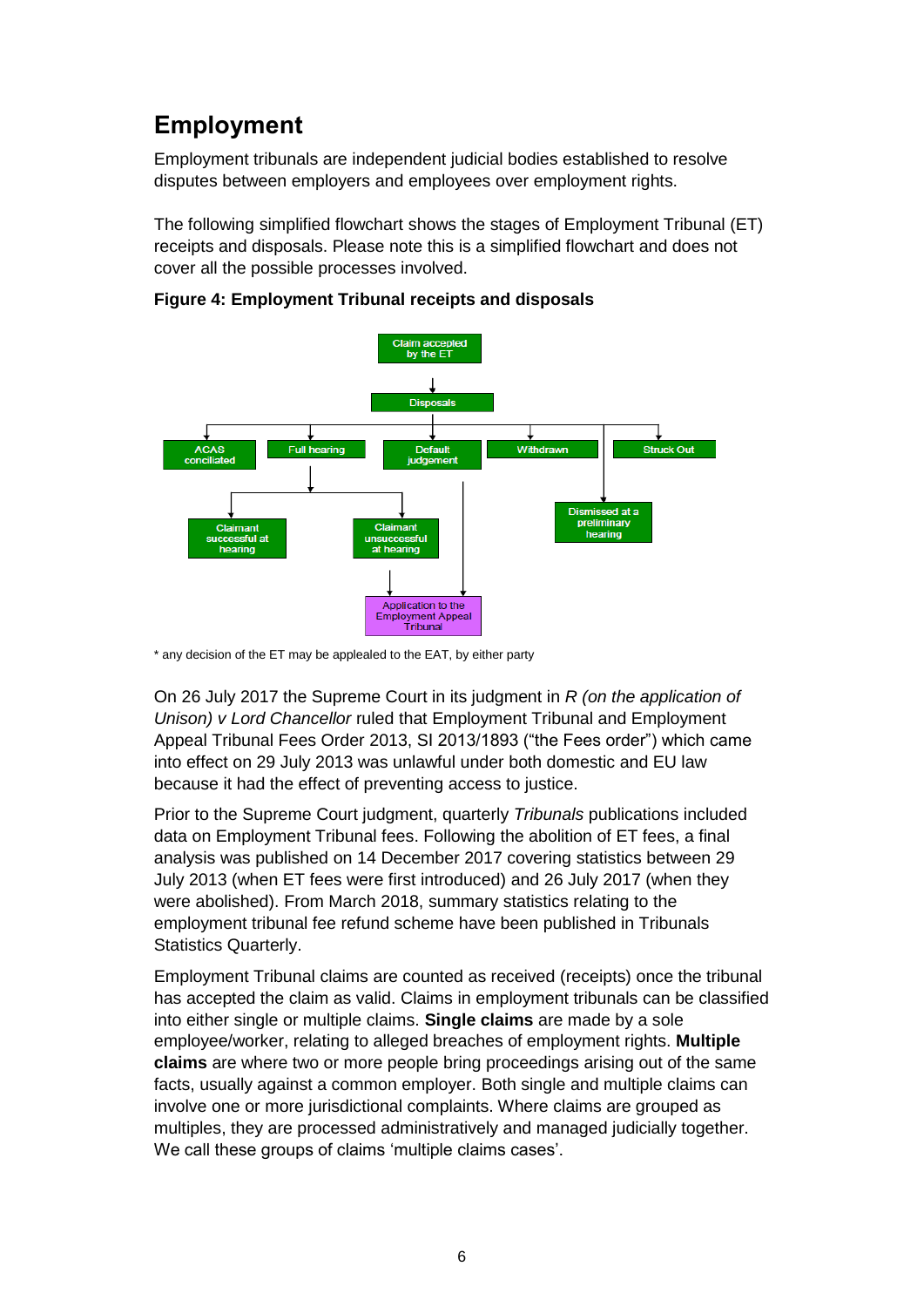A claim (either single or multiple) can be brought under one or more different jurisdictions, for example under Age Discrimination and Equal Pay. Therefore the number of jurisdictional complaints is always greater than the total tribunal claims received.

The trend in multiple claims is more volatile than single claims due to large numbers of claims against a single employer which can skew the national figures. For example, in September 2016 and March 2017, the large increases in ET multiple claims were due to two multiple airline cases relating to the working time directive jurisdiction. This was particularly prevalent prior to October 2013 when a small number of multiple cases against the airline industry had to be resubmitted each quarter.

Under the previous ET fees scheme, claims were separated into two distinct types, each attracting a different fee. 'Type A' claims were more straightforward, and so had a lower fee. These included claims about unpaid wages, payment in lieu of notice and redundancy payments. 'Type B' claims involved more complicated issues, and therefore attracted a higher fee. These types of claim tended to be those involving unfair dismissal or discrimination complaints.

Single claim cases had standard fees associated with them, whereas multiple claim cases had different fees depending on the number of claimants they contained. When a claim (either single or multiple) had more than one jurisdictional complaint and at least one of the complaints was a Type B, a Type B fee was payable.

### **Fee Refund Scheme**

Following the Supreme Court ruling in July 2017 (as referenced above), all Employment Tribunal fees not fully remitted are eligible for a full refund. In addition, where a case was closed due to the non-payment of a fee, the claimant has been invited to reinstate the case (at the stage at which the fee was not paid).

The Ministry of Justice (MoJ) launched a fee refund scheme in October 2017, to reimburse those individuals that had previously paid a fee. The MoJ initially estimated the cost of this scheme to be approximately £33m. Applications may be made by an individual or organisation for each individual fee that was paid, however reimbursements are being made by the Ministry of Justice on a total claim basis, including if a claimant paid for more than one case.

Applications received by the MoJ will be processed to assess validity and the total amount due to each claimant. Refund payments are then made following completion of processing.

#### **Reinstatements**

Under the ET fee scheme, when a claimant did not pay the requested fee within the required timeframe, the case would have been struck out due to lack of fee payment. Following the Supreme Court judgement, claimants who had their case struck out for this reason were invited to reinstate their case at the point which it was closed. During October and November 2017, invitations were extended to all relevant claimants to apply to reinstate their case in this manner. Applications are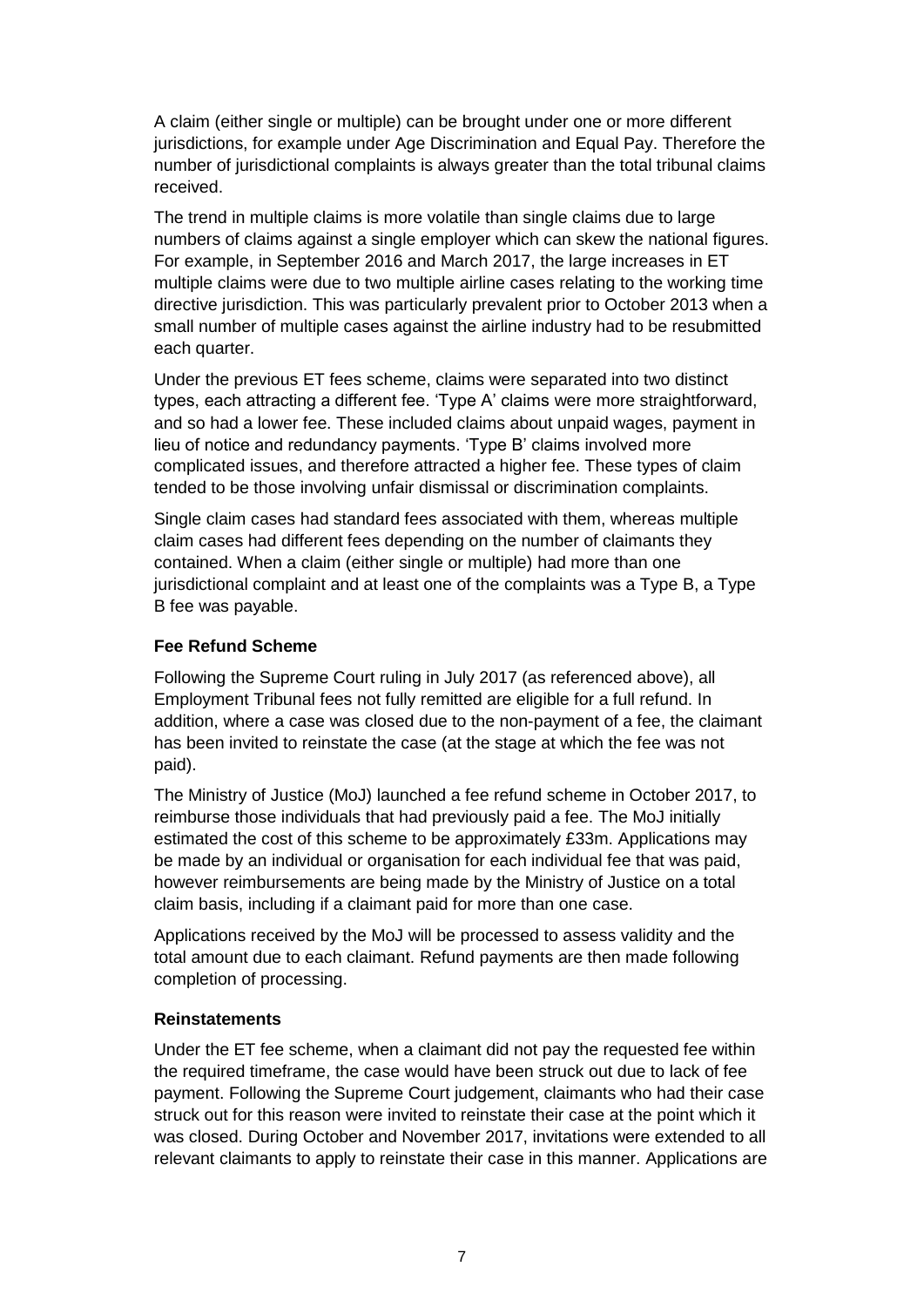reviewed to assess validity and feasibility to reinstate the case, before being logged as a new case receipt.

### **Employment Appeal Tribunal (EAT)**

The main function of the Employment Appeal Tribunal (EAT) is to hear appeals from decisions made by Employment Tribunals. An appeal must be on a point of law, i.e. it must identify flaws in the legal reasoning of the original decision.

The Employment Appeal Tribunal will not normally re-examine issues of fact. It also hears appeals from (and applications relating to) decisions made by the Certification Officer or by the Central Arbitration Committee, however these are infrequent. The EAT may allow an appeal and substitute its own decision for that of the Employment Tribunal, or may remit it back to the Employment Tribunal for rehearing.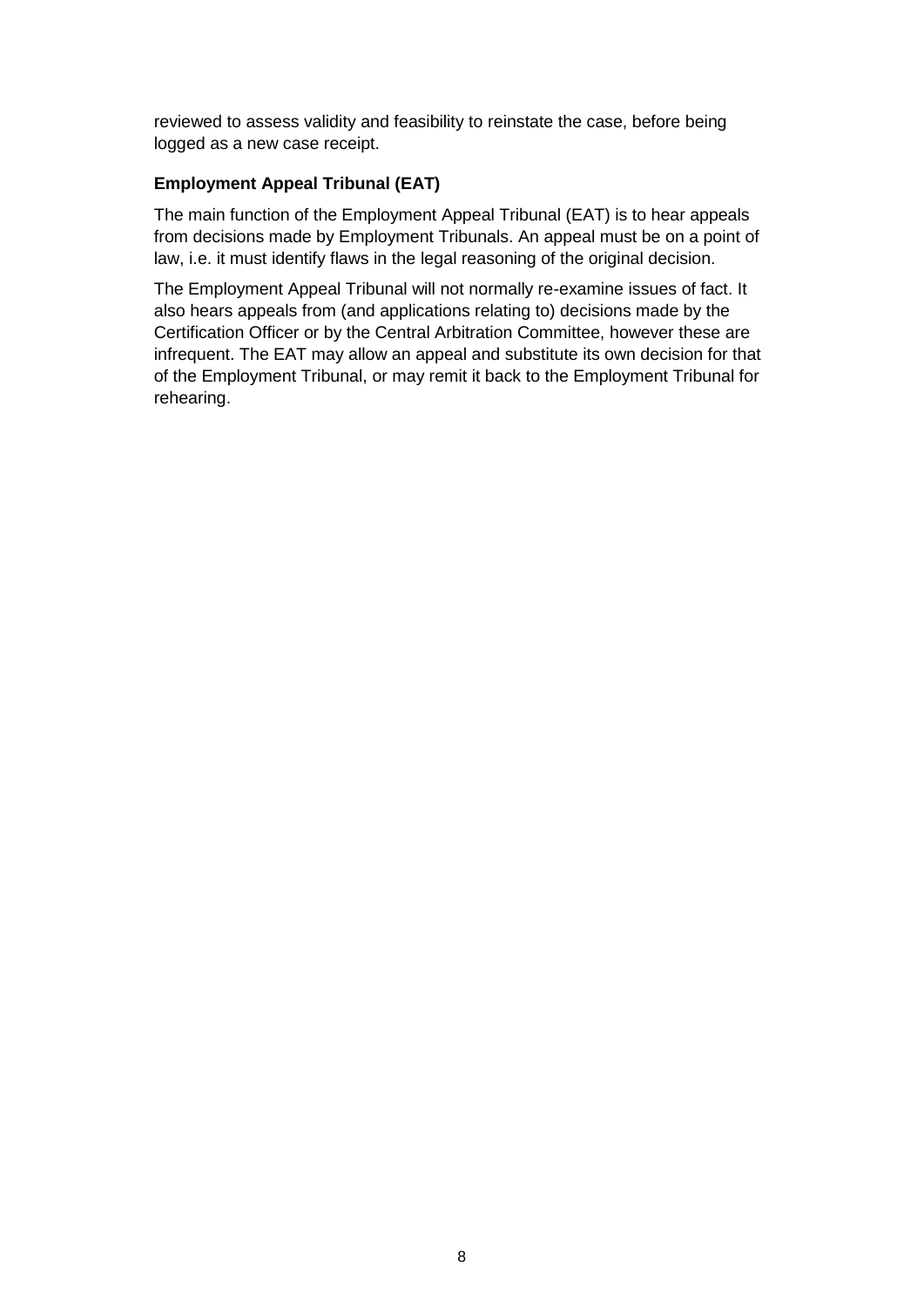## <span id="page-8-0"></span>**Immigration and Asylum**

Immigration and Asylum appeals are against decisions made by the Home Office relating to permission to stay in the UK, deportation from the UK and entry clearance to the UK.

The First-tier Tribunal Immigration and Asylum Chamber (FTTIAC) is an independent Tribunal which deals with appeals against decisions made by the Home Office in immigration, asylum and nationality matters. The Upper Tribunal Immigration and Asylum Chamber (UTIAC) is a superior court of record dealing with appeals against decisions made by the FTTIAC.

The following simplified flowcharts show the stages of FTTIAC Tribunal receipts and disposals. Please note these do not cover all the possible processes involved.



#### **Figure 2: Immigration and Asylum Tribunal receipts and disposals**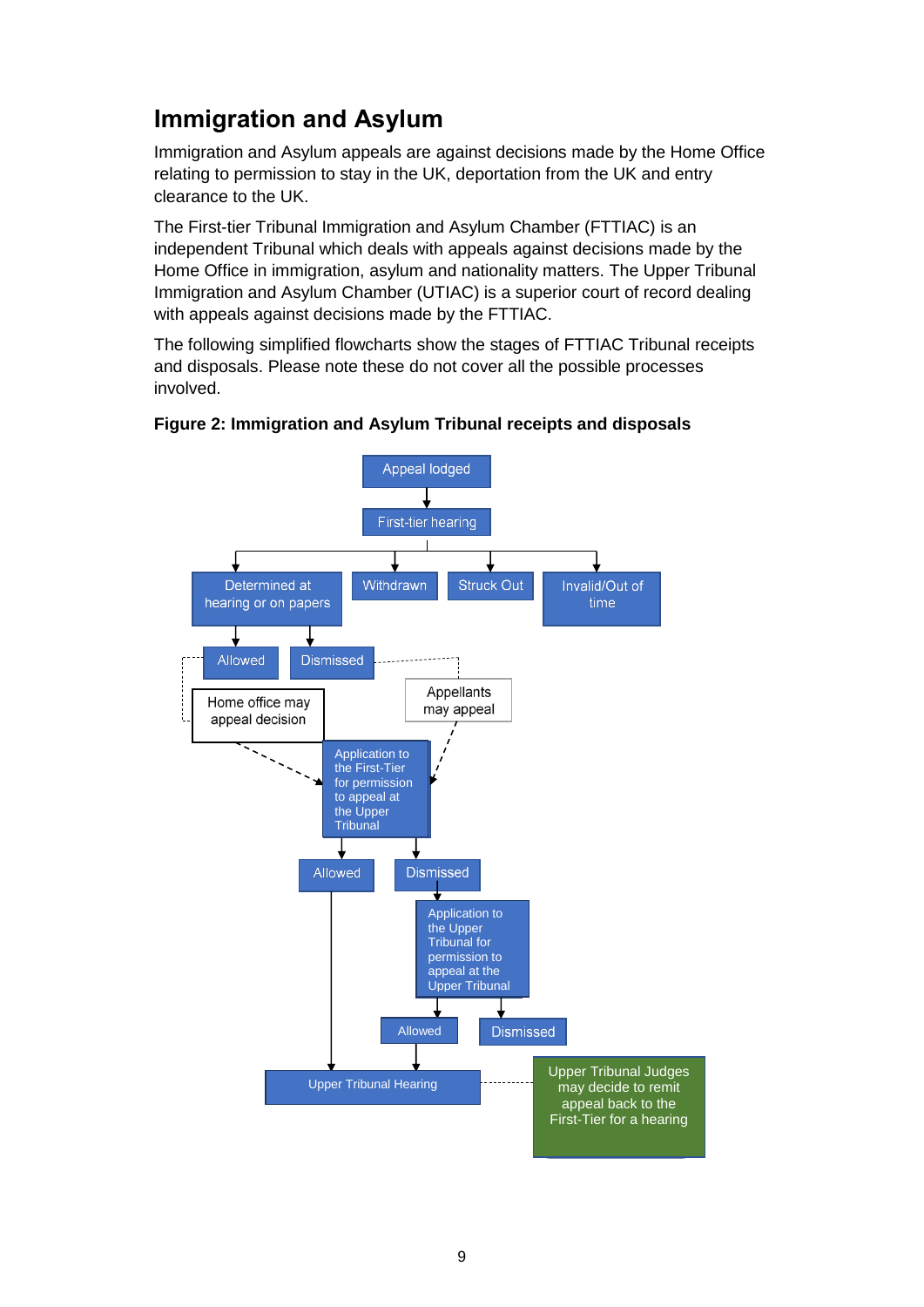The introduction of the Immigration Act 2014 removed a number of existing appeal rights against Home Office decisions and refused applicants can now only appeal by first asserting a fundamental right to enter or remain in the UK. These rights are Protection, Removal of Refugee Status, Human Rights, or European Free Movement. Where appeal rights were removed and the applicant asserts the Home Office has made an error in its decision, there is now a right to an Administrative Review by the Home Office. Deprivation of Citizenship and some Deportation appeal rights were not affected by the implementation of the Act as the appeal right is given by European law.

The Immigration Act was implemented in full from April 2015. This was followed by a transitional period during which the FTTIAC received both pre- and post-Immigration Act appeals. Please see Chapter [Policy Background and Changes](#page-27-1) for more information.

On 1 November 2013, the responsibility for most Immigration and Asylum Judicial Reviews (JRs) transferred from the Administrative Court to the Upper Tribunal, including a bulk transfer of 3,230 live cases. Subsequently, if a Judicial Review needs to be transferred between the two jurisdictions it will be re-registered by the importing office. This is because the Upper Tribunal and Administrative Court have separate case management systems and means that a case may be counted in both sets of figures, if it started the process in one and was concluded in the other. For the number of Immigration and Asylum JR cases that are dealt with by the Administrative court, these can be found in the [Civil Justice Statistics](http://www.gov.uk/government/collections/civil-justice-statistics-quarterly)  [Quarterly](http://www.gov.uk/government/collections/civil-justice-statistics-quarterly) publication.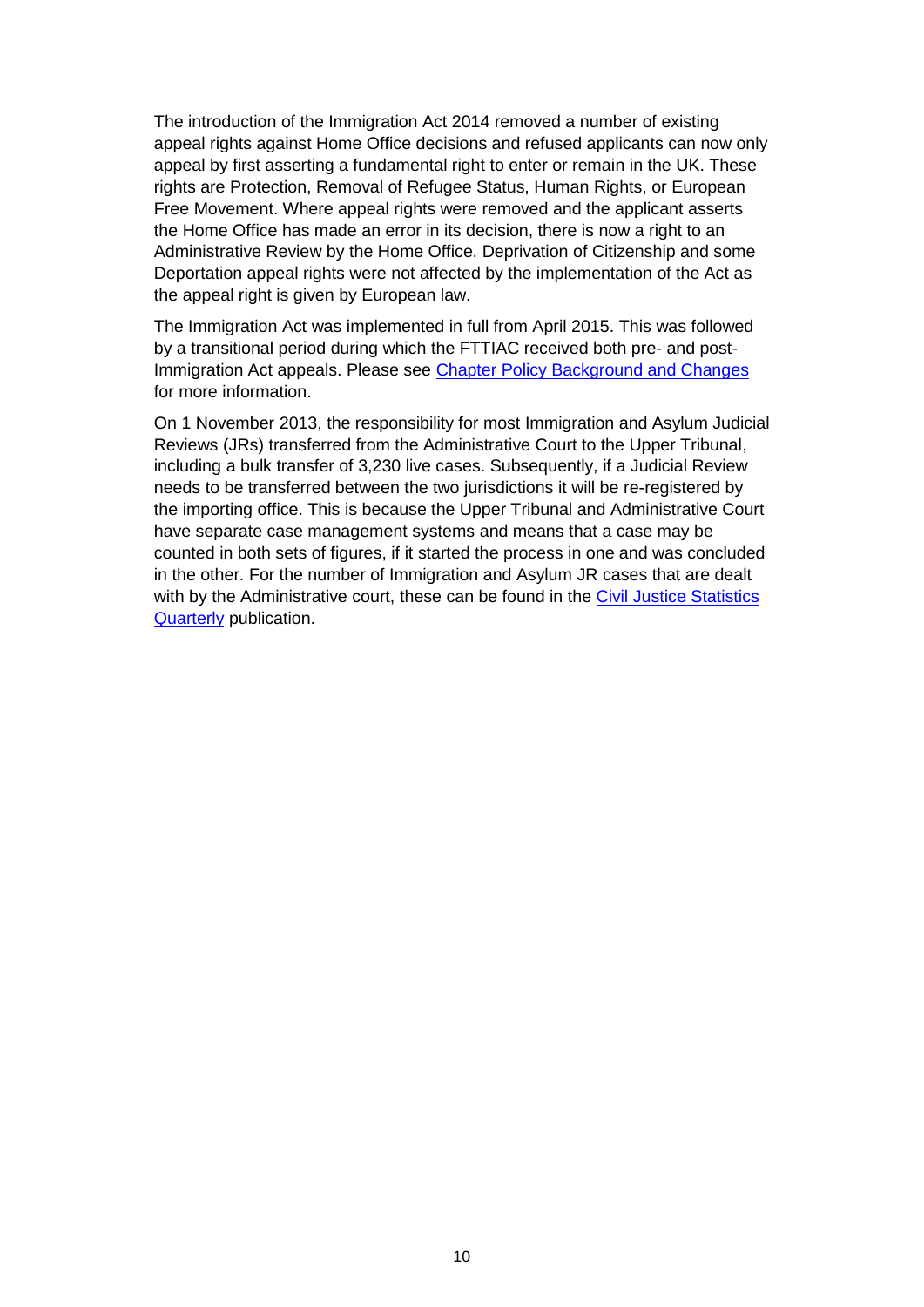## <span id="page-10-0"></span>**Social Security and Child Support**

The following simplified flowchart shows the stages of Social Security and Child Support (SSCS) Tribunal receipts and disposals. Please note these are simplified flowcharts and do not cover all the possible processes involved.



**Figure 3: SSCS Tribunal receipts and disposals**

SSCS tribunals usually account for the largest proportion of receipts – 44% of all tribunal receipts in 2018/19 were to the SSCS tribunal. Following the staged introduction of mandatory reconsideration from April 2013, the number of appeals declined in 2013/14, reaching their lowest in July to September 2014. Since then, the number of appeals has in general been gradually increasing. Universal Credit (UC) and Personal Independence Payment (PIP) appeals are currently the main benefit types – making up 73% of all receipts in the SSCS tribunal in 2019/20. PIP was introduced in April 2013 and is replacing<sup>1</sup> Disability Living Allowance (DLA) for people aged between 16 and 64 who need assistance with personal care or mobility as a result of a physical or mental disability. In addition to new benefit claimants being required to claim for PIP and not DLA, DWP are transitioning individuals already in receipt of DLA to PIP via a reassessment programme.

The composition of an SSCS Tribunal panel varies between appeal types – some appeals can be heard by a Judge sitting alone (such as appeals against decisions on Job Seekers' Allowance) while some appeal panels include a Medical Member (MM), Senior Medical Member (SMM) or Disability Qualified Tribunal Member (DQTM).

l

 *<sup>\*</sup>Cleared without a hearing includes strike outs, superseded and withdrawals prior to a hearing.*

<sup>1</sup> Department for Work and Pensions Official Statistics on Personal Independent Payment (PIP) show a continued increase in registrations and clearances since the introduction of PIP in April 2013:<https://www.gov.uk/government/collections/personal-independence-payment-statistics>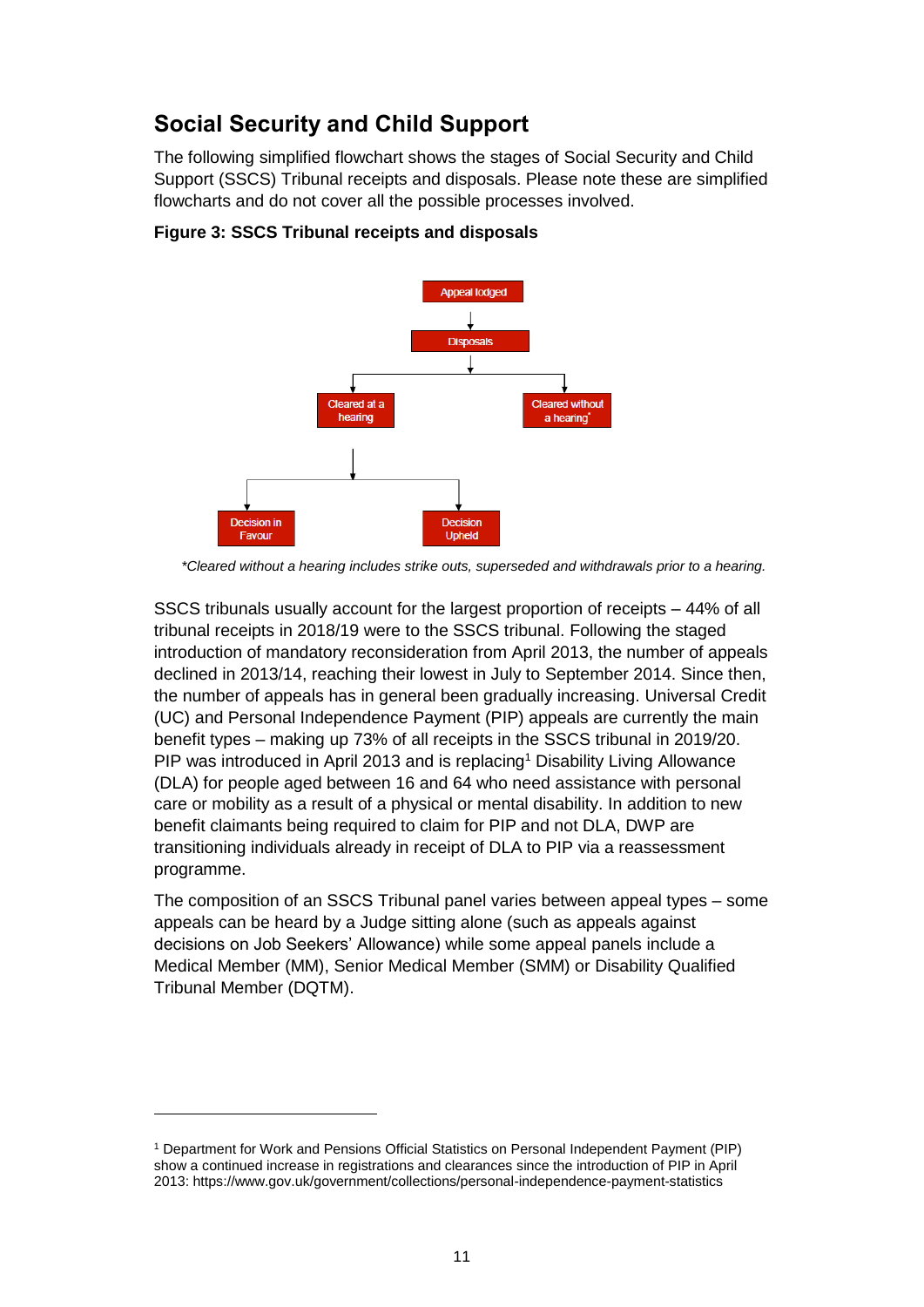## <span id="page-11-0"></span>**Tribunal Venue Level Data**

FTTIAC and the SSCS tribunal data are now routinely published at a venue level in accompanying FTTIAC and SSCS CSV files, within the suite of tribunal statistics CSV zip files.

### **SSCS Venue level CSV**

The SSCS tribunal venue data was first published in the March 2018 publication, providing the following data:

- **Receipts**
- Disposals<sup>2</sup>
- Disposals cleared at hearing $3$
- Disposals not cleared at hearing<sup>4</sup>

From the June 2018 publication onwards, further information has been added to the data which includes:

- Decisions upheld, for those cases cleared at hearing<sup>5</sup>
- Decisions in favour, for those cases cleared at hearing<sup>6</sup>
- Average number of weeks from receipt to final outcome, for appeals disposed of in the period

This SSCS venue data is grouped by benefit type, based on the following categorisation:

- Personal Independence Payment (PIP) -- which replaced Disability Living Allowance from 8 April 2013, therefore this category also includes Disability Living Allowance reassessed cases.
- Employment Support Allowance (ESA) includes Employment Support Allowance and Incapacity Benefit reassessment. Employment Support Allowance was introduced in October 2008 and Incapacity Benefit reassessment followed in October 2010.
- Universal Credit separated out from the 'other' category from June 2019 publication onwards. Universal credit was introduced in 2013 to replace six means-tested benefits and tax credits: income based Jobseeker's Allowance, Housing Benefit, Working Tax Credit, Child Tax Credit, income

l

 $2$  A SSCS appeal may be captured more than once as a hearing or non-hearing should the original decision be overturned, set aside or an Upper Tier Tribunal re-hearing is granted.

<sup>3</sup> Cases cleared at hearing include some withdrawals.

<sup>4</sup> Cases cleared without a hearing includes strike outs, superseded and withdrawals prior to a hearing.

<sup>5</sup> Decisions Upheld are those cases where the original decision by the First tier agency is upheld.

 $6$  Decisions in favour are those cases where the original decision is revised in favour of the customer.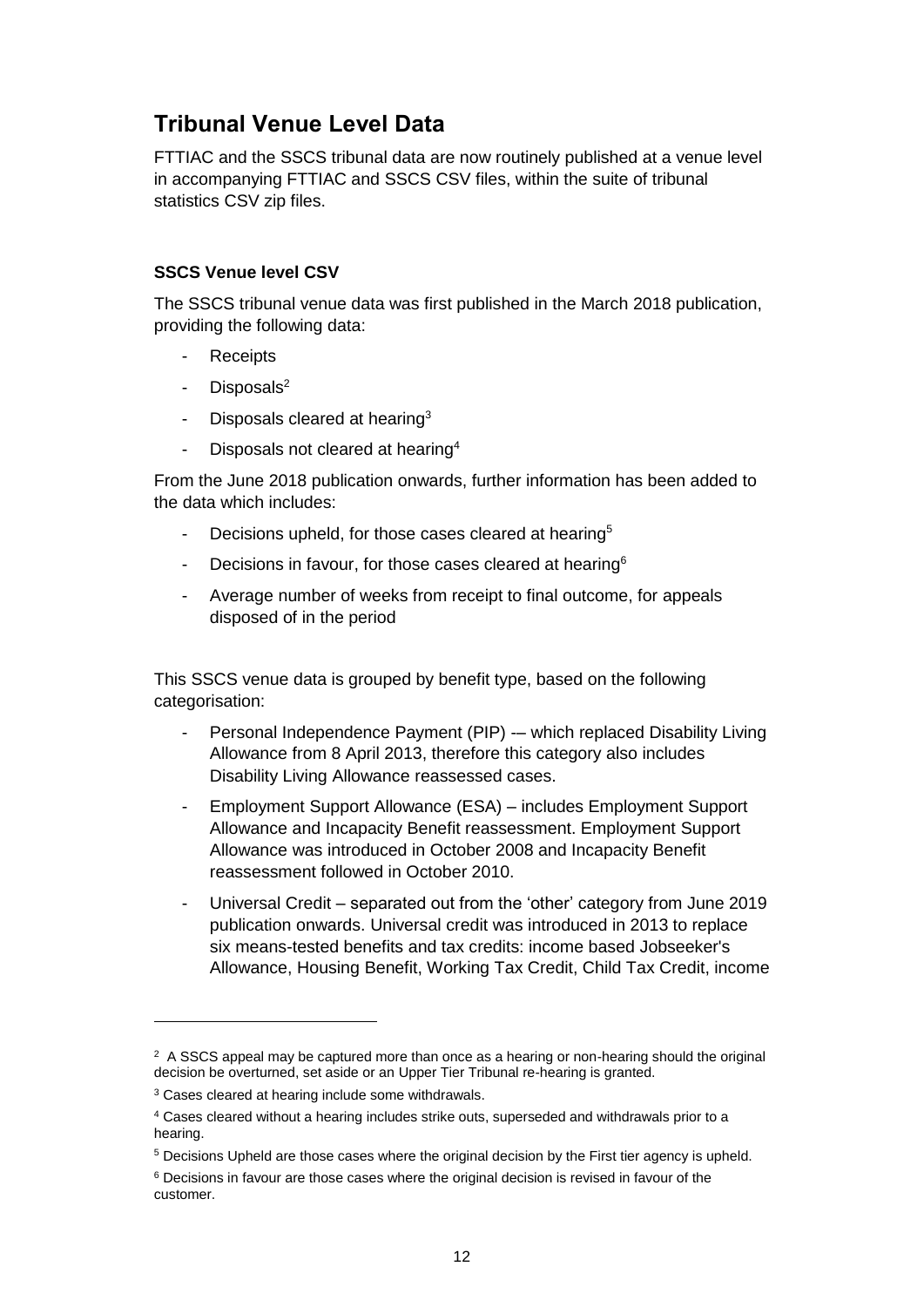based Employment and Support Allowance and Income Support. It is being introduced in stages across the UK.

Others – data includes appeals under all other benefit types processed by the SSCS tribunal. For a full list of benefit types please see tables SSCS 1- SSCS 3 of the Main Tables published alongside this quide.

Total – the total number of cases received and cleared by the SSCS tribunal for all benefit types at each tribunal location (and nationally).

## **FTTIAC Venue level CSV**

FTTIAC venue data was first published in the June 2019 publication, providing:

- **Receipts**
- Disposals
- Percentage of disposals determined
- Percentage of disposals withdrawn
- Percentage of disposals stuck out
- Percentage of disposals invalid
- Percentage of disposals remitted
- Determined at hearing / papers
- Percentage of determined Allowed
- Percentage of determined Dismissed
- Average number of weeks from receipt to final outcome, for appeals disposed of in the period

FTTIAC venue data is grouped by the following:

- Protection appeals on the grounds that removal from the United Kingdom would breach the United Kingdom's obligations under the Refugee Convention. These appeals were previously referred to as asylum appeals.
- Revocation of Protection appeals on the grounds that removal from the United Kingdom would breach the United Kingdom's obligations in relation to persons previously adjudged as eligible for a grant of humanitarian protection. Previously included within the classification of asylum.
- EEA Free Movement on the grounds that Home Office decision is restricting rights under the EEA right to free movement.
- Human Rights appeals on the grounds that the decision to refuse a human rights claim is unlawful under the Human Rights Act 1998.
- Others data includes appeals under all other case types processed by FTTIAC. For a full list of case types please see tables FIA\_1-FIA\_3 of the Main Tables published alongside this guide.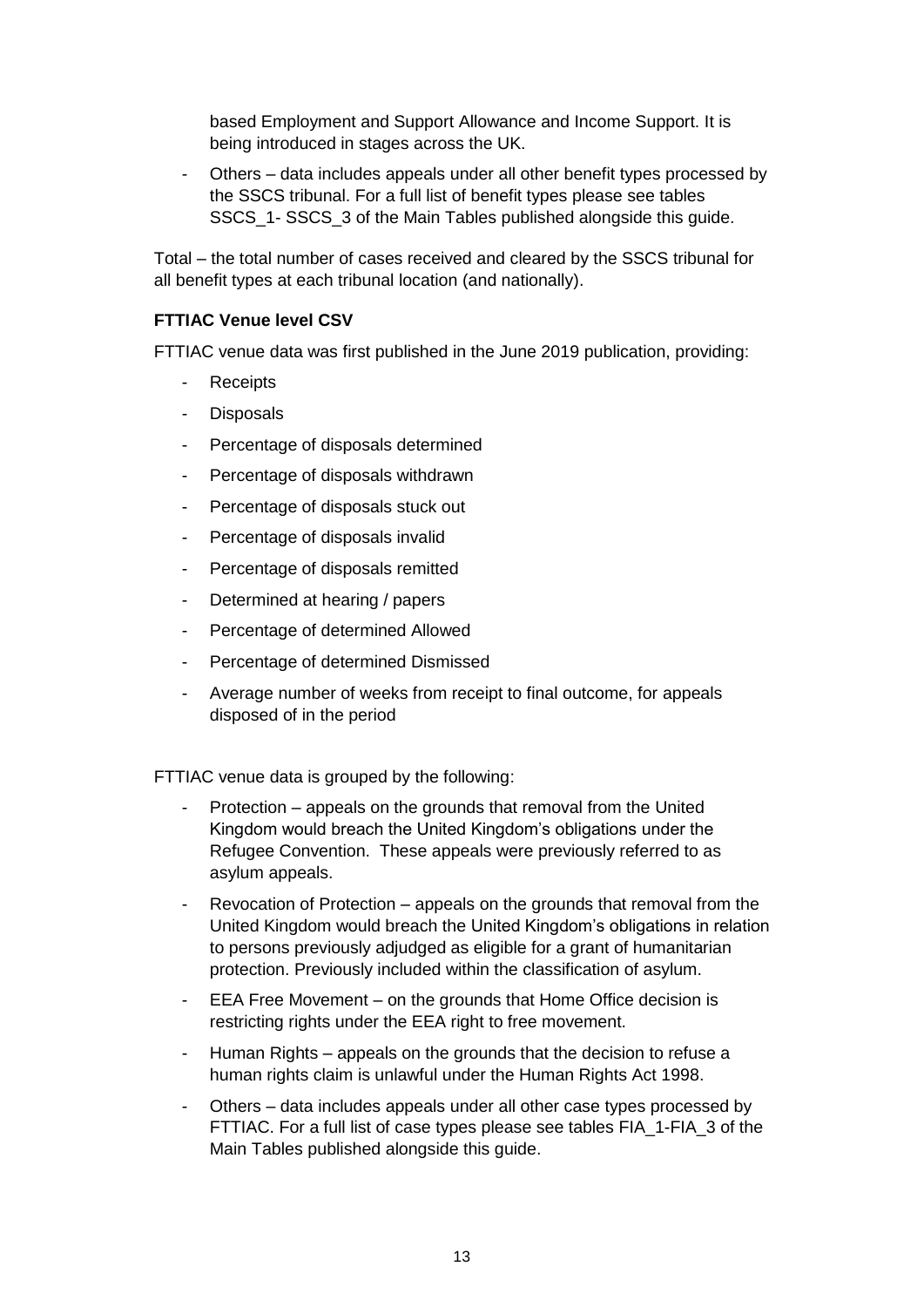Total – the total number of cases received and cleared by the FTTIAC tribunal for all appeal types at each tribunal location (and nationally).

Protection and Revocation of Protection cases are grouped together as Asylum/Protection/Revocation of Protection.

Where the number of cases for a hearing outcome is below five for a given benefit, the number of decisions upheld and in favour have been supressed, in order to comply with disclosure requirements. In some cases the total figures for that venue have also been supressed, where for example it would be possible to calculate supressed figures from the total figure provided. Supressed figures are indicated by a "~" notation, and are disctinct from zero values.

## **Average Time Taken figures in the CSV files**

The average time taken from receipt to final disposal outcome is published at a benefit level from June 2018 onwards for the SSCS tribunal and from March 2019 onwards for the FTTIAC. Weighted averages are provided at a national level in the published main tables (tables  $T_2 - T_3$ ), as well as at a tribunal location level in the accompanying CSV file. Weighted averages for a combination of tribunal locations or benefit types can be calculated from the underlying data, using the following methodology:

- 1. Multiply the total number of disposals by average time to clearance, to obtain the weight.
- 2. Add the weighted scores together
- 3. Divide the weighted scores by the overall number of disposals, to arrive at the Calculation of Weighted Average (C.W.A)

An example of this calculation for eight Tribunal venues is shown below:

| Venue                                                      | Average Time<br>(Weeks) | Total<br><b>Disposals</b> | Weight $=$ (Sum of Average)<br>Time (Week) * (Sum of<br><b>Total Disposals)</b> | C.W.A |
|------------------------------------------------------------|-------------------------|---------------------------|---------------------------------------------------------------------------------|-------|
| <b>Barnsley</b>                                            | 20                      | 75                        | 1,500                                                                           |       |
| Darlington                                                 | 31                      | 106                       | 3,286                                                                           |       |
| Doncaster                                                  | 23                      | 128                       | 2,944                                                                           |       |
| Durham                                                     | 30                      | 123                       | 3,690                                                                           |       |
| Scarborough                                                | 23                      | 73                        | 1,679                                                                           |       |
| <b>Sheffield Castle</b><br>St                              | 24                      | 361                       | 8,664                                                                           |       |
| <b>South Shields</b>                                       | 38                      | 136                       | 5,168                                                                           |       |
| York                                                       | 21                      | 50                        | 1,050                                                                           |       |
| $C.W.A = (Sum of Total)$<br>Weight/Sum of Total Disposals) |                         | 3,113                     | 78,660                                                                          | 25    |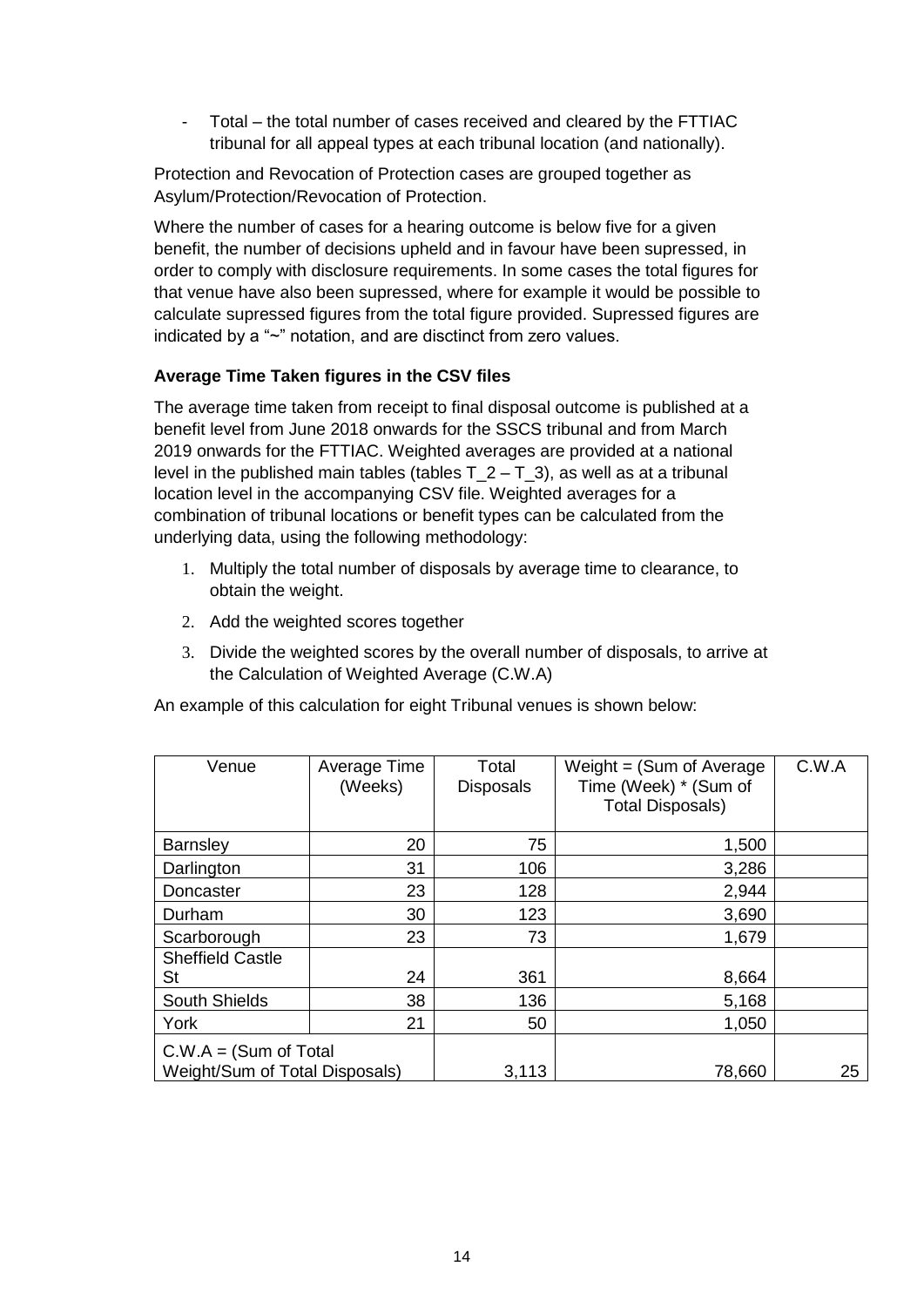## <span id="page-14-0"></span>**Gender Recognition Certificates**

The Gender Recognition Panel (GRP) was established under the Gender Recognition Act 2004 (GRA), which enables transsexual people to change their gender legally and gain the rights and responsibilities of their newly-acquired gender. All applications are determined by the Panel and applicants who meet the GRA's requirements are granted a Gender Recognition Certificate.

The GRP is part of Her Majesty's Courts and Tribunals Service (HMCTS) and comprises of legal and medical members, supported by an administrative team. The panel sit in private and consider the documentary evidence supplied by the applicant in support of their application to have their gender recognised. The applicant is not required to appear in person.

The Marriage (Same Sex Couples) Act 2013 and the Marriage and Civil Partnerships (Scotland) Act 2014 introduced same-sex marriage which changed the process of obtaining a GRC. Prior to the act, a married individual wishing to obtain a GRC had to either divorce or annul their marriage using an Interim GRC and then if they wished to stay with their partner, they could form a civil partnership. The introduction of the act means in a pre-Act marriage where one individual wishes to obtain a GRC can be converted to a same-sex marriage with the consent of the spouse.

Interim certificates are granted to applicants who meet the criteria for gender recognition, but who:

- are not eligible to remain married following their gender recognition because they were married under the law of Northern Ireland or
- are eligible but either they and/or their spouse have decided that they do not wish to remain married after the issue of their full Gender Recognition Certificate or
- are in a protected civil partnership<sup>7</sup> or Scottish protected civil partnership<sup>8</sup>, where only one partner has applied for gender recognition (or where both have applied and only one is successful) or
- are in a civil partnership but one which is not a protected or Scottish protected civil partnership.

In these circumstances, once the successful applicant has ended their marriage or civil partnership, they can then be issued a full GRC.

Under United Kingdom law, individuals are considered by the State to be of the gender – either male or female – that is recorded on their birth certificate. The Gender Recognition Act 2004 (GRA), which came into effect on 4 April 2005, enables transsexual people who experience severe gender variance to change their legal gender. They can do this by applying to the Gender Recognition Panel

l

<sup>7</sup> **Protected civil partnership:** means a civil partnership under the law of England and Wales. It would include a civil partnership contracted on UK consular premises or on an armed forces base, where the couple elected England and Wales as the relevant part of the UK.

<sup>8</sup> **Scottish protected civil partnership:** is a civil partnership registered in Scotland. It would include a civil partnership contracted on UK consular premises or on an armed forces base, where a couple elected Scotland as the relevant part of the UK.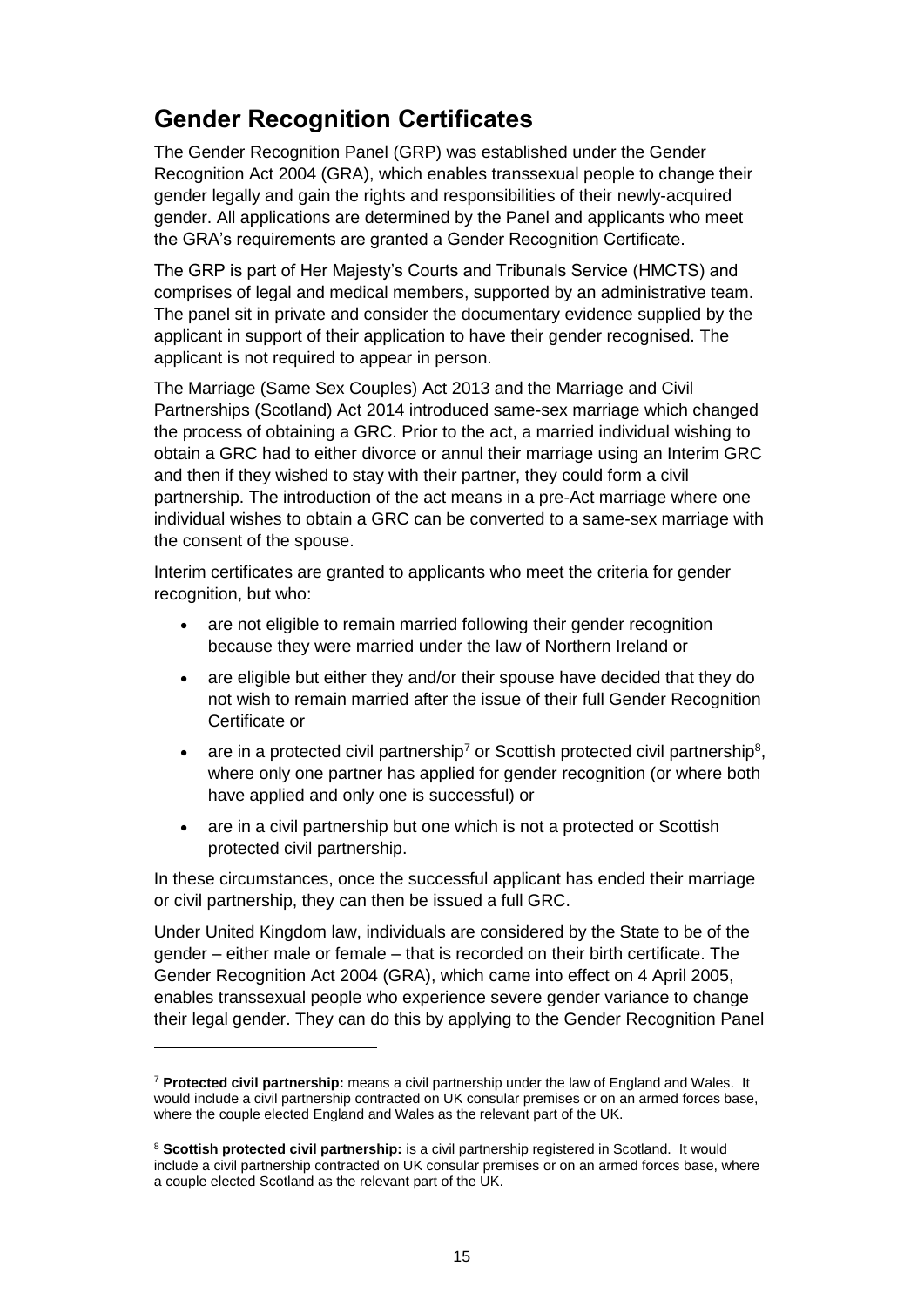(GRP) for a Gender Recognition Certificate (GRC). A GRC entitles the individual to recognition of the gender stated on the certificate "for all purposes". Those with a UK birth entry may use their GRC to obtain a new birth certificate recording their new name and legal gender.

Individuals seeking to change their gender status must provide the GRP with evidence demonstrating a diagnosis of persistent gender dysphoria; they have lived permanently in the acquired gender for two years or more; and intend to live in the acquired gender for the rest of their lives. Genital surgery is not a requirement however if this has taken place then the applicant must provide details.

There are three application processes for applying for a GRC:

- **Standard track** applications are submitted if the individual:
	- a. has been diagnosed with gender dysphoria,
	- b. has lived in the acquired gender in the UK for at least 2 years and
	- c. intends to live in the acquired gender for the rest of their lives.
- **Alternative track** applications are submitted if the individual:
	- a. has been diagnosed with gender dysphoria or had surgery to change their sexual characteristics,
	- b. lives in England, Wales or Scotland most of the time,
	- c. intends to live in the acquired gender for the rest of their lives,
	- d. is in (or has been in) a protected marriage or protected civil partnership and
	- e. has lived in the acquired gender for at least 6 years before 10 December 2014 (16 December 2014 for Scottish marriages and civil partnerships).
- **Overseas track** applications are those submitted under the overseas application process, on the basis of having changed gender under the law of an approved country or territory outside the United Kingdom.

The overseas process requires applicants to demonstrate that they have been legally recognised in their acquired gender in a country or territory that is listed in the Gender Recognition (Approved Countries and Territories) Order 2011. The list is available on the Ministry of Justice website

[\(www.justice.gov.uk/tribunals/gender-recognition-panel/overseas-application](http://www.justice.gov.uk/tribunals/gender-recognition-panel/overseas-application-process)[process\)](http://www.justice.gov.uk/tribunals/gender-recognition-panel/overseas-application-process).

Under all circumstances, an applicant must also prove that they are at least 18 years of age at the date of application.

A full GRC issued by the GRP shows that a person has satisfied the criteria for legal recognition in the acquired gender. It is issued to successful applicants. From the date of issue, the holder's gender becomes the acquired gender for all purposes. Such individuals are entitled to all the rights appropriate to a person of their acquired gender, for example the right to retire and receive state pension at an age appropriate to their acquired gender. A person whose birth was registered in the UK is able to obtain a new birth certificate showing their recognised legal gender.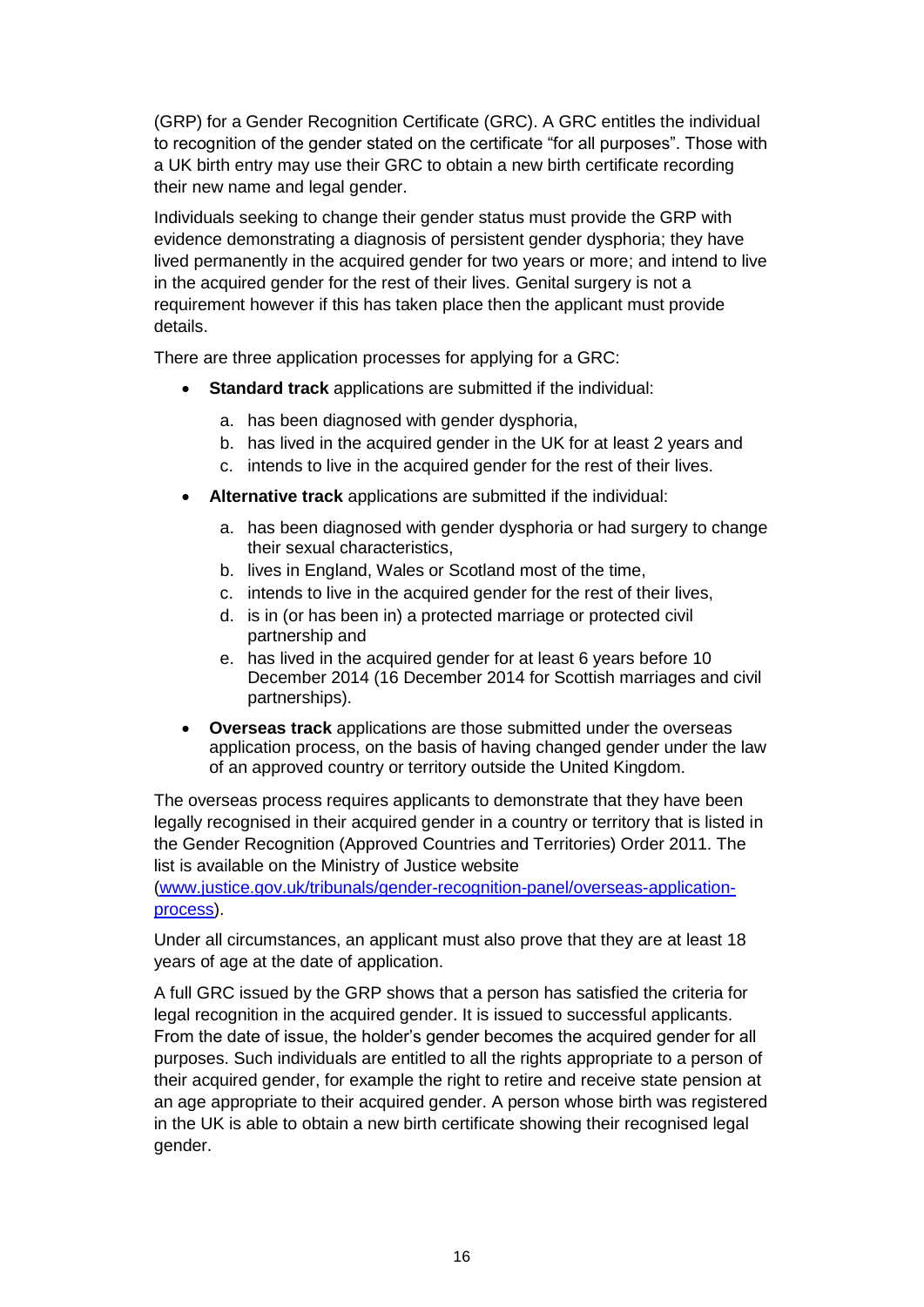An interim GRC is issued to a successful applicant if he or she is married and either needs (or wants) to end that marriage before a full gender recognition certificate can be issued, or is in a civil partnership at the time of the application. The interim certificate is issued to allow the applicant and his or her spouse or civil partner to end their marriage or civil partnership easily. It has no legal significance beyond this use. When the marriage or civil partnership is ended, a full GRC will be issued to the applicant.



**Figure 5: The Gender Recognition Certificate process**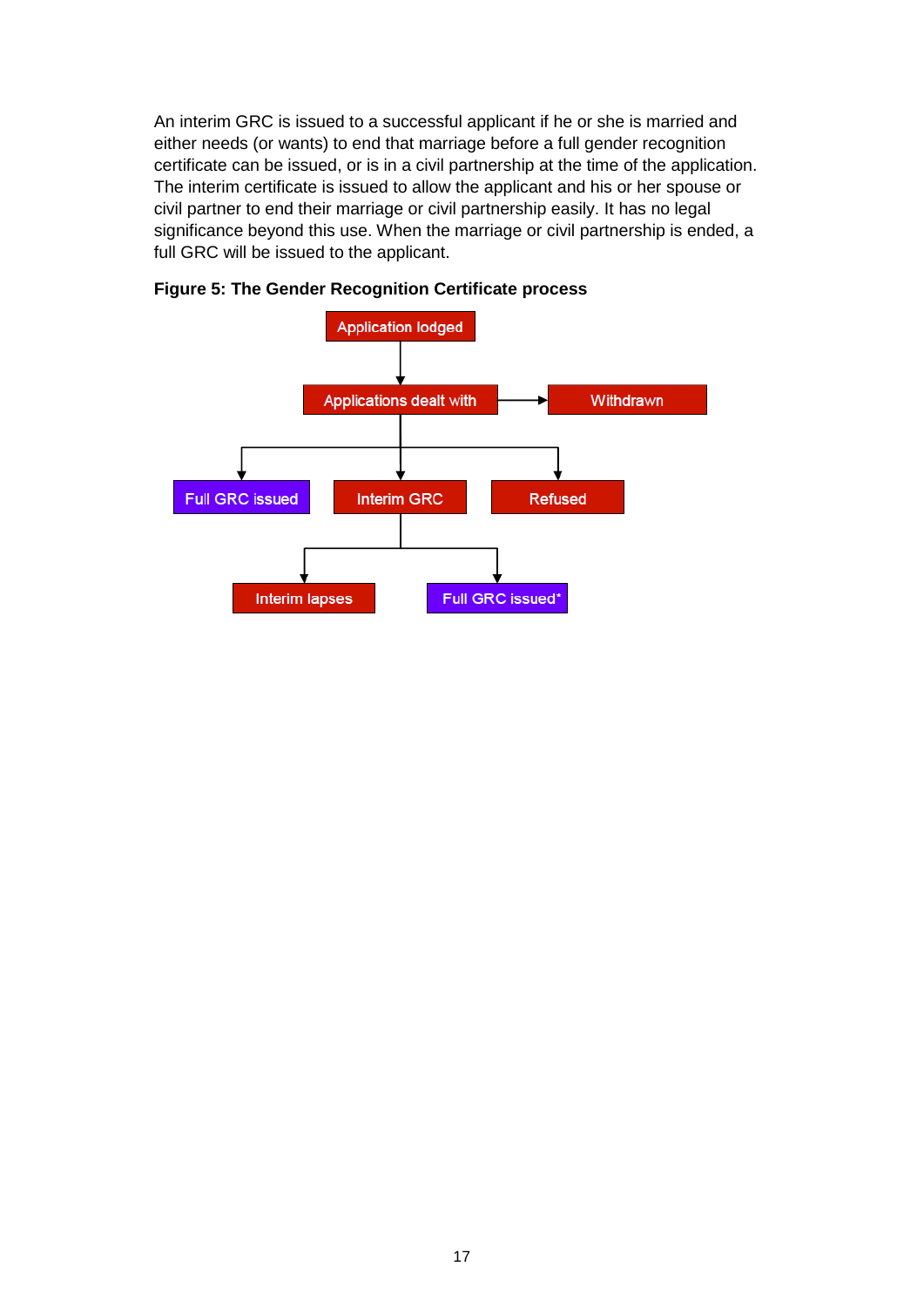## <span id="page-17-0"></span>**Special Educational Needs and Disability**

The First-tier Tribunal Special Educational Needs and Disability (SEND) jurisdiction hears appeals against the decision of local authorities in England relating to Education, Health and Care (EHC) plans. It also hears Disability Discrimination claims against schools.

For further information on children with special educational needs, please see the publication by the Department for Education below:

[https://www.gov.uk/government/collections/statistics-special-educational-needs](https://www.gov.uk/government/collections/statistics-special-educational-needs-sen)[sen](https://www.gov.uk/government/collections/statistics-special-educational-needs-sen)

### **Special Educational Needs (SEN)**

The First-tier Special Educational Needs and Disability (SEND) tribunal hears appeals against decisions of local authorities in England regarding special educational needs. Children or young people with Special Educational Needs may need extra help because of the effect of their needs on them accessing education. The law does not categorise special educational needs in types of needs but for statistical purposes these include profound and multiple learning difficulty; behavioural, emotional and social difficulty; and speech, language and communication needs.

Appeals to the tribunal can be made in relation to a number of different decisions a Local Authority would make relating to that system which include the refusal to assess a child with special educational needs.

The Children and Families Act 2014 reformed the system of support across education, health and social care to ensure that each of the services were organised with the needs and preferences of the child and their family firmly at the centre, from birth up to the age of 25. The Act introduced Education, Health and Care (EHC) plans – legal documents that set out the education, health and social care support a child or young person with SEN requires when their needs cannot be met by resources available to mainstream early years providers, schools and post-16 institutions. They are focused on the outcomes the child or young person wants to achieve and set out how the services will work together to support those outcomes.

Any child brought to the attention of the local authority as potentially having a special educational need after 1 September 2014 falls under the new scheme. Children with statements of special educational needs underwent a transition process to move them into the new EHC system by March 2018. That transition process is still underway for a small group of children and young people who have yet to be issued with EHC plans. For the period of transition, when both systems are being run in parallel, appeals to the SEND tribunal can therefore arise in relation to either SEN Legal Framework.

The changes brought in under the Children and Families Act 2014 have also extended the reach of the SEND Tribunal. The number of families who can now appeal has increased as a result of the extension of EHC plans to those aged 0- 25 (with certain additional criteria attached to the upper age group) where previously statements of SEN covered only school aged children and those in the early years; the granting of appeal rights to young people themselves and those in custody; and because the transfer process from statements and LDAs to EHC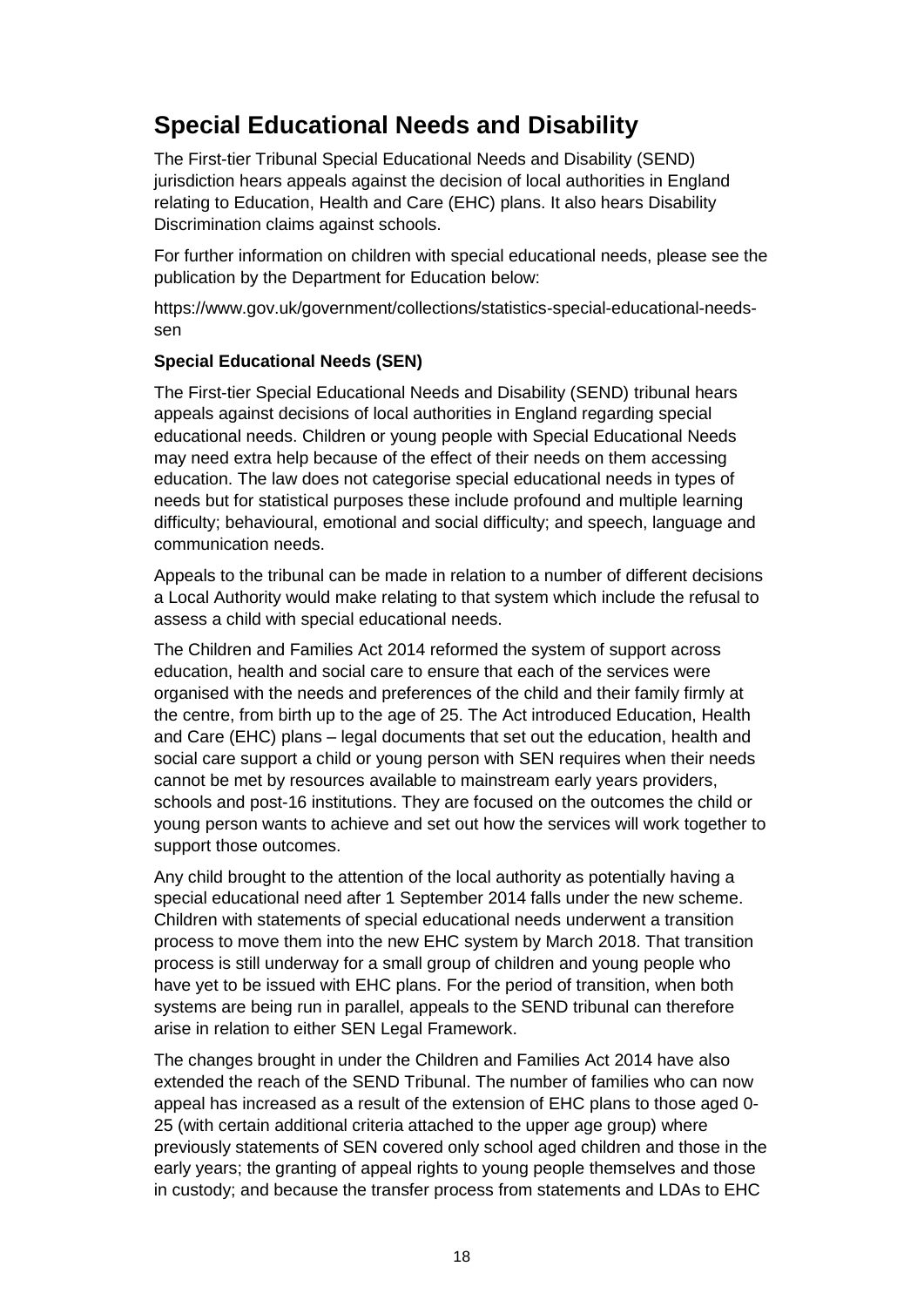plans has opened up new opportunities to appeal. When interpreting the statistics, changes should be treated with caution.

A review was carried out to assess how well the disagreement resolution arrangements established under the Children and Families Act 2014 are working for children and young people with SEND, and their families. Results from the review and the government's response are published here:

https://www.gov.uk/government/publications/send-disagreement-resolutionarrangements-in-england-review

On 3 April 2018, as part of a two year trial, the SEND Tribunal's powers were extended to allow it to make non-binding recommendations on the health and social aspects of Education, Health and Care (EHC) plans. It should be noted that the duration of the trial has recently been extended and it will now end on 31<sup>st</sup> August 2020.

This gives parents and young people a 'single route' to raise all their concerns about an EHC plan in one place. Parents and young people are now able to seek recommendations on the health and/or social care elements of an Education, Health and Care (EHC) plan – but only if there is an educational element to the appeal. Before the trial they could only appeal about the special educational needs and provision sections, and the placement section of EHC plans – health and social care issues would only be able to be addressed through alternative routes.

As a result of the SEND reforms, the MoJ and the Department for Education (DfE) publicly consulted on the future of the SEND Tribunal appeal rate between December 2017 and February 2018. The appeal rate to the SEND Tribunal is now published as a percentage of all 'appealable decisions' on a calendar year basis. The first such appeal rate, for the calendar year 2017 and three comparative periods from 2014 to 2016, was published as part of the June 2018 publication. For further details on the calculation of this new appeal rate please refer to the published tables.

On 6 Setember 2019, the Government launched a major review into support for children with special educational needs. The review aims to improve the services available to families who need support, equip staff in schools and colleges to respond effectively to their needs as well as ending what many regard as the 'postcode lottery' they often face. Work on the review continues.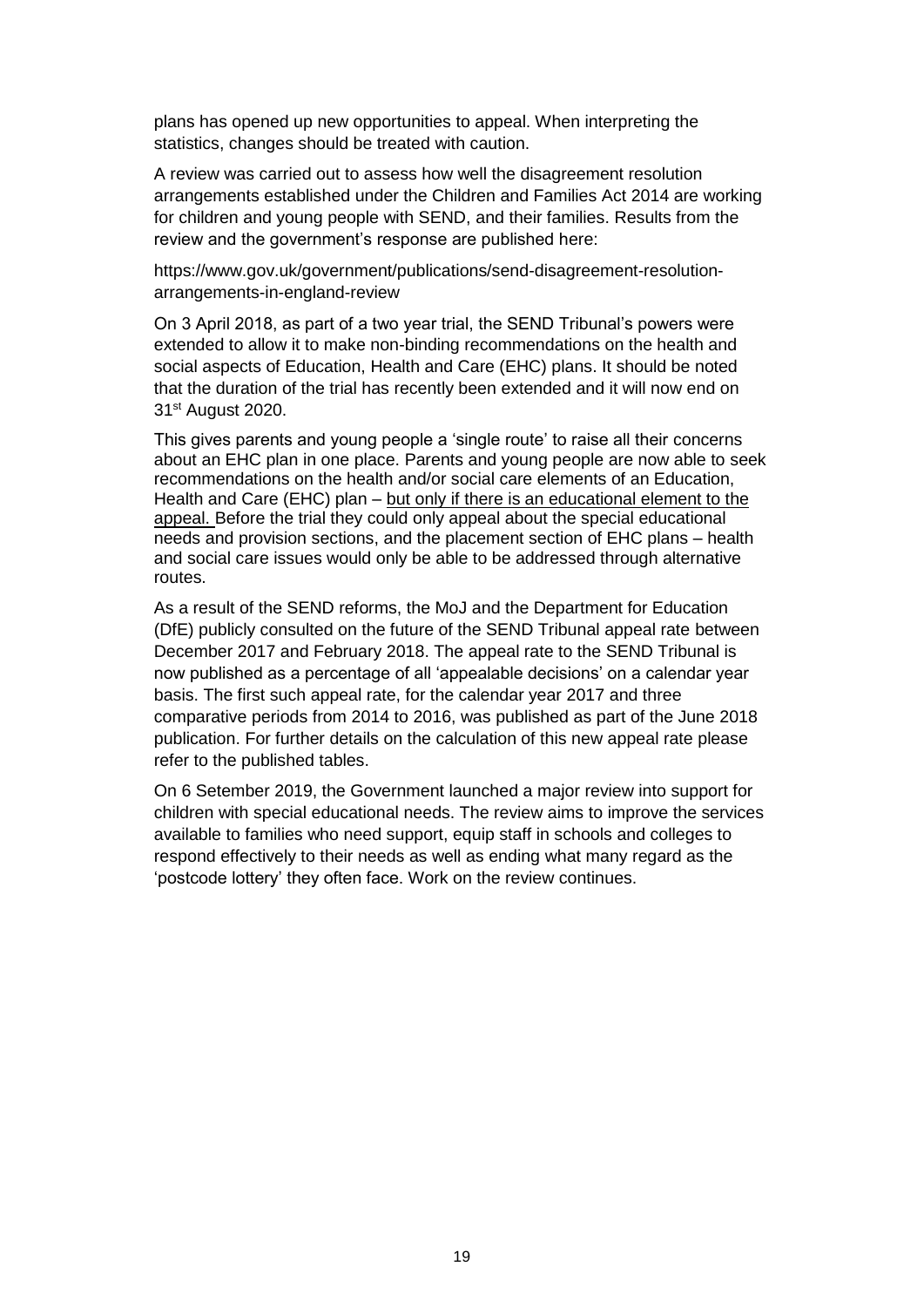### **Disability Discrimination Claims**

Disability discrimination claims relate to appeals against a school or academy in England. Schools or academies must not discriminate against a child on grounds of disability in relation to admissions, the provision of education and access to any benefit, facility or service; or exclusions. It is also unlawful for a school to harass or victimise an applicant or child because of disability.

Disability discrimination may be:

- discrimination arising from disability;
- failure to provide a reasonable adjustment for a disabled child;
- direct discrimination;
- indirect discrimination;
- harassment; or
- <span id="page-19-0"></span>• victimisation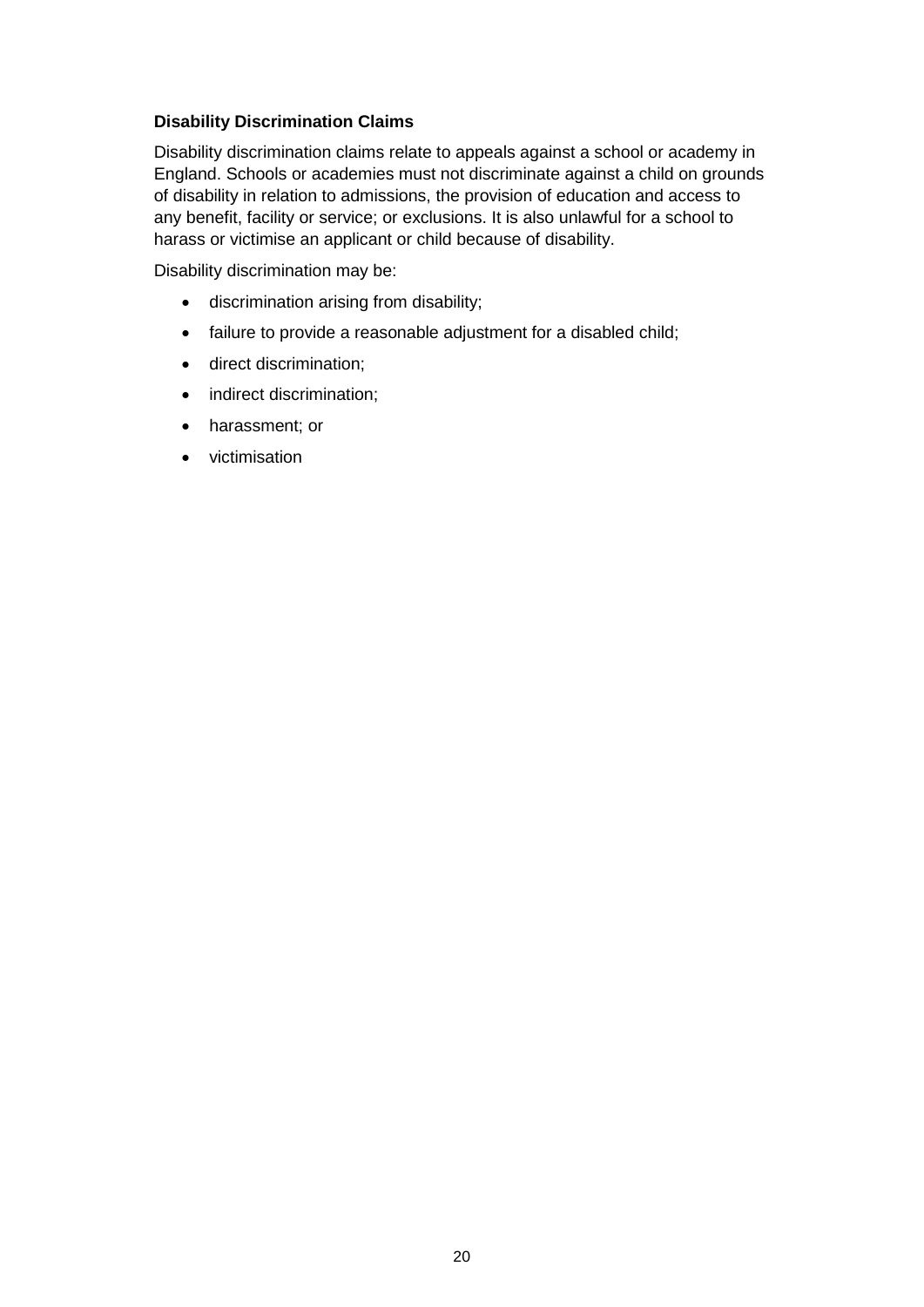## **Adjournments and postponements**

Throughout the Tribunal process a case may be adjourned or postponed.

- An adjournment is where, on the day of the hearing, the Panel decides that, for whatever reason, the appeal/case cannot be finalised and has to put off making a final decision to another date (for example because further evidence is required).
- A postponement is where a case is taken out of the list, prior to the commencement of the hearing – parties to an appeal can apply to the Tribunal to have the hearing postponed but it is the Tribunal's decision as to whether such an application can be granted. The Tribunal can also postpone a case on its own volition.

Data on postponements and adjournments is published in June (Q4 Tribunal and Gender Recognition Certificate Statistics - January to March). It covers five tribunals; First Tier Tribunal (Immigration and Asylum Chamber), Upper Tribunal (Immigration and Asylum Chamber) , SSCS, Mental Health, Criminal Injuries Compensation; and Special Educations Needs and Disability.

## <span id="page-20-0"></span>**Tribunal Judicial Salaried and Fee-paid sittings**

Sittings by tribunal judges are divided into two categories:

- Fee paid sittings relate to those sittings counted by tribunal judges who are only paid for the days they work, and therefore charge a fee for their time. Judges are paid per sitting (half day/whole day) and not according to individual cases.
- Salaried sittings relate to those days counted by tribunal judges who are paid an annual salary for their work.

The proportion of fee-paid sittings to salaried sittings varies across tribunals. For example, in 2019/20, the majority of sitting days in the Mental Health were feepaid (92%), whereas the majority of sitting days in the Employment tribunal were salaried (74%).

The high number of sittings for mental health hearings are in part due to listing practices differing for this tribunal, as the majority of these hearings occur outside HMCTS courts or tribunal buildings and in settings such as hospitals, care homes and rehabilitation units. As mental health tribunal hearings are not restricted to two sessions a day, like a court or a tribunal venue, more hearings, and therefore sittings, can occur. Also considerable flexibility is required as to availability and location of members of the mental health tribunal, requiring a greater proportion of fee-paid sittings if the needs of the patient or the responsible authority are to be accommodated and time limits are to be met. This is especially so given some cases have to be listed for hearing within 7 days of an application being received.

Social Security and Child Support (SSCS) tribunals use fee paid judges to increase the flexibility of the tribunal to deal with the volatility of the workload. It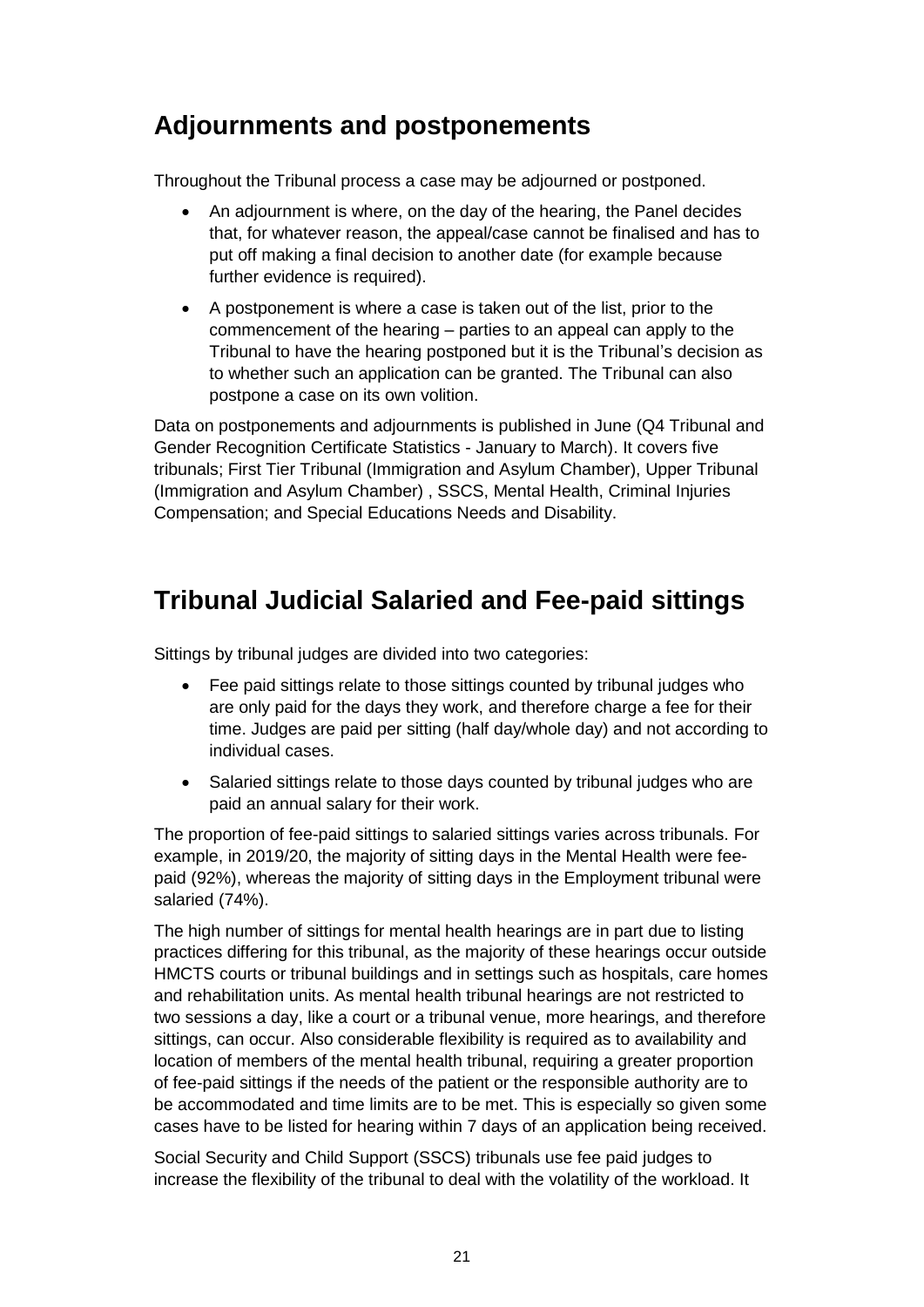should be noted that SSCS 'sittings' are not comparable to the other tribunals, due to a difference in reporting. Half day sessions are recorded rather than whole sitting days and therefore comparisons across tribunals should be used with caution. Published statistics on SSCS judicial sittings (Table JSFP\_1) do not include non-legal members.

Employment tribunal and Immigation and Asylum tribunal sitting days can finish earlier or later if the list has been cleared. They will all still be counted as full sitting days, even though some can last less than the SSCS half days.

For Immigation and Asylum tribunals, a minority of appeals are heard by 2 or 3 Judges. Only the sitting day for the panel chair is counted in the published statistics.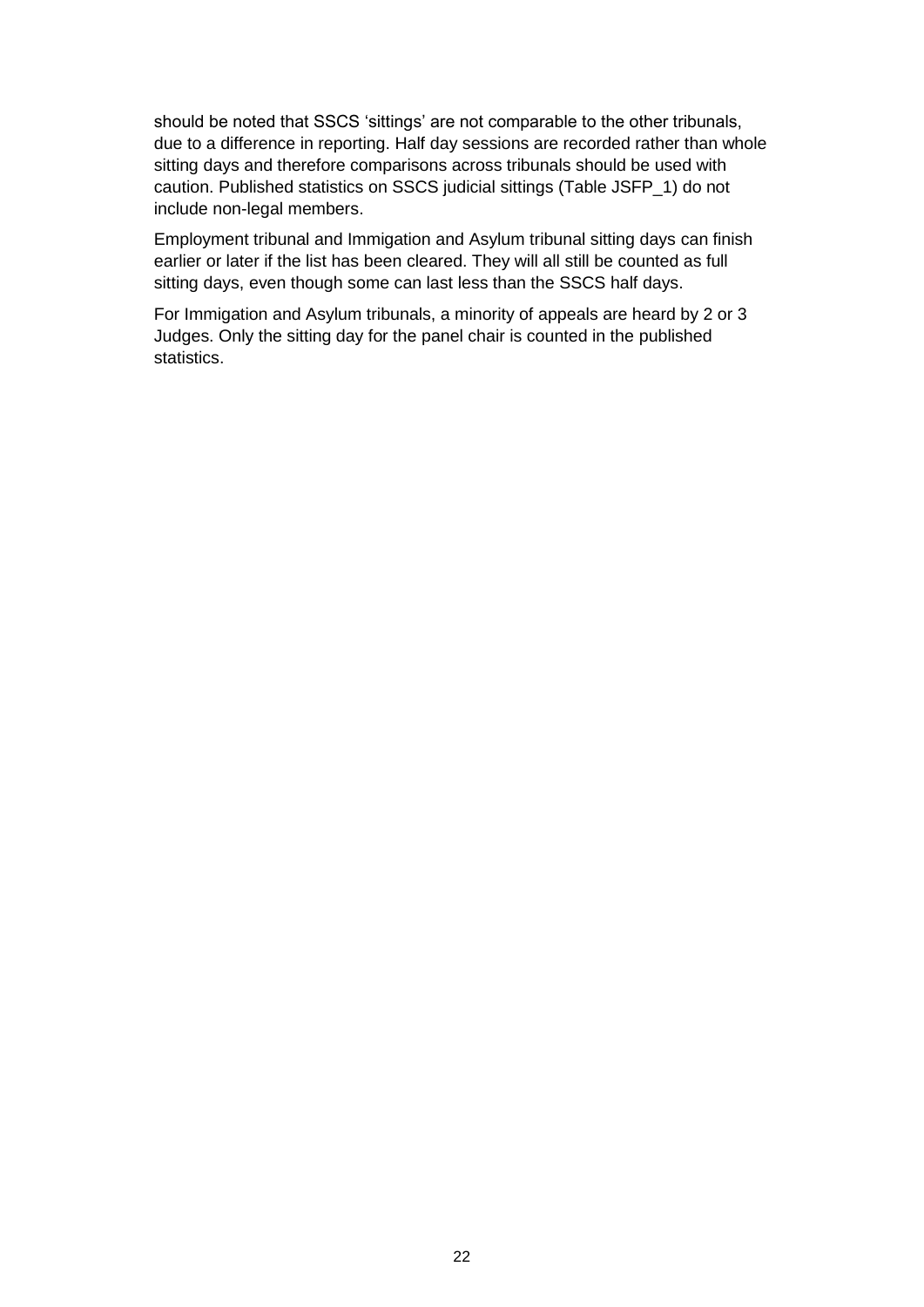## <span id="page-22-0"></span>**Other special tribunals**

## **Agricultural Land**

Settles disputes and other issues between agricultural tenants and landlords arising from tenancy agreements held under the Agricultural Holdings Act and certain drainage disputes between neighbours.

## **Asylum Support**

The Home Office consider whether an applicant and their dependants meet the test of destitution and to what extent support should be provided (for example, accommodation and cash for essential needs). If the Home Office refuse to provide support or, after they have been providing support, decide to stop or withdraw it, an asylum seeker can appeal to the Asylum Support Tribunal against their decision.

## **Care Standards**

We're responsible for handling appeals against decisions by the Secretary of State for Education, the Secretary of State for Health, Care Quality Commission, Ofsted or the Care Council of Wales which exclude, remove or suspend you from a register to work with or care for children or vulnerable adults.

## **Charity**

Hears appeals and reviews against the decision of the Charity Commissioner.

## **Claims Management Services**

Hears appeals from businesses and individuals who provide claims management services in areas including: Personal injury, Criminal injuries compensation, Employment matters, Housing disrepair, Financial products and services and Industrial injury disablement.

## **Community Right to Bid**

This jurisdiction was established by the Department for Communities and Local Government's Localism Act. Its intention is to allow local communities the opportunity to make a bid for property/land that they feel adds specific value to the community.

#### **Consumer Credit**

Hears and decides appeals from licensing decisions made by the Office of Fair Trading. It also hears appeals against penalties issued under money laundering regulations.

## **Criminal Injuries Compensation**

Considers appeals against decisions made by the Criminal Injuries Compensation Authority (CICA). They only deal with appeals on claims for compensation for criminal injuries made on or after 1 April 1996 under the Criminal Injuries Compensation Scheme.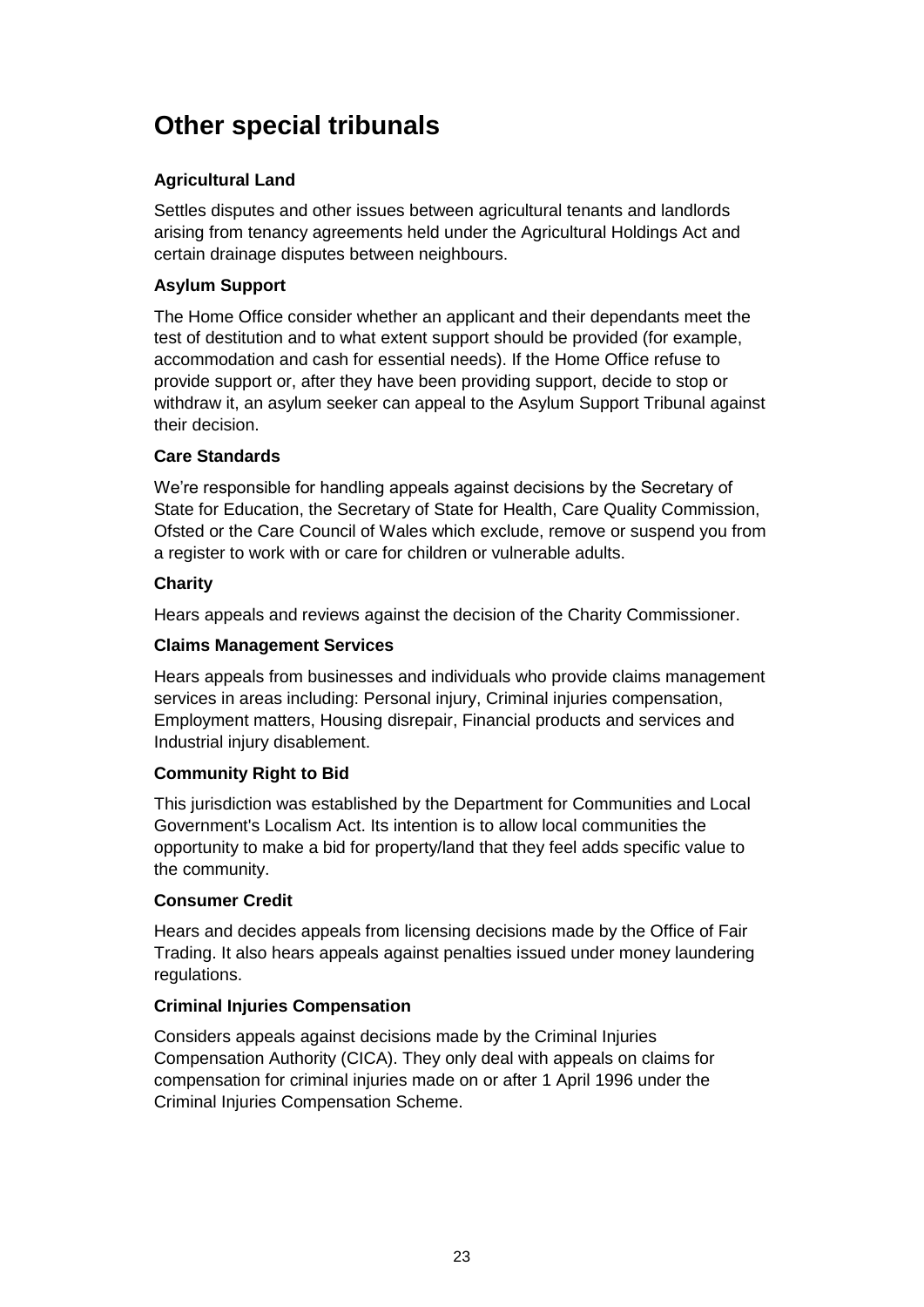## **Examination Boards**

Regulated awarding organisations can appeal to the examination board tribunal if they disagree with a decision by Ofqual or the Welsh Government to impose a fine, the amount of the fine or recover the costs of taking enforcement action.

### **Environment**

Hears appeals against notices and penalties issued by the regulators under the Regulatory Enforcement and Sanctions Act 2008. Any appeal will be against one of the following items: Stop Notice - issued by the regulator ordering the appellant to stop performing an action immediately; Fixed / Variable Monetary Penalty; Compliance Notice -instructing the appellant to do some action specified in the notice; Restoration Notice -ordering the appellant to restore the situation to what it was before he committed the offence; Non-Compliance Penalty; Non-Issue of Completion Certificate to show that the appellant has completed some agreed action; The non-granting of compensation by the regulator or appealing against the amount of compensation offered; Regulatory Cost Recovery Notice - ordering the appellant to pay the regulator's costs.

### **Estate Agents**

The Tribunal hears appeals against decisions made by the Office of Fair Trading relating to an order prohibiting a person from acting as an estate agent where for example a person has been convicted of an offence involving fraud or other dishonesty; an order warning a person where for example that person has not met their duties under the 1979 Act; a decision refusing to revoke or vary a prohibition order or warning order made under the 1979 Act.

## **Financial Services & Pensions Regulator**

This is not separate Tribunal but part of the Upper Tribunal (Tax & Chancery) Chamber. The former resolves referrals on matters relating to certain decisions of the Financial Services Authority.

#### **Food**

Hears appeals against some of the decisions taken by these regulators: Food Standards Agency; Department for Environment, Food and Rural Affairs; Local Authority Trading Standards Departments. Does not deal with complaints about the regulators or appeals.

#### **Gambling Appeals**

Hears appeals against decisions by the Gambling Commission. Appeals come from license holders or applicants for licenses. Appeals follow the Commission's own review process.

#### **Gangmasters Licensing Appeals**

Hears cases against the GLA in the event of a decision to revoke a license; refuse a license application; modify a license; or refuse consent to the transfer of a license.

## **Immigration Services**

Hears appeals against decisions by the Office of the Immigration Services Commissioner, which regulates immigration advisers. Also considers disciplinary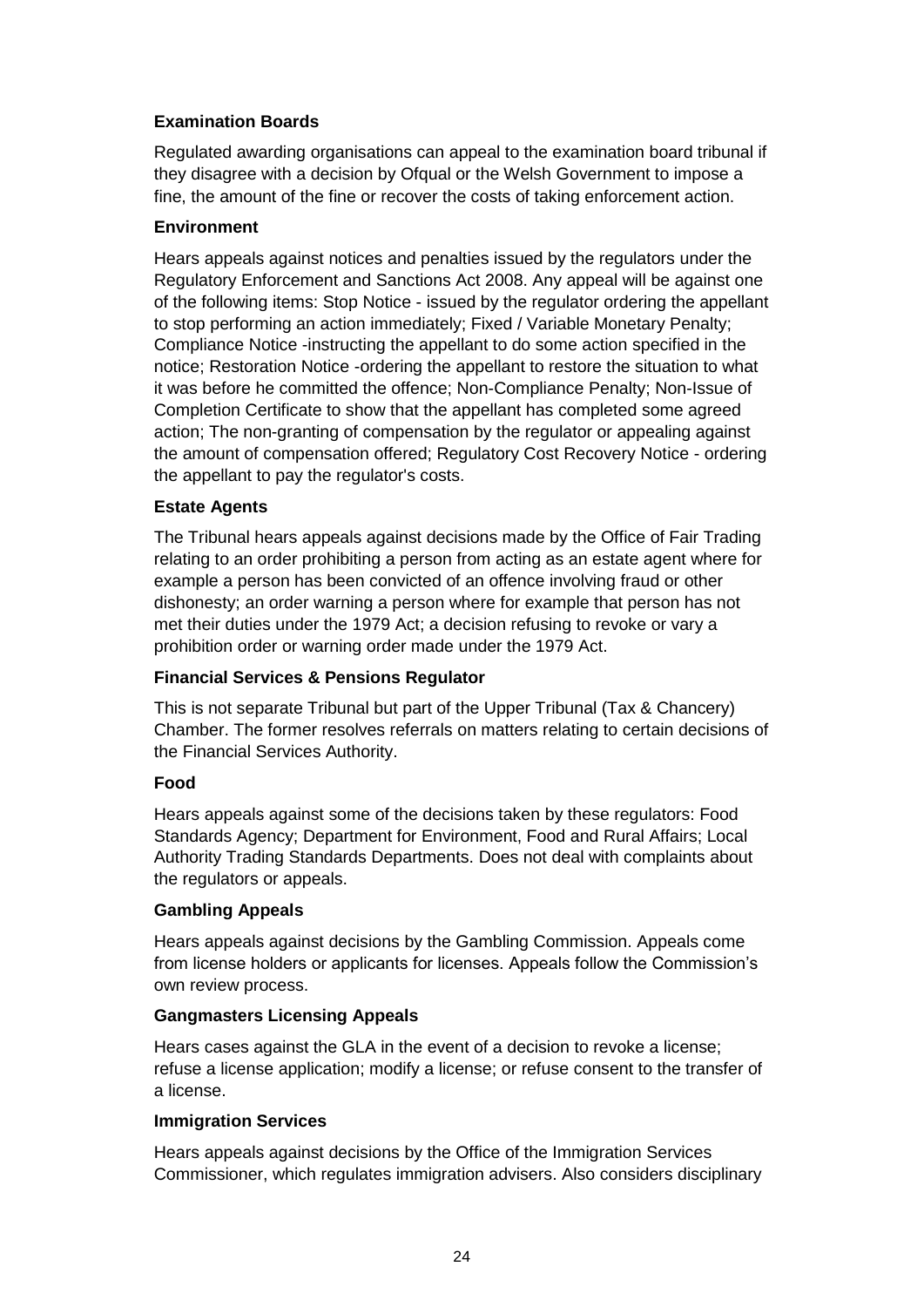charges brought by the Office of the Immigration Services Commissioner against immigration advisers.

## **Information Rights**

Hears appeals from notices issued by the Information Commissioner under the Freedom of Information Act. Relates to mainstream citizen needs about making a freedom of information request.

#### **Lands**

Resolves disputes concerning land, such as compulsory purchase of land or property, claims for compensation for loss of value to land or property because of 'public works'.

#### **Local Government Standards in England**

Makes first decisions on local councillors referred for breaches of the Code of Conduct and hears appeals against decisions by local authorities' standards committees. Was abolished under the Localism Act 2011.

#### **Mental Health**

Hears applications and references for people detained under the Mental Health Act 1983 (as amended by the Mental Health Act 2007) or living in the community following the making of a conditional discharge, or a community treatment or guardianship order.

### **Primary Health Lists**

General Practitioners (GPs), Dentists, Optometrists and some Pharmacists need to be on a locally managed performers list before being able to provide NHS services within the area of a Primary Care Trust. The Primary Health Lists jurisdiction hears appeals/applications resulting from decisions made by Primary Care Trusts as part of the local management of such performers' lists.

## **Professional Regulation (formerly Alternative Business Structures)**

The Legal Services Act 2007 allows for lawyers and non-lawyers to work together to offer legal services-these are known as Alternative Business Structures. (ABS). The ABS will have to apply to an approved regulator for a license. The tribunal hears appeals against decisions of the regulator.

#### **Residential Property**

Provides an independent service in England for settling disputes involving private rented and leasehold property, including Rent Cases, Leasehold Enfranchisement Cases, Leasehold Disputes, Housing Act 2004 Cases, Park Homes Cases.

## **Reserve Forces Appeal**

Hears appeals against decisions of Ministry of Defence with regard to call up for military service and exemptions.

#### **Special Educational Needs and Disability**

Parents whose children have special educational needs can appeal to the Firsttier Tribunal (Special Educational Needs and Disability - SEND) against decisions made by Local Education Authorities in England about their children's education.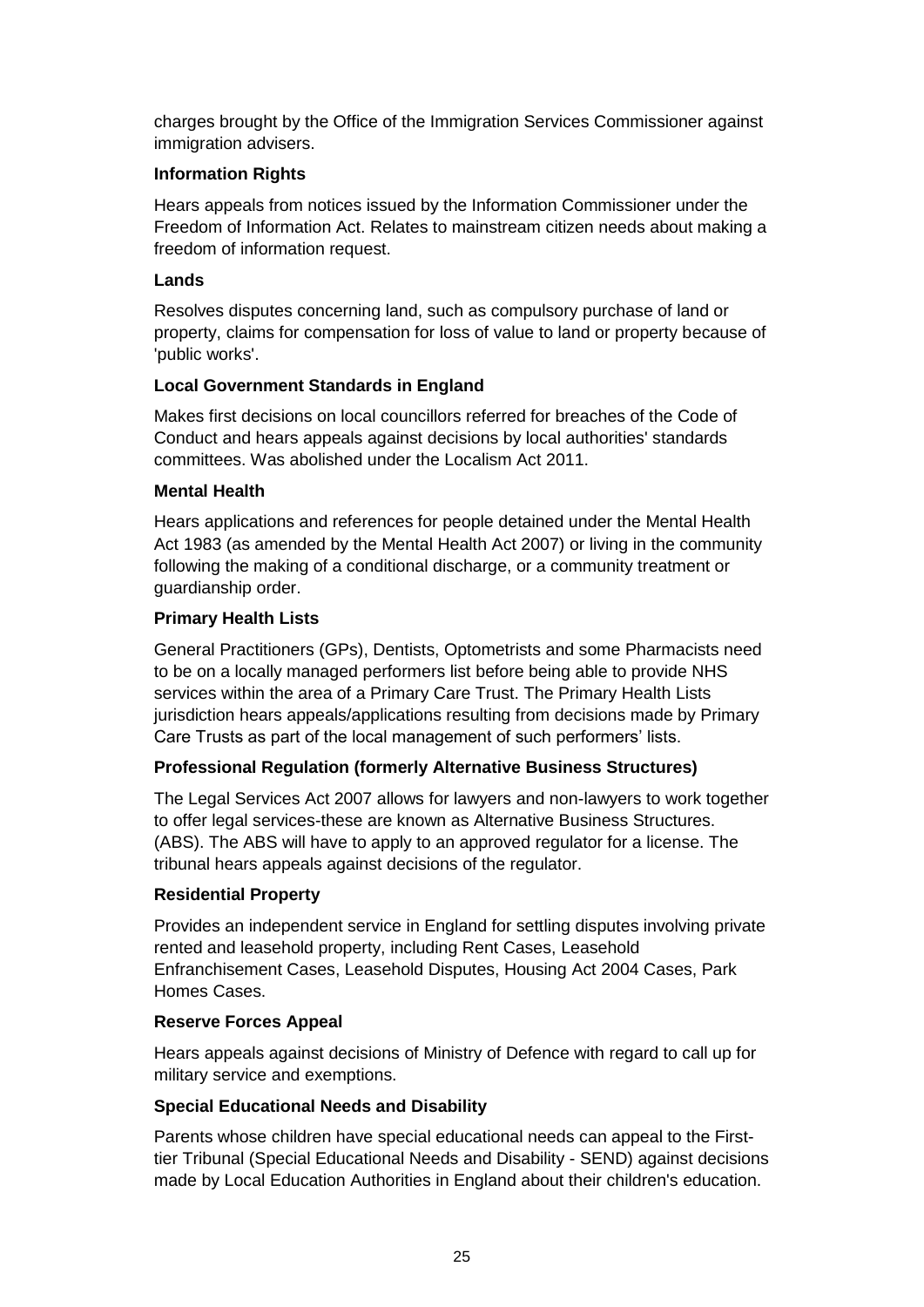## **First Tier Tax Chamber**

Hears appeals against decisions relating to tax made by Her Majesty's Revenue and Customs (HMRC). Appeals can be made by individuals or organisations, single tax payers or large multi-national companies. Appeals range from the relatively simple to the complex across both direct and indirect tax

## **Transport**

The first-tier hears and decides appeals against decisions of the Registrar of Approved Driving Instructors concern[ing] approved driving instructors, trainee driving instructors, and training provider appeals as well as other matters - for example, bus service permits. The upper tribunal hears appeals against decisions of Traffic Commissioners in connection with the Heavy Goods Vehicles & Public Services Vehicles Operators Licensing Systems.

### **Upper Tribunal (Administrative Appeals)**

Hears appeals against decisions of the General Regulatory Chamber, the Health, Education and Social Care Chamber, Social Entitlement Chamber, and the War Pensions and Armed Forces Compensation Chamber.

### **Upper Tribunal (Lands)**

The Lands Chamber has jurisdiction to hear appeals against all decisions made by the Property Chamber, and the Leasehold Valuation and Residential Property Tribunals in Wales, except for those relating to land registration cases which must be made to the Tax and Chancery Chamber of the Upper Tribunal.

## **Upper Tribunal (Tax & Chancery)**

The Upper Tribunal (Tax and Chancery Chamber) aims to assist those wishing to appeal against, or involved in decisions of the First–tier Tribunal in Tax or Charity cases and people wishing to refer matters relating to certain decisions of the Financial Services Authority and the Pensions Regulator. It also handles appeals against the decision of the Independent Valuer in the case of the Northern Rock shares valuation. It also has jurisdiction over Charity and Land Registration cases. The Tax and Chancery Chamber also has the power to judicially review decisions in certain circumstances. See also Financial Services and Pensions Regulator above.

#### **War Disablement Pension**

Social Security Benefit provided for people who were disabled in the Armed Forces between 1914 and 1921 or any time after 2 September 1939. Paid at a rate which varies according to the degree of disablement.

#### **War Widow's Pension**

Social Security Benefit provided for widows of servicemen who died as a result of service in HM Forces. The standard rate of pension may be paid if the widow has a dependant child or is over 40 or is incapable of self support. The lower rate is paid to childless widows under the age of 40.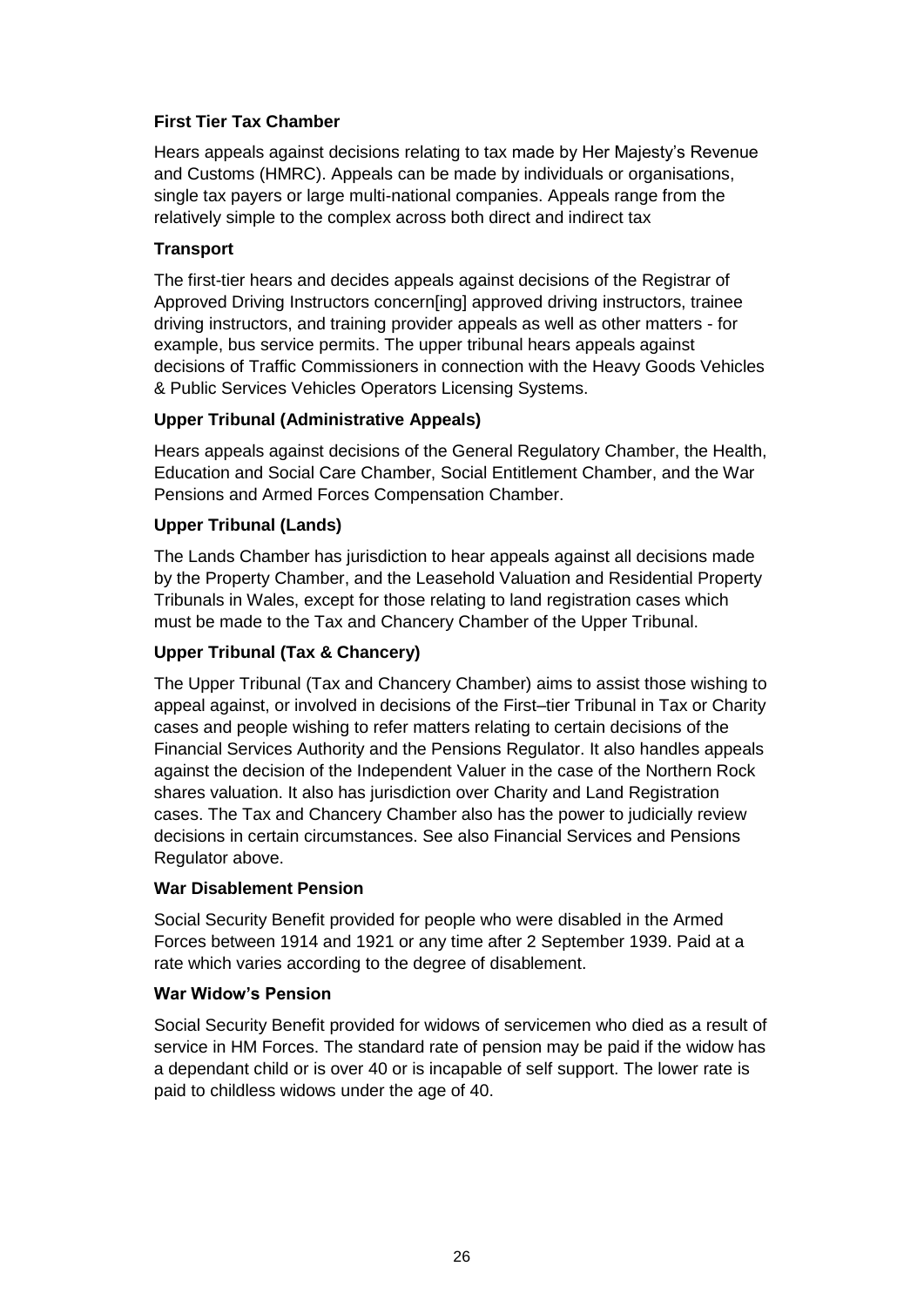## <span id="page-26-0"></span>**3. Policy Background and Changes**

## <span id="page-26-1"></span>**Employment Tribunals**

Fees for Employment Tribunals and the Employment Appeal Tribunal were introduced for claims and appeals repectively received on or after 29 July 2013, alongside wider reform of procedural rules (following the Underhill Review of Employment Tribunal Rules).

For background information on the reforms please see:

[www.justice.gov.uk/tribunals/employment](http://www.justice.gov.uk/tribunals/employment)

[www.gov.uk/government/consultations/employment-tribunal-rules-review-by-mr](https://www.gov.uk/government/consultations/employment-tribunal-rules-review-by-mr-justice-underhill)[justice-underhill](https://www.gov.uk/government/consultations/employment-tribunal-rules-review-by-mr-justice-underhill)

As a result of the Underhill Review of Employment Tribunal Rules, three new outcome types (Table ET\_3) came into effect. These were:

- Dismissed Rule 27 complaints dismissed by an Employment Judge after initial consideration of claim and response. An Employment Judge can dismiss a claim, or any part of a claim, if s/he considers that it has no reasonable prospect of success, or that the tribunal has no jurisdiction to hear the claim (or part thereof). This is a new provision introduced on 29<sup>th</sup> July 2013.
- Dismissed upon withdrawal under new rule 52, an employment tribunal shall issue a judgment dismissing a claim where the claimant withdraws it, unless certain criteria are satisfied. The operation and impact of this new provision is being monitored through these statistics.
- Case discontinued this records complaints dismissed under rule 40(1) where a party has not satisfied requirements in respect of paying a tribunal fee or demonstrating a case for remission.

On 26 July 2017 the Supreme Court in its judgment in *R (on the application of Unison) v Lord Chancellor* held that the Employment Tribunals and the Employment Appeal Tribunal Fees Order 2013, SI 2013/1893 ("the Fees order") which came into effect on 29 July 2013 was unlawful under both domestic and EU law because it had the effect of preventing access to justice. Since it had that effect as soon as it was made, it was therefore unlawful and must be quashed.

As a result, from 27 July 2017 fees for Employment Tribunal and Employment Appeal Tribunal claims are no longer charged. All fees previously paid and not subject to a full remission are now eligible for a full refund. In addition, cases that were closed due to non-payment of a fee are now eligible for reinstatement at the stage at which the case was originally closed. For more information on the refund process please see:

[https://www.gov.uk/government/news/applications-open-for-employment-tribunal](https://www.gov.uk/government/news/applications-open-for-employment-tribunal-fee-refunds-as-scheme-rolls-out)[fee-refunds-as-scheme-rolls-out](https://www.gov.uk/government/news/applications-open-for-employment-tribunal-fee-refunds-as-scheme-rolls-out)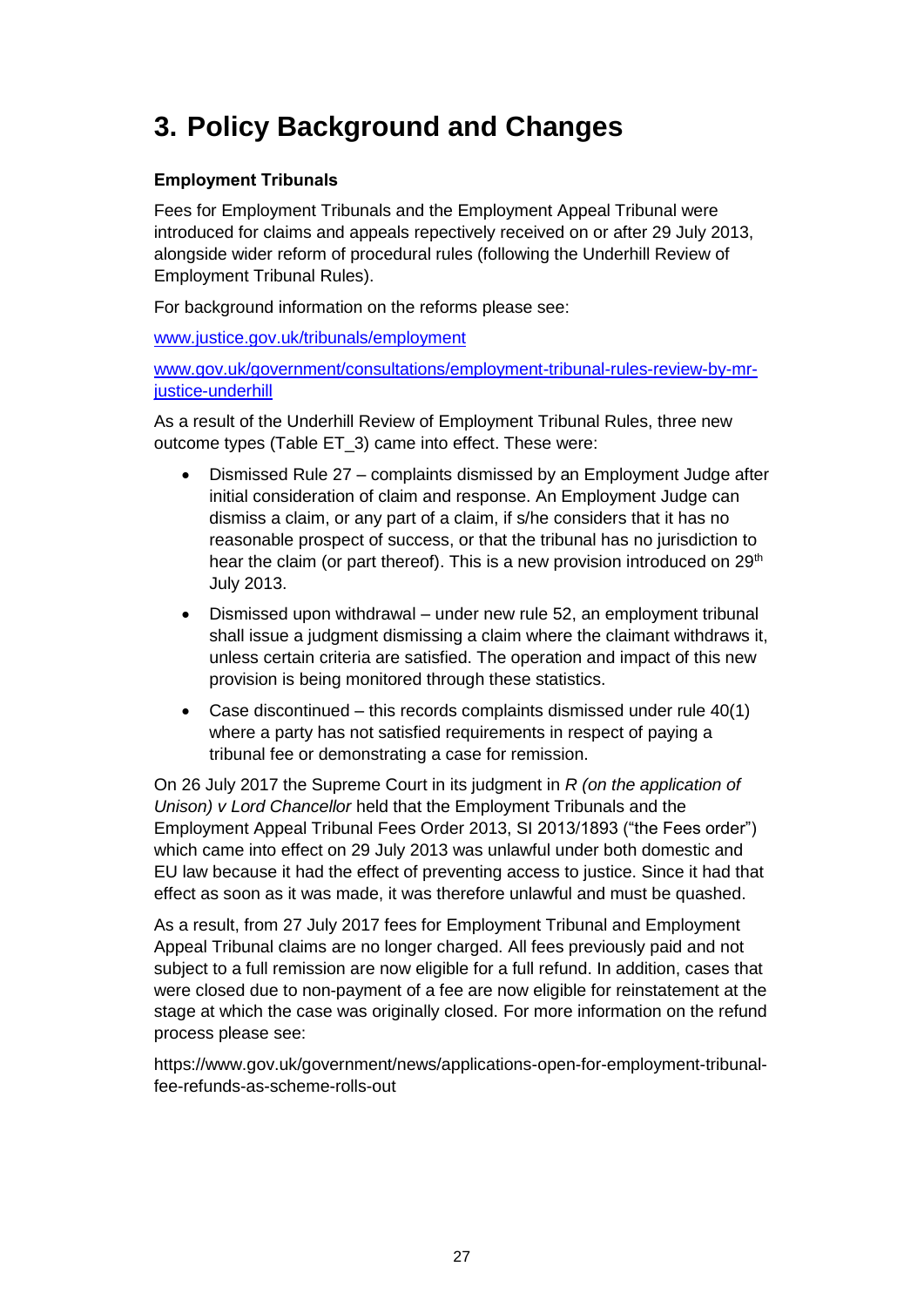On 6 April 2014, the Advisory, Conciliation and Arbitration Service (Acas) introduced Early Conciliation<sup>9</sup>. This means that anybody wishing to make an Employment Tribunal Claim must notify Acas first and be offered the chance to settle their dispute without going to court.

### <span id="page-27-0"></span>**Social Security and Child Support**

From April 2013, changes to the appeal process through the Welfare Reform Act 2012 began to be introduced. There were three changes:

- DWP will reconsider all decisions before an appeal can be lodged (known as mandatory reconsideration);
- appeals must be sent directly to HMCTS (known as direct lodgement);
- $\bullet$  there are time limits for DWP to return its responses to HMCTS<sup>10</sup>.

Mandatory reconsideration and direct lodgement were introduced for Personal Independence Payment and Universal Credit appeals in April 2013. On 28 October 2013, they were introduced for all other DWP-administered benefits and child maintenance cases, and for appeals against decisions made by HMRC on 1 April 2014.

Direct lodgement means that up to 28 days (42 days in child maintenance cases) is now included in the HMCTS processing time, as appeal responses now need to be requested from the DWP and HMRC. DWP publish Mandatory Reconsiderations data for both PIP and ESA here:

[https://www.gov.uk/government/collections/personal-independence-payment](https://www.gov.uk/government/collections/personal-independence-payment-statistics)**[statistics](https://www.gov.uk/government/collections/personal-independence-payment-statistics)** 

[https://www.gov.uk/government/collections/employment-and-support-allowance](https://www.gov.uk/government/collections/employment-and-support-allowance-outcomes-of-work-capability-assessment)[outcomes-of-work-capability-assessment](https://www.gov.uk/government/collections/employment-and-support-allowance-outcomes-of-work-capability-assessment)

#### <span id="page-27-1"></span>**Immigration and Asylum**

Prior to the Immigration Act 2014, there had been changes to Family Visit Visa appeal rights. First, the Immigration Appeals (Family Visitor) Regulations 2012 which came into force on 9 July 2012 restricted the right of appeal to a narrower definition of family visitor<sup>11</sup>. Secondly, the Crime and Courts Act 2013 removed the full right of appeal for family visitors and this change came into effect for new visa applicants on 25 June 2013. A limited right of appeal still remains on Human Rights or Race Discrimination grounds.

#### **Immigration Act 2014**

The removal of appeal rights under the Immigration Act 2014 has been phased, initially focusing on applications made and refused in the UK under the Home Office's points based system.

l

<sup>9</sup> [www.Acas.org.uk/index.aspx?articleid=4028](http://www.acas.org.uk/index.aspx?articleid=4028)

<sup>10</sup> Introduced October 2014

<sup>11</sup> [www.legislation.gov.uk/uksi/2012/1532/pdfs/uksi\\_20121532\\_en.pdf](http://www.ukba.homeoffice.gov.uk/sitecontent/newsarticles/2012/june/25-family-visit-visa-appeal)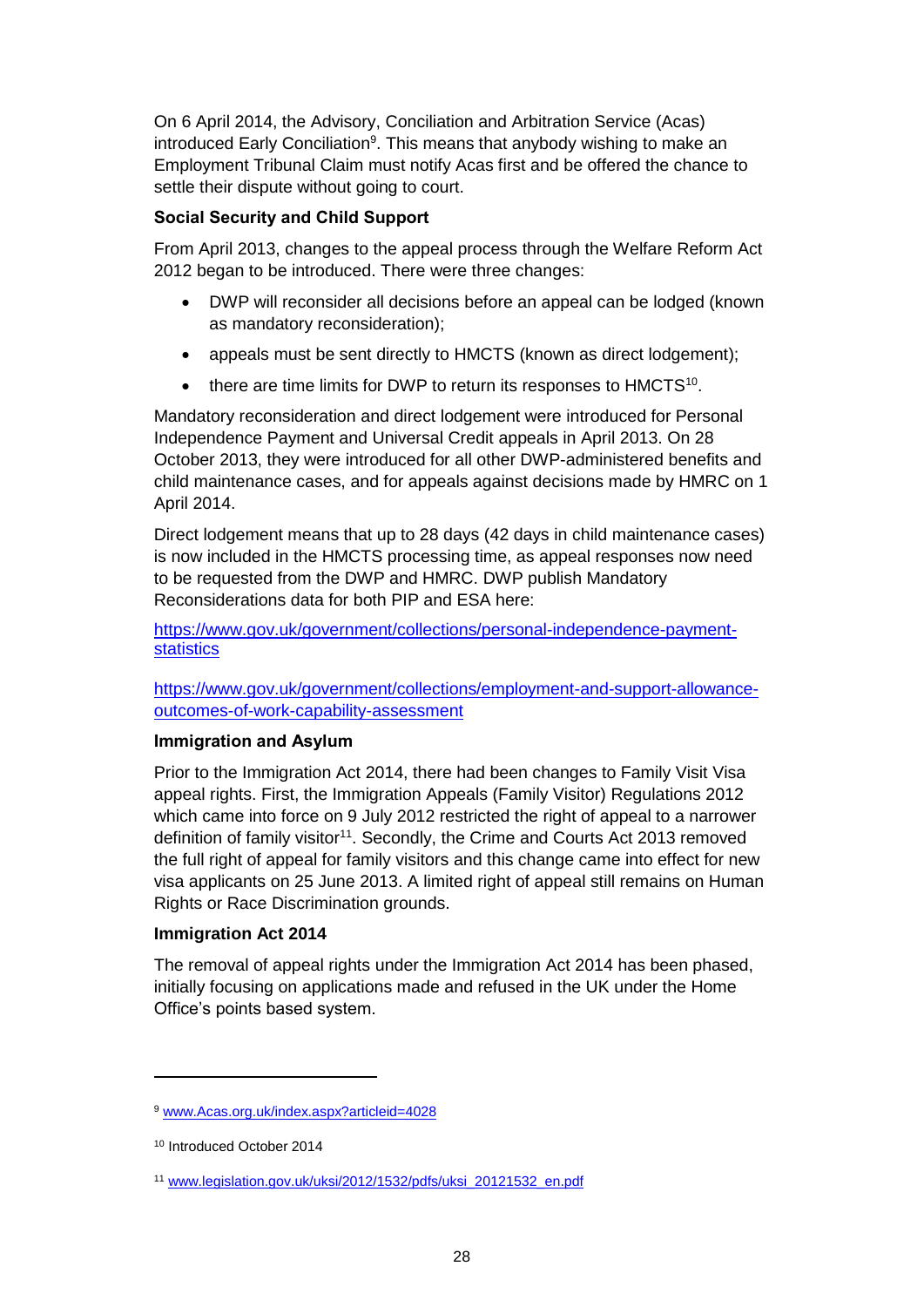In October 2014, refusals for points based applications from students and their dependents had their associated appeal rights removed. Appeal rights were also removed for non-European Foreign National Offenders. In March 2015, the scope of the Immigration Act was extended to include the remaining points based decisions made in the UK. Finally, in April 2015, the Immigration Act was implemented in full for decisions made both in the UK and overseas.

Due to the phasing in of the new appeal rights under the Immigration Act 2014 and the additional steps introduced in some cases before a decision with an appeal right is given, the receipt of Post-Act cases from the points based decisions was slower than anticipated.

Since the Act was fully implemented, the majority of appeals result from refusals where these fundamental rights have been raised and considered as part of the initial application, allowing them to enter the appeal process more quickly.

## <span id="page-28-0"></span>**Gender Recognition Certificates (GRC)**

The introduction of the Marriage (Same Sex Couples) Act 2013 and the Marriage and Civil Partnerships (Scotland) Act 2014 changed the law in England & Wales and Scotland, meaning it is now possible for some married applicants to remain married while obtaining gender recognition. Prior to December 2014, if an applicant was married or in a civil partnership, they had to annul or dissolve the marriage/ civil partnership before being granted a full GRC.

## <span id="page-28-1"></span>**Special Educational Needs and Disability Reforms**

The Children and Families Act 2014 reformed the system of support across education, health and social care to ensure that each of the services were organised with the needs and preferences of the child and their family firmly at the centre, from birth up to the age of 25. The Act introduced Education, Health and Care (EHC) plans – legal documents that set out the education, health and social care support a child or young person with SEN requires when their needs cannot be met by resources available to mainstream early years providers, schools and post-16 institutions. They are focused on the outcomes the child or young person wants to achieve and set out how the services will work together to support those outcomes.

The number of families who can now appeal has increased as a result of the extension of EHC plans to those aged 0-25 (with certain additional criteria attached to the upper age group) where previously statements of SEN covered only school aged children and those in the early years; the granting of appeal rights to young people themselves and those in custody; and because the transfer process from statements and LDAs to EHC plans has opened up new opportunities to appeal. The SEND reforms are specifically designed to make the support system less adversarial.

As a result of the extension of EHC plans, the Ministry of Justice, in conjunction with the Department for Education, consulted in December 2017 – February 2018 on a change to the SEN appeal rate published in order to reflect the new wider population of potential appelants. Please refer to the document "Response to consultation on changes to the rate of appeal to the Special Educational Needs and Disability (SEND) Tribunal" included as part of the March 2018 publication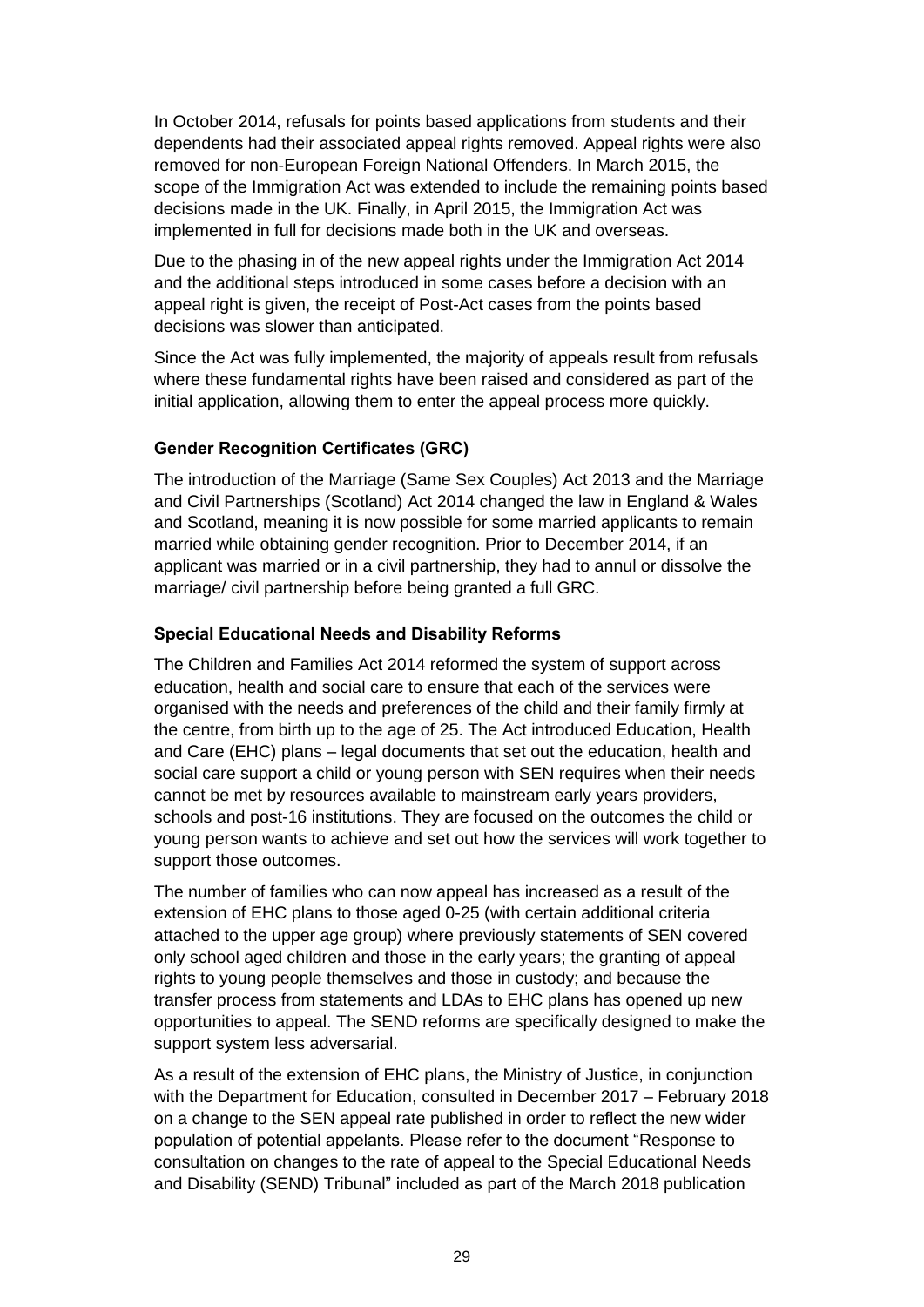for more details. The first annual (calendar year) appeal rate using this new methodology was published as part of the June 2018 publication.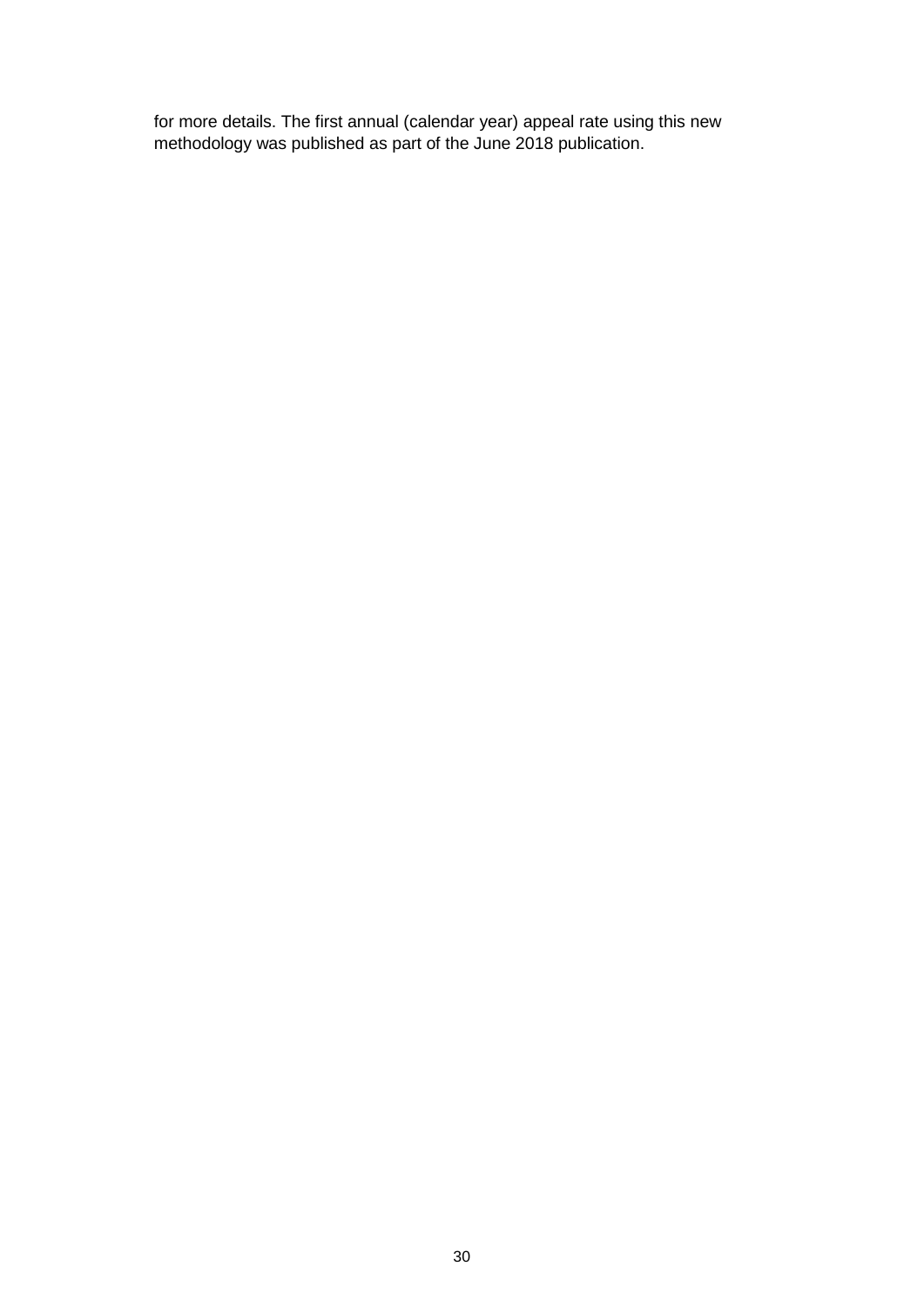## <span id="page-30-0"></span>**4. Data Quality and Sources**

Information presented in this report is management information drawn from a number of different administrative sources. Although care is taken when processing and analysing the data, the details are subject to inaccuracies inherent in any large-scale recording system and it is the best data that is available at the time of publication. HMCTS is examining the quality of management information. Thus, it is possible that some revisions may be issued in future publications.

The statistics are based on case management systems where a number of processes are recorded throughout the life of an appeal. In some instances, a case can re-enter the process or have a number of outcomes, meaning that there is not necessarily one receipt or one disposal per case. Thus, care should be taken when comparing receipts and disposals.

#### **Data sources**

The data presented in the Tribunal and Gender Recognition Certificate Statistics Quarterly is sourced from a number of administrative sources owned and managed by HMCTS, who provide the data to a central statistics team in MoJ for publication. The different Tribunals management information systems are listed below;

- Immigration and Asylum: The database used by HMCTS to record Tribunal information with respect to Immigration and Asylum is called ARIA. ARIA went live in 2000 and holds around 150,000 records (receipts) per year.
- Employment: ETHOS: The database used by HMCTS to hold information with respect to Employment (single and multiple) Tribunals. The database went live in 2007 and holds around 200,000 records per year. After a period of time after a case has closed (normally a year) the records are archived onto a separate database called COIT.
- Employment Appeal Tribunal: The database used by HMCTS to store and process information with respect to Employment Appeal Tribunals is called Flymsys.
- Employment Tribunal Fees: The data on fees and remissions was sourced from the Employment Tribunal Fees administrative system, which was used for case management and the processing of remission applications and fee payments.
- Employment Tribunal Fee Refunds: The data on fee refund payments is taken from the Liberata payment system, used by HMCTS to process refund applications.
- Social Security and Child Support: The database used by HMCTS to hold Tribunal information with respect to the Social Security and Child Support is called GAPS2. This database went live in 2007 and holds around 400,000 records per year.
- Mental Health The database used by HMCTS to record Tribunal information with respect to Mental Health Tribunals is called MARTHA.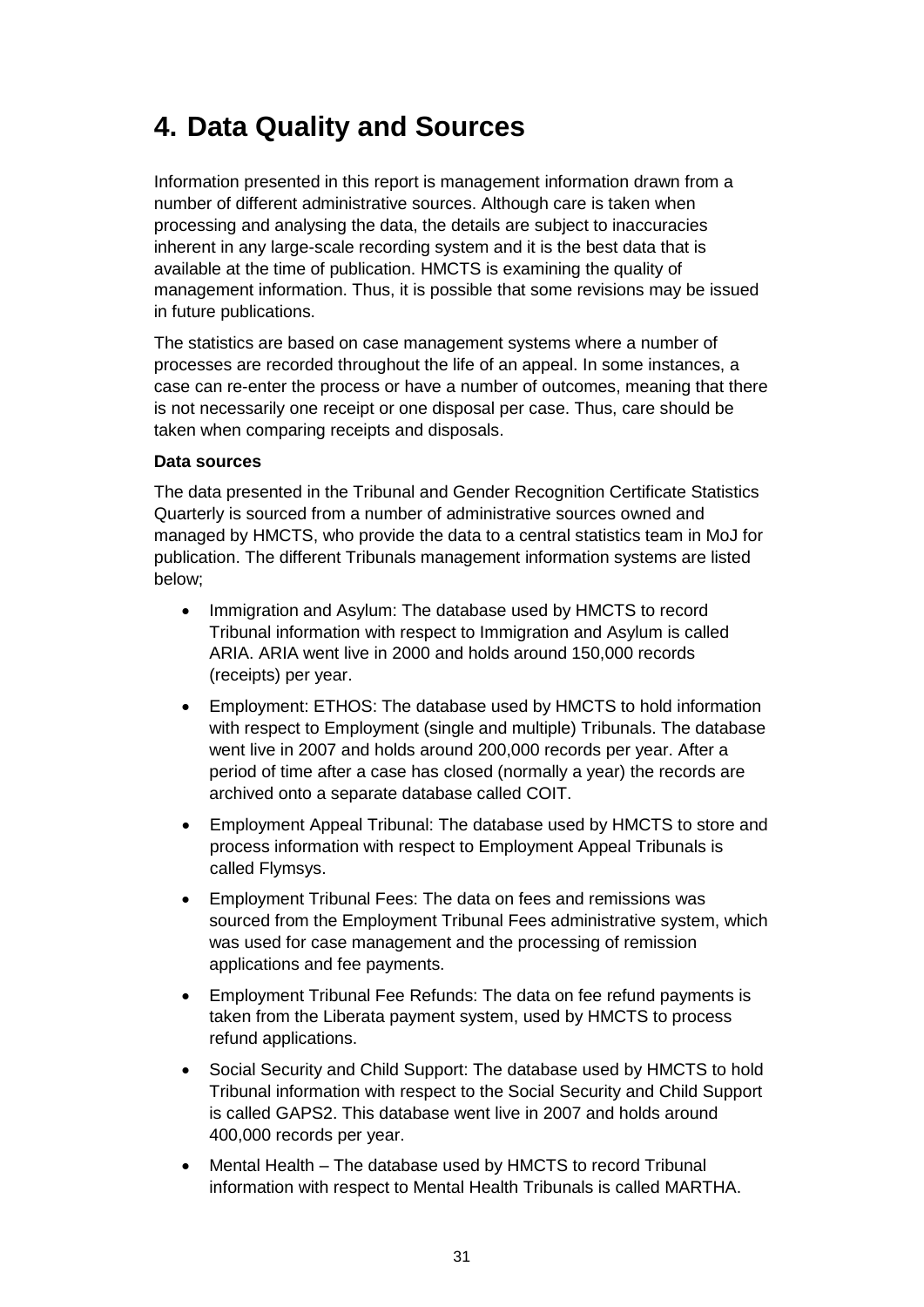MARTHA went live in 2008 and holds around 30,000 records (receipts) per year.

• There are also a range of smaller systems that hold information on the special tribunals. Some of this data is in the progress of being migrated onto the GAPS2 system. This includes information on Special Educational Needs.

### **Immigration and Aslyum tribunal - differences with Home Office statistics**

Asylum appeals data published by Home Office Migration Statistics are sourced from the Home Office Case Information Database (CID) and relate to main asylum applicants at the First-tier Tribunal Immigration and Asylum Chamber. Records on the database are updated from record-level data provided by HMCTS, who produce similar statistics for main appellants. This procedure provides consistent data across all datasets relating to asylum published in the release Immigration Statistics, but it is different from those published by the Ministry of Justice.

The Ministry of Justice statistics provide counts of principal appellants sourced from the HMCTS database. Within these statistics there tend to be higher numbers of principal appellants than main asylum applicant appeals because:

1) HMCTS has a wider definition of asylum appeals, including some human rights cases and appeals on extensions of asylum, humanitarian protection and discretionary leave; and

2) Principal appellants include some individuals classed as dependants by the Home Office.

The Home Office statistics on immigration and asylum appeals at First-tier Tribunal and subsequent stages are available from: [www.gov.uk/government/collections/immigration-statistics-quarterly-release](https://www.gov.uk/government/collections/immigration-statistics-quarterly-release)

## **Gender Recognition Certificates**

Figures on Gender Recognition Certificates cover those that are applied for and granted by Her Majesty's Courts and Tribunals Service's Gender Recognition Panel (GRP). This panel is not a Tribunal but is presided over by a Tribunal Judge. The data are taken from a central database in the Ministry of Justice called GLiMR.

The figures presented in this bulletin are collected from officials at the GRP. The data collected are quality-assured and validated in a process that highlights inconsistencies between quarters, and other areas. Checks are made to ensure that each month's data are arithmetically correct, with subtotals and grand totals correctly summed. Unusual values encountered are queried with the data supplier to confirm whether these are correct, or are an error in the information provided which requires amendment.

## **Explanatory Notes**

The following symbols have been used throughout the tables in this bulletin:

- $\ldots$  = Not available
- $=$  Nil
- $(r)$  = Revised data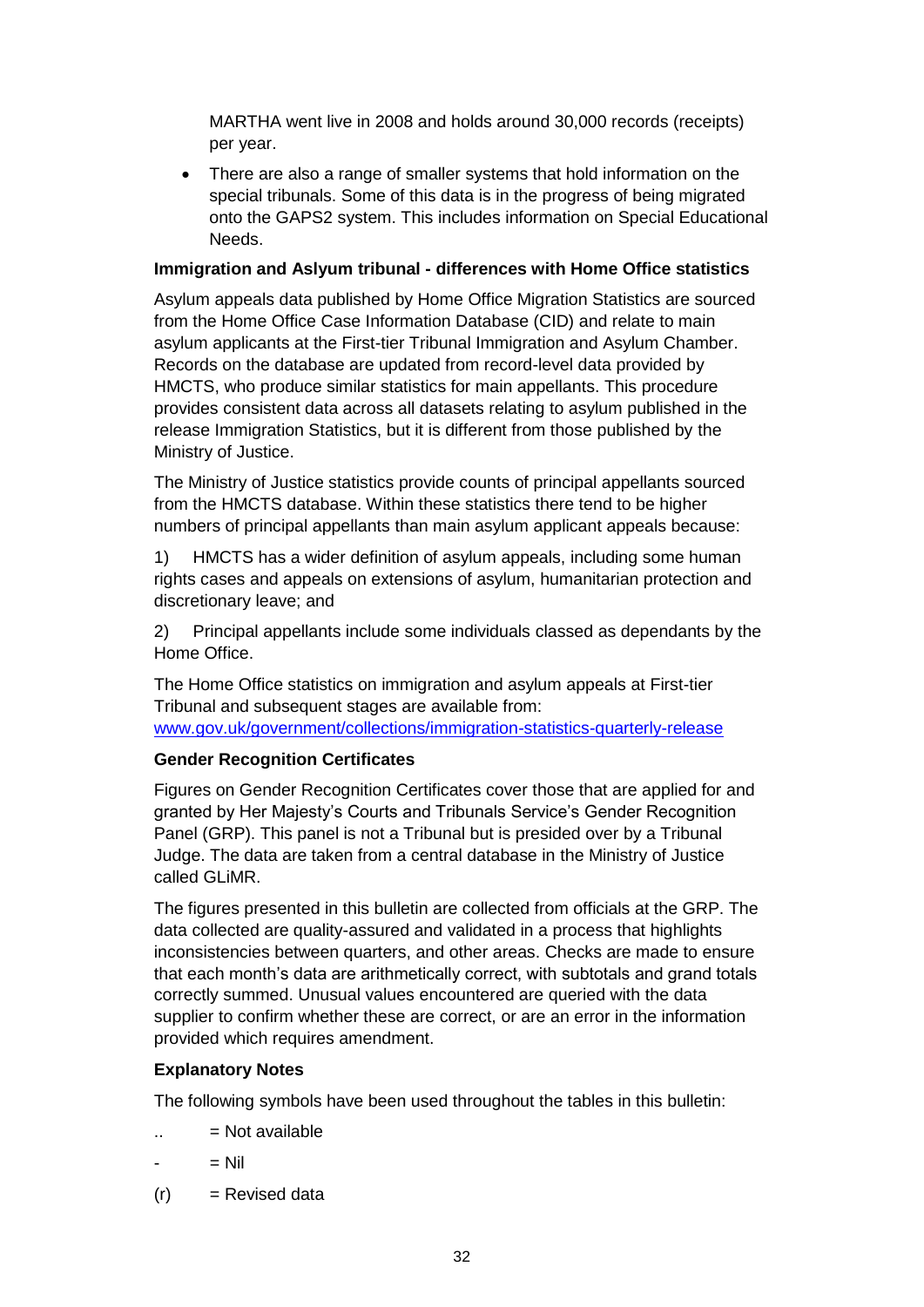Spreadsheet files of the tables contained in this document are also available to download along with csv files of historical information.

#### **Users of the statistics**

The main users of the Tribunals and Gender Recognition Certificate statistics are Ministers and officials in central government responsible for developing policy with regards to tribunals.

Other users include lawyers and academics, other central government departments such as the Department for Education, the Department for Business, Energy and Industrial Strategy (BEIS), the Home Office and the Department for Work and Pensions (DWP), and non-governmental bodies, including various voluntary organisations, with an interest in administrative justice.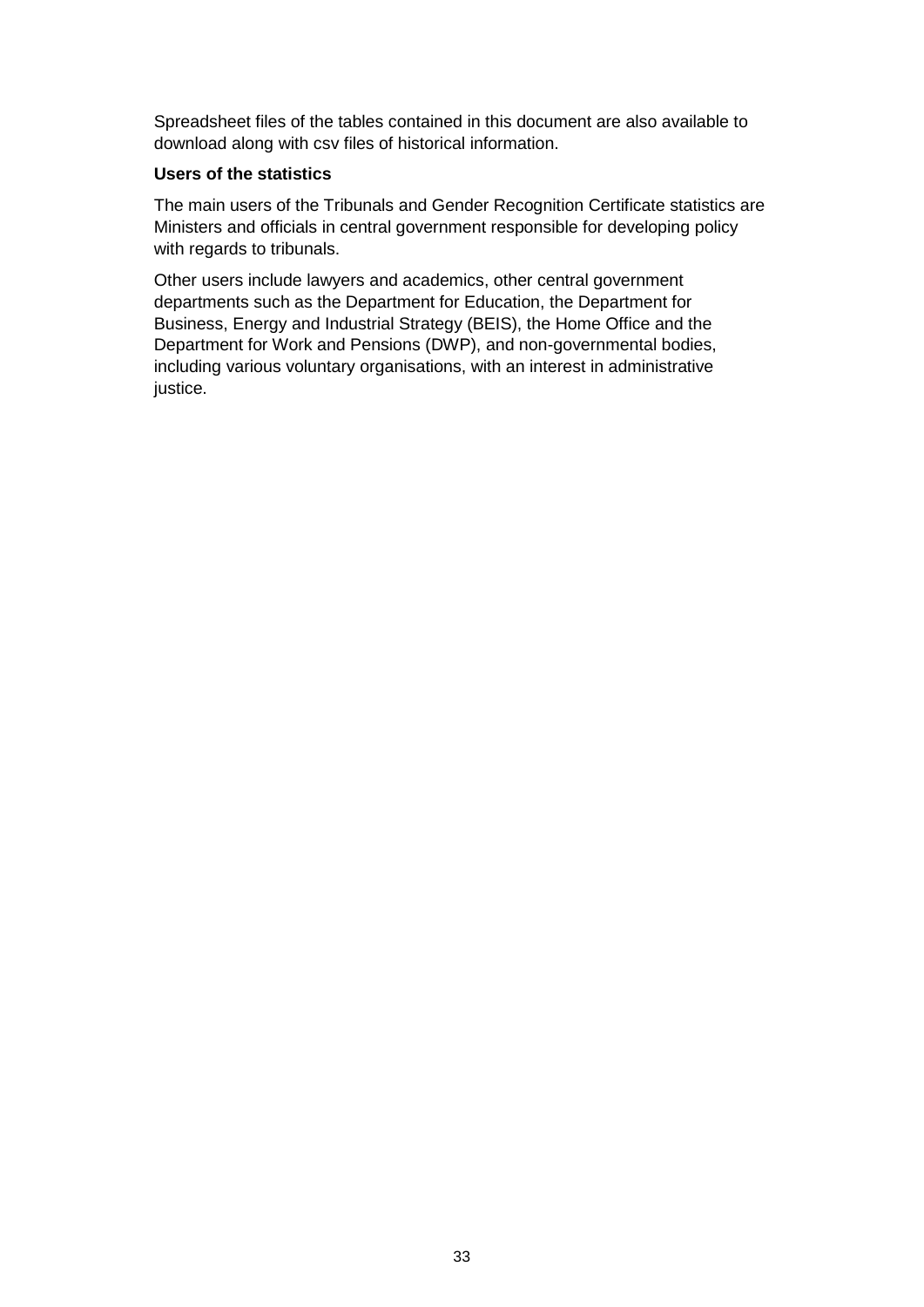## <span id="page-33-0"></span>**5. Useful Publications**

For previous publications of all Tribunals Statistics please see:

[www.gov.uk/government/organisations/ministry-of-justice/series/tribunals](https://www.gov.uk/government/organisations/ministry-of-justice/series/tribunals-statistics)**[statistics](https://www.gov.uk/government/organisations/ministry-of-justice/series/tribunals-statistics)** 

For more information on the context for this publication and the work of HMCTS, please see:

[https://www.gov.uk/government/organisations/hm-courts-and-tribunals](https://www.gov.uk/government/organisations/hm-courts-and-tribunals-service/about)[service/about](https://www.gov.uk/government/organisations/hm-courts-and-tribunals-service/about)

Further information on the structure of the tribunal system can be found here:

[www.judiciary.gov.uk/about-the-judiciary/the-justice-system/court-structure/](http://www.judiciary.gov.uk/about-the-judiciary/the-justice-system/court-structure/)

For information on Tribunal judgements please see:

[www.bailii.org/databases.html#uk](http://www.bailii.org/databases.html#uk)

### **Scotland**

For information on non-MoJ Mental Health Tribunals Scotland please see:

[www.mhtscotland.gov.uk/mhts/Annual\\_Reports/Annual\\_Reports\\_main](http://www.mhtscotland.gov.uk/mhts/Annual_Reports/Annual_Reports_main)

For Additional Support Needs Tribunals in Scotland please see:

<https://www.healthandeducationchamber.scot/additional-support-needs/12>

Information on the Private Rented Housing Panel (prhp), which help Scottish tenants and landlords resolve their differences can be found at the following link:

[http://www.gov.scot/Topics/Built-](http://www.gov.scot/Topics/Built-Environment/Housing/privaterent/tenants/money/fairrent/phrp)[Environment/Housing/privaterent/tenants/money/fairrent/phrp](http://www.gov.scot/Topics/Built-Environment/Housing/privaterent/tenants/money/fairrent/phrp)

## **Northern Ireland**

For information on Tribunals in Northern Ireland not covered by this report please see the following publications:

[www.courtsni.gov.uk/en-](http://www.courtsni.gov.uk/en-GB/Services/Statistics%20and%20Research/Pages/default.aspx)[GB/Services/Statistics%20and%20Research/Pages/default.aspx](http://www.courtsni.gov.uk/en-GB/Services/Statistics%20and%20Research/Pages/default.aspx)

## **Employment Tribunals**

In 2013, the former Department for Business, Innovation and Skills (BIS) published a study on claimants who had been successful at the employment tribunal and were awarded money:

[www.gov.uk/government/publications/payment-of-employment-tribunal-awards](http://www.gov.uk/government/publications/payment-of-employment-tribunal-awards)

A further ad hoc analysis of the findings from the 2013 survey of employment tribunal applications published by BIS can be found here:

[www.gov.uk/government/statistics/employment-tribunal-applications-2013](https://www.gov.uk/government/statistics/employment-tribunal-applications-2013-survey-findings) [survey-findings](https://www.gov.uk/government/statistics/employment-tribunal-applications-2013-survey-findings)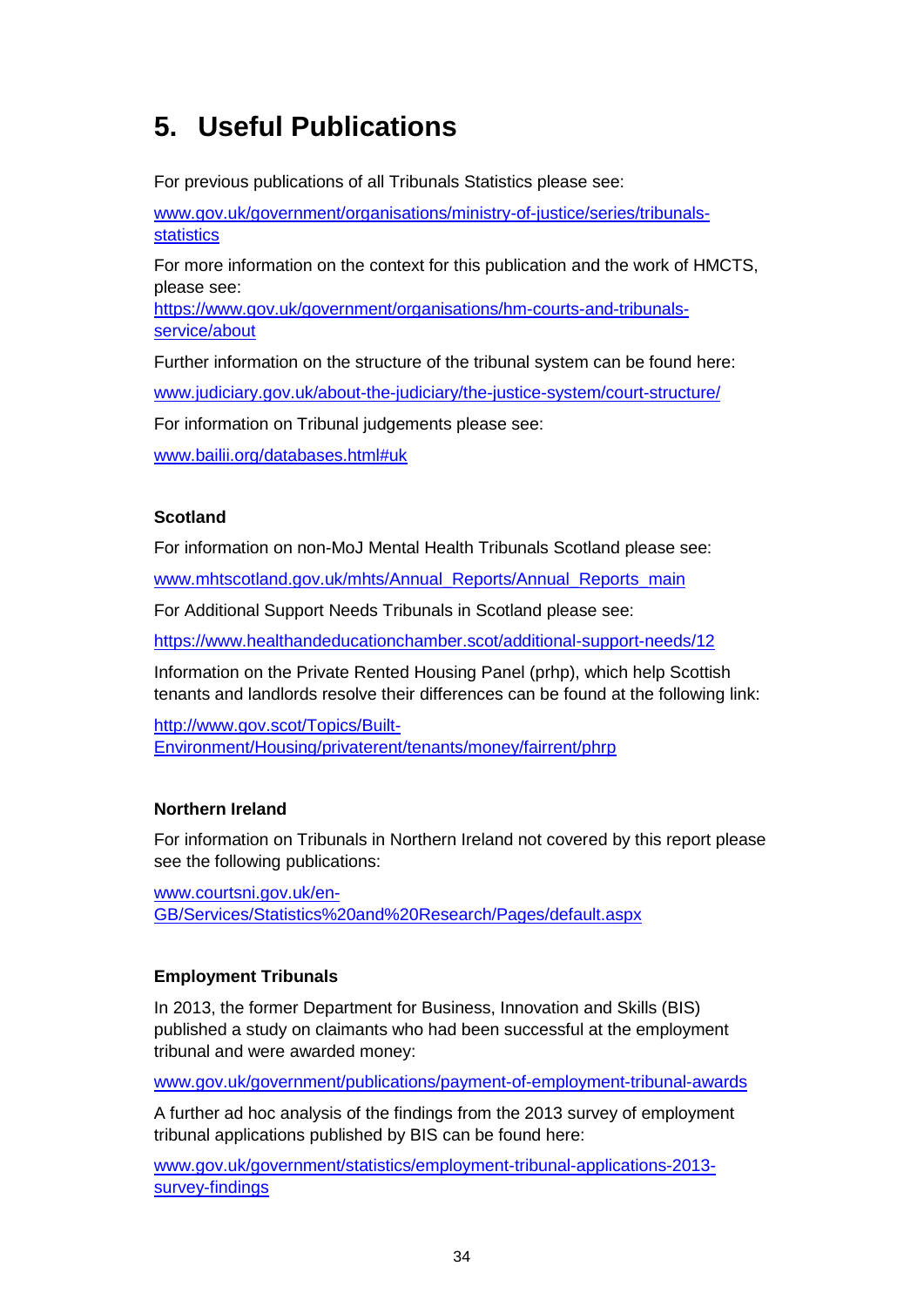Latest quarterly statistics compiled by Acas on Early Conciliation can be found at the following location:

<http://www.acas.org.uk/index.aspx?articleid=5203>

The Employment Tribunal data differs slightly between the Tribunals publication and the Acas publication, for the following reasons:

- There is a lag between original tribunal receipt and the case being input into the Acas system which means the data will always be slightly out of line.
- Acas data excludes any case with no relevant jurisdictions and also any case which is a resubmission of an existing dispute (both of which would be included in the ET statistics).
- Acas report on "net" cases, i.e. count each matter only once (not onceper-claimant), provided they have the dispute and representation in common. Therefore, if in ten claimant cases, three are linked, there are eight net cases (seven single plus one multiple).

## **Social Security and Child Support**

The Department for Work and Pensions (DWP) publishes appeals data for Employment and Support Allowance (ESA) and Personal Independence Payment (PIP), for further information see:

[https://www.gov.uk/government/collections/personal-independence-payment](https://www.gov.uk/government/collections/personal-independence-payment-statistics)**[statistics](https://www.gov.uk/government/collections/personal-independence-payment-statistics)** 

[https://www.gov.uk/government/collections/employment-and-support-allowance](https://www.gov.uk/government/collections/employment-and-support-allowance-outcomes-of-work-capability-assessment)[outcomes-of-work-capability-assessment](https://www.gov.uk/government/collections/employment-and-support-allowance-outcomes-of-work-capability-assessment)

## **First-tier Tribunal (Mental Health)**

For more information about applications and outcomes against detention and community orders under the Mental Health Act (2016/17), please see:

<http://www.cqc.org.uk/content/monitoring-mental-health-act-report>

## **Registry Trust Statistics**

Since 1st April 2009, details of enforced monetary tribunal awards relating to individuals, companies or businesses have been added to the Register. Details of an award are only added to the Register once steps have been taken in the high court or county court to enforce the award. The Register will then show the amount of the debt. Please see the following link for Statistics on this area:

<https://www.registry-trust.org.uk/publications>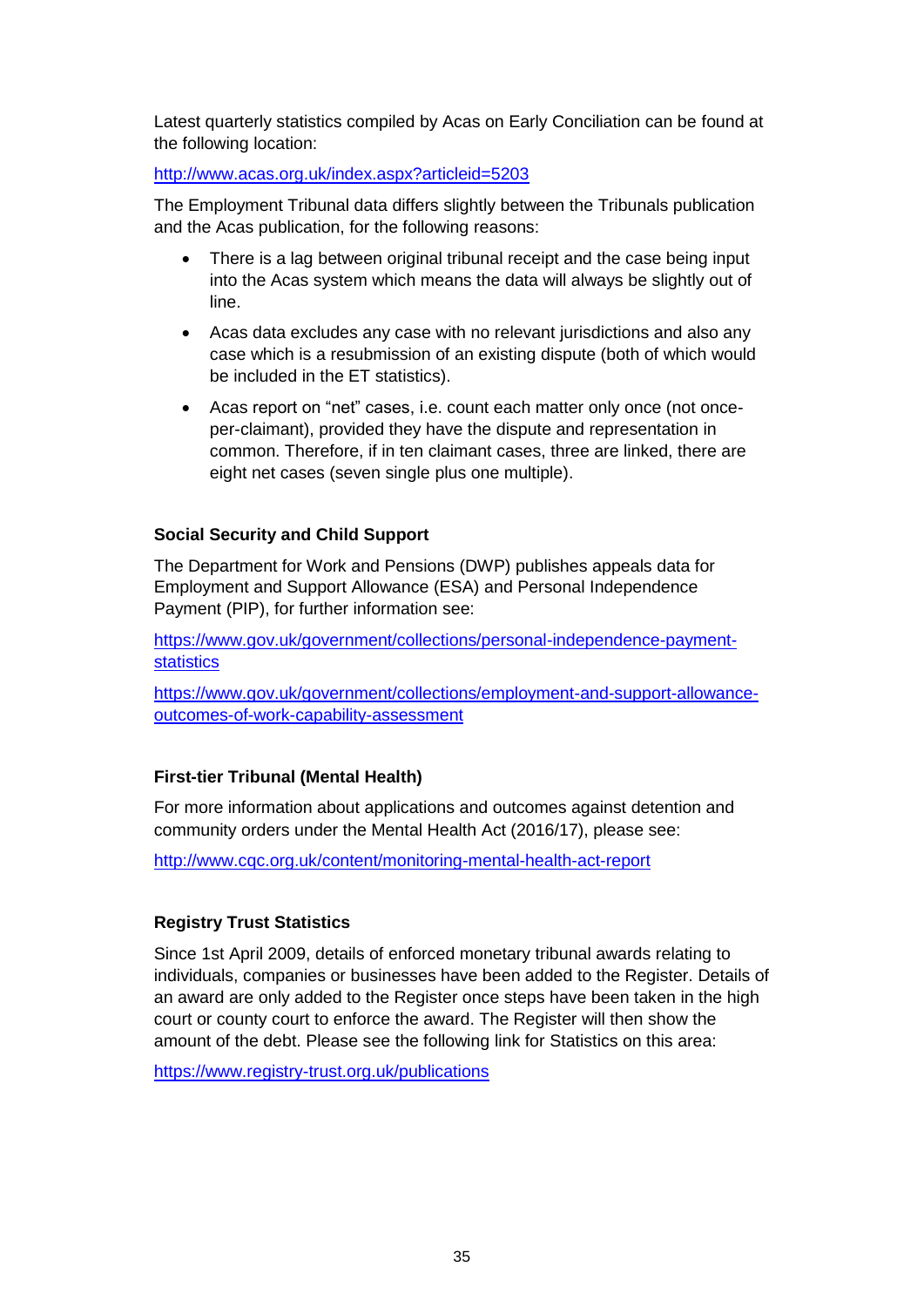### **Special Educational Needs and Disability (SEND)**

For more information on Special Education Needs, please see the following page:

[https://www.gov.uk/government/collections/statistics-special-educational-needs](https://www.gov.uk/government/collections/statistics-special-educational-needs-sen)[sen](https://www.gov.uk/government/collections/statistics-special-educational-needs-sen)

### **Gender Recognition Certificates**

More information about the gender recognition application process and guidance notes can be found on the Ministry of Justice website at:

[www.justice.gov.uk/tribunals/gender-recognition-panel](http://www.justice.gov.uk/tribunals/gender-recognition-panel)

Further information about the Marriage (Same Sex Couples) Act 2013 can be found at:

[https://www.gov.uk/government/publications/2010-to-2015-government-policy](https://www.gov.uk/government/publications/2010-to-2015-government-policy-equality/2010-to-2015-government-policy-equality#appendix-7-equal-marriage)[equality/2010-to-2015-government-policy-equality#appendix-7-equal-marriage](https://www.gov.uk/government/publications/2010-to-2015-government-policy-equality/2010-to-2015-government-policy-equality#appendix-7-equal-marriage)

Information on the Reform of the Gender Recognition Act 2004 currently being considered is available at the following location:

[https://www.gov.uk/government/consultations/reform-of-the-gender-recognition](https://www.gov.uk/government/consultations/reform-of-the-gender-recognition-act-2004)[act-2004](https://www.gov.uk/government/consultations/reform-of-the-gender-recognition-act-2004)

Further information about the Marriage and Civil Partnership (Scotland Act) 2014 can be found at:

[www.nrscotland.gov.uk/news/2014/same-sex-marriage-in-scotland-news](https://www.nrscotland.gov.uk/news/2014/same-sex-marriage-in-scotland-news)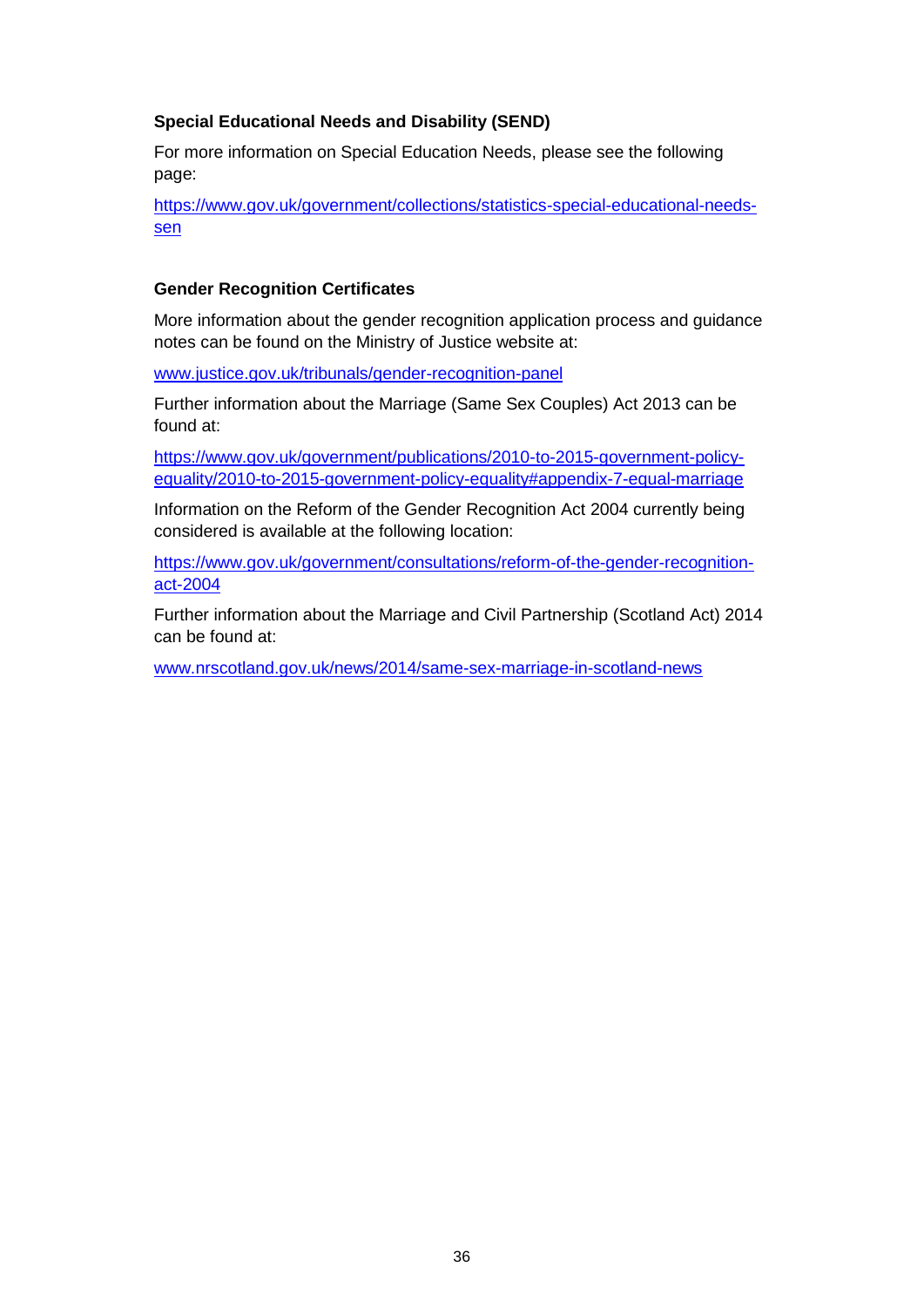## <span id="page-36-0"></span>**6. Glossary**

This chapter covers terms used in the Tribunal and Gender Recognition Certificate Statistics Quarterly, focusing on concepts and definitions published in the Ministry of Justice statistical publications.

There are three main types of Tribunal, covering over 80% of all Tribunal work (as at 2018/19). There are also smaller 'special' Tribunals covering other more detailed activities. The main types of Tribunal are:

- Immigration and Asylum (IA)
- Employment Tribunals (ET)
- Social Security and Child Support (SSCS)
- Specials other smaller Tribunals, including Mental Health

#### **Academic year**

Reporting year beginning and ending in September

#### **Adjournment**

Where, on the day of the hearing, the Panel decides that, for whatever reason, the appeal/case cannot be finalised and has to put off making a final decision to another date, for example because further evidence is required.

#### **Appellant**

A person who applies to a higher court for a reversal of the decision of a lower court.

#### **Caseload outstanding**

The number of cases outstanding at the end of the period and still waiting to be dealt with to completion.

#### **Decision in favour (SSCS)**

Decision in favour of the appellant.

#### **Decision upheld (SSCS)**

Decision made by the First Tier Agency and withheld by the Tribunal.

#### **Disposal**

A disposal is the closure of a case when work has ceased to be done. This can be through a claim being withdrawn, settled, dismissed or being decided at a hearing.

#### **DWP**

Acronym for the Department of Work and Pensions

#### **Employment Tribunal Claim**

A claim may be brought under more than one jurisdiction or subsequently amended or clarified in the course of proceedings, but will be counted only once.

#### **Employment Tribunal Jurisdiction**

The Employment Tribunal powers to hear a claim are determined by legislation, with statutory provisions defining the ambit of the jurisdiction that can be covered by a claim to an Employment Tribunal.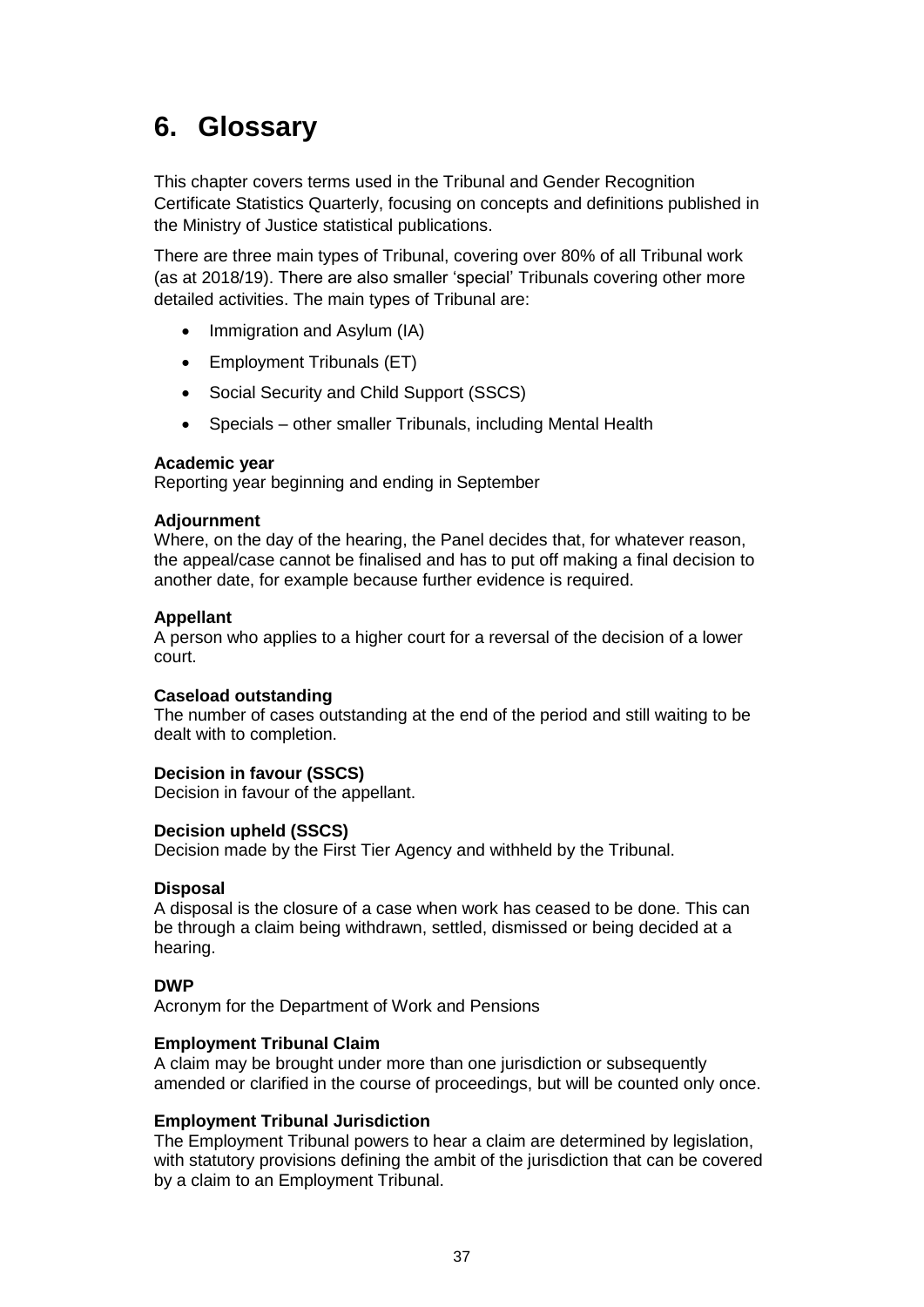#### **Employment Tribunal Jurisdictional mix**

A claim may contain a number of grounds, known as jurisdictional cases. In any hearing, the tribunal has to decide upon the merits of the claim made under each jurisdiction; for example, unfair dismissal and sex discrimination. The total number of jurisdictions covered by each case gives a truer measure of caseload than the number of claims. The jurisdictions covered by ET are wide ranging, from discrimination and unfair dismissals to issues around salary and working conditions.

#### **Employment Tribunal single and multiple claims**

Claims to the Employment Tribunal may be classified into two broad categories – singles and multiples. Multiple cases are where two or more people bring cases, involving one or more jurisdiction(s) usually against a single employer but not necessarily so, for instance in TUPE cases, and always arising out of the same or very similar circumstances. As a multiple, the cases are processed together.

#### **Hearing**

The hearing is a meeting at which the tribunal panel considers evidence (either orally or paper based) and reaches a decision (where the decision may be to adjourn or to agree a final outcome).

#### **HMCTS**

Acronym for Her Majesty's Courts and Tribunals Service

#### **Hearing clearance (SSCS)**

These are cleared via a Tribunal (could be a panel or member of the Judiciary sitting alone) with a decision/outcome.

#### **Nitrates Vulnerable Zones (NVZ) Tribunal**

From April 2016, the Tribunal hears appeals against the designation of NVZs by the Department for Environment, Food and Rural Affairs (DEFRA). The Tribunal is quadrennial and hears appeals in relation to NVZ notices issued once every four years to landowners by DEFRA.

#### **Non-hearing clearance (SSCS)**

These are cases withdrawn prior to a hearing, struck out or superseded. There is no Tribunal judgement.

#### **Oral Hearing**

A hearing where the party(ies) and/or their representative(s) attend (this can be by telephone or by video conference).

#### **Outcome of hearing**

The outcome of the hearing is the final determination of the proceedings or of a particular issue in those proceedings; it may include an award of compensation, a declaration or recommendation and it may also include orders for costs, preparation time or wasted costs either in favour or against an appellant. Note: ET records outcomes for each act (or jurisdiction), not for the hearing.

#### **Paper Hearing**

Consideration of the case using documents, and not requiring any physical appearance by the parties.

#### **Postponement**

Where a case is taken out of the list, prior to the commencement of the hearing – can be done by the applicant, or any other party.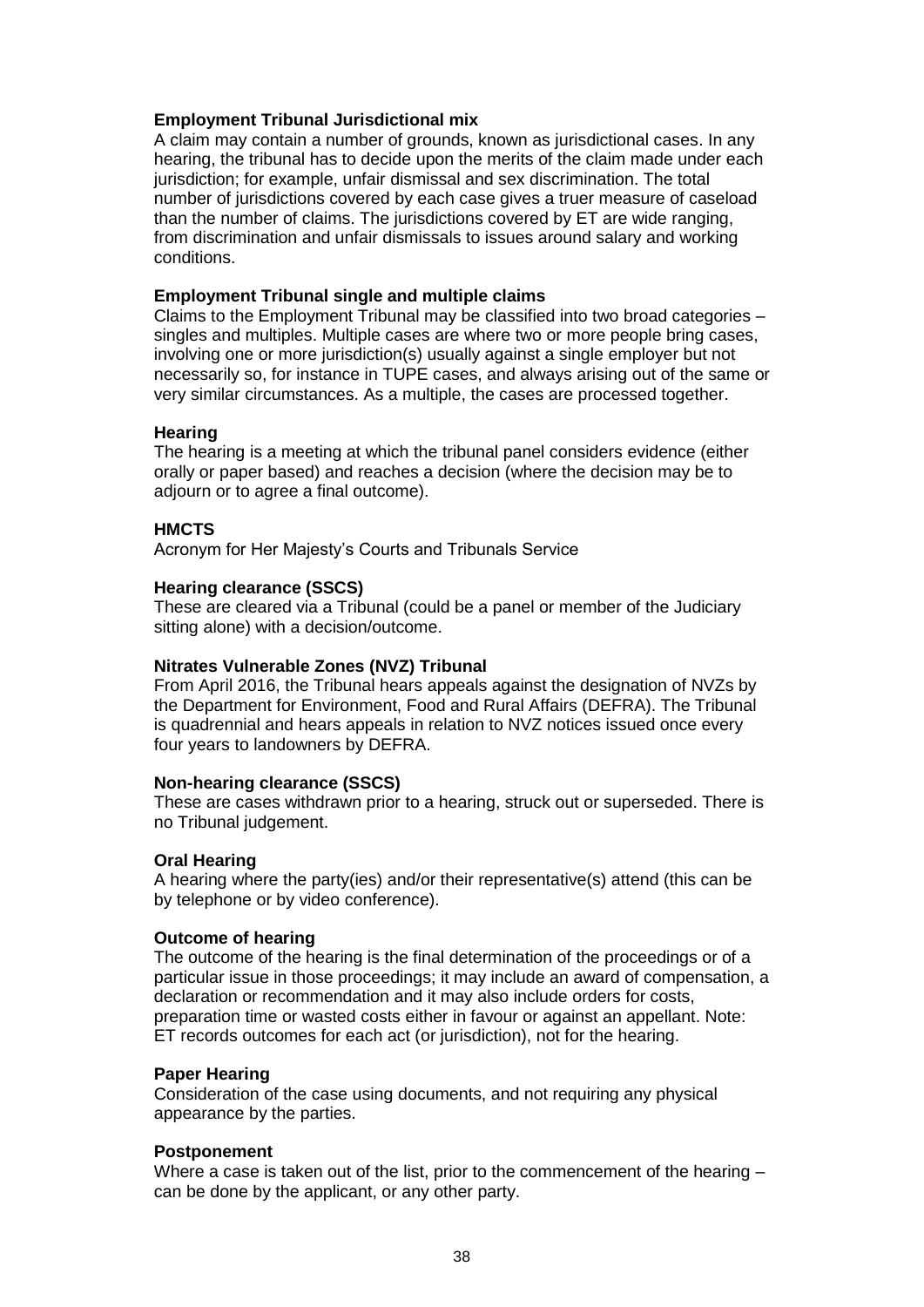#### **Receipt**

Volumetric term covering the acceptance of a case by a HMCTS Tribunal. Also known as a 'case' for Employment Tribunals.

#### **Settlement**

Cases settled without the need for a hearing. A third party may have been involved in the process.

#### **Withdrawal**

The applicant/claimant/appellant ceases action either before or at the hearing.

## <span id="page-38-0"></span>**Immigration and Asylum Cases**

#### **Asylum**

Appeals against a refusal to grant asylum, including asylum claims which raise Human Rights grounds.

#### **Deportation**

Appeals against deportation orders made against people by the Home Secretary.

#### **Entry Clearance Officer (ECO)**

Appeals generated by people who are not already in the UK, but have been refused permission to enter or stay in the UK for a fixed period of time, or live here permanently.

#### **Family Visit Visa (FVV)**

Appeals against decisions not to allow temporary visits to see family in the UK.

#### **FTTIAC**

Acronym for the First Tier Immigration and Asylum Chamber

#### **Human Rights Appeals**

A separate Human Rights Appeal category was introduced in the Tribunal in 2001, following the implementation of the Human Rights Act 1998 to allow the consideration of Human Rights arguments for cases where those grounds were not considered at the original human rights appeal. Since then, a range of incountry case types raising Human Rights grounds have been recorded under this category when they would have been more appropriately recorded against another case type. The Tribunal has made a recent change to its administrative processes to record such cases more suitably, which will explain any drop in numbers in the Human Rights (Other) appeal category.

#### **Immigration Appeals (Family Visitor Regulations 2012)**

Legislation which stated that foreign nationals who had been refused clearance to visit family on a short stay would also lose their right to appeal.

#### **Managed Migration**

Appeals generated by people already in the UK who have been refused permission to extend their stay here (either permanently or temporarily). This appeal type will also cover occasions where an individual has their permission to be in the UK revoked.

#### **UTIAC**

Acronym for Upper Tribunal Immigration and Asylum Chamber. Handles appeals for decisions made by the FTTIAC and also specific categories of Judicial Reviews.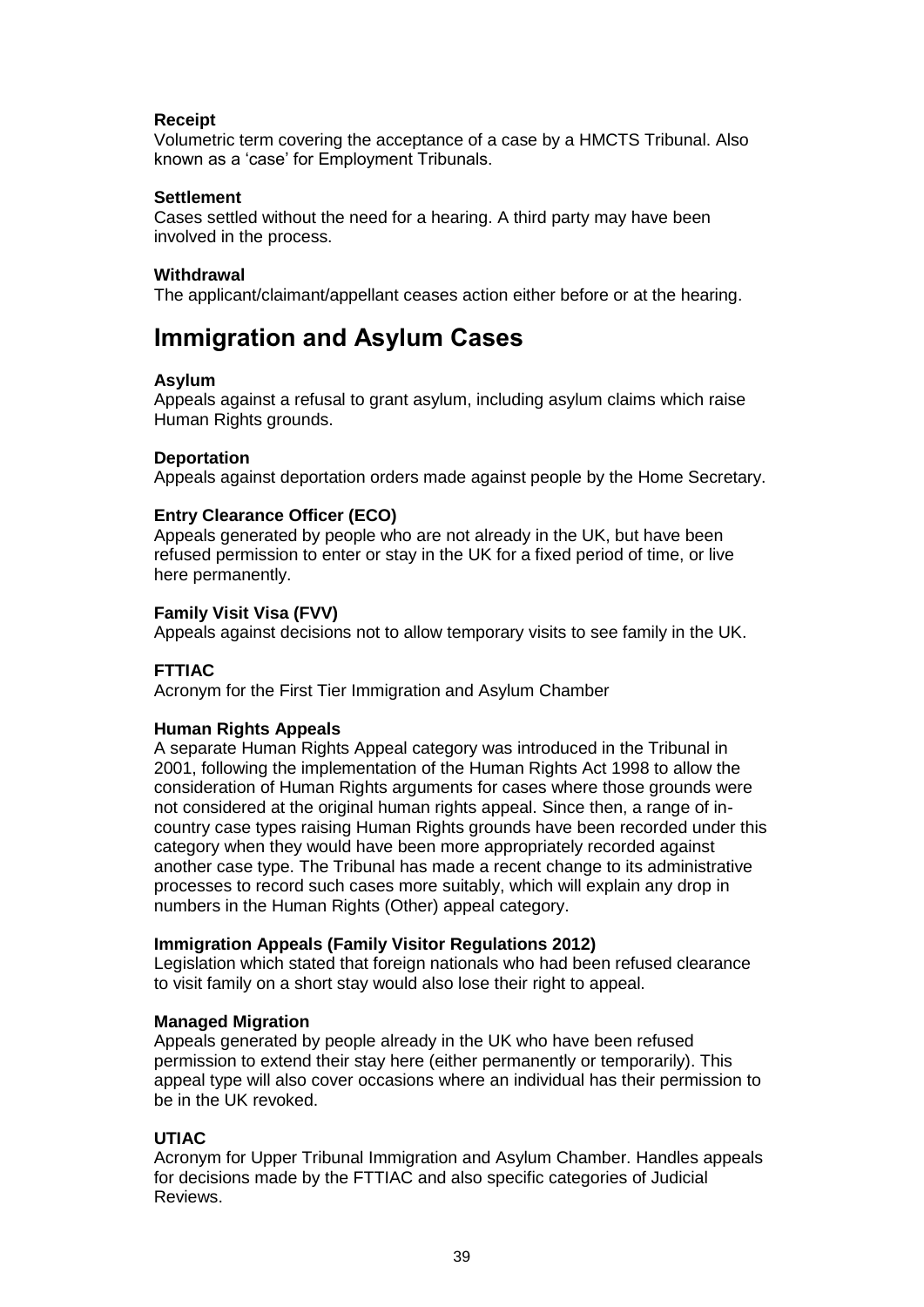## <span id="page-39-0"></span>**Employment and Employment Appeal Cases**

#### **ACAS**

Acas provides free and impartial information and advice to employers and employees on all aspects of workplace relations and employment law. They also provide conciliation and mediation services to help resolve workplace problems and avoid having to go to a tribunal

#### **Age Discrimination**

Discrimination or victimisation on grounds of age

#### **Case Discontinued**

This records complaints dismissed under rule 40(1) where a party has not satisfied requirements in respect of paying a tribunal fee or demonstrating a case for remission

#### **Disability discrimination**

Suffered a detriment, discrimination and/or dismissal on grounds of disability or failure of employer to make reasonable adjustments

#### **Discrimination on grounds of Religion or Belief**

Discrimination or victimisation on grounds of religion or belief

#### **Discrimination on grounds of Sexual Orientation**

Discrimination or victimisation on grounds of sexual orientation

#### **Dismissed Rule 27**

Complaints dismissed by an Employment judge and initial consideration of claim and response

#### **Dismissal upon withdrawal (Rule 52)**

An employment tribunal shall issue a judgement dismissing a claim where the claimant withdraws it unless certain criteria are satisfied.

#### **Equal pay**

Failure to provide equal pay for equal value work

#### **National minimum wage**

Suffer a detriment and/or dismissal related to failure to pay the minimum wage or allow access to records

#### **Part Time Workers Regulations**

Suffer less favourable treatment and/or dismissal as a result of being a part time employee by comparison to a full time employee

#### **Race discrimination**

Discrimination or victimisation on grounds of race or ethnic origin

#### **Redundancy – failure to inform and consult**

Application by an employee, their representative or trade union for a protective award as a result of an employer's failure to consult over a redundancy situation

#### **Redundancy pay**

Failure of the Secretary of State to pay a redundancy payment following an application to the National Insurance fund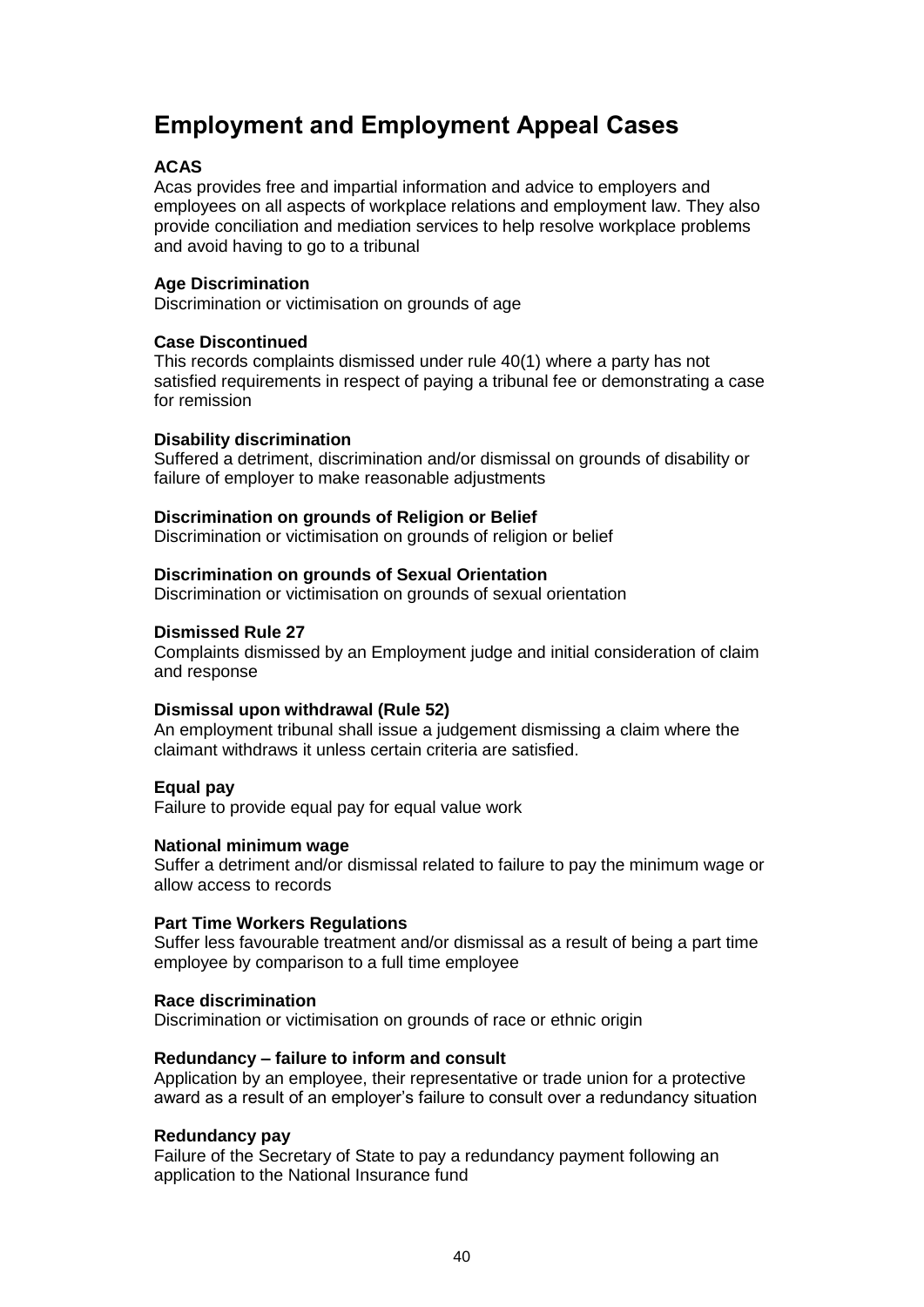#### **Sex discrimination**

Discrimination or victimisation on grounds of sex, marriage or transgender

#### **Suffer a detriment / unfair dismissal – pregnancy**

Suffer a detriment and/or dismissal on grounds of pregnancy, child birth or maternity

#### **Transfer of an undertaking - failure to inform and consult**

Failure of the employer to consult with an employee rep. or trade union about a proposed transfer

#### **Unauthorised deductions (formerly Wages Act)**

One of three conditions has to be met for you to lawfully make deductions from wages or take payments from a worker. If this is not the case then the deduction is unauthorised. For the deduction or payment to be authorised it must be

- required or authorised by legislation (for example, income tax or national insurance deductions;
- authorised by the worker's contract provided the worker has been given a written copy of the relevant terms or a written explanation of them before it is made; or
- consented to by the worker in writing before it is made

#### **Underhill Review**

A consultation led by Mr Justice Underhill which aimed to address the complex nature of employment tribunals

#### **Unfair dismissal**

Appeals on the grounds that an employer does not have a good reason for dismissing a person, or follow the company's formal disciplinary or dismissal process.

#### **Working Time Directive**

Appeal by a person who has been served with an improvement or prohibition notice under the Working Time Regulations 1998. Can include complaints by a worker that employer has failed to allow them to take or to pay them for statutory annual leave entitlement and failure to limit weekly or night working time, or to ensure rest breaks.

#### **Written pay statement**

Failure to provide a written pay statement or an adequate pay statement

#### **Written statement of reasons for dismissal**

Failure to provide a written statement of reasons for dismissal or the contents of the statement are disputed

#### **Written statement of terms and conditions**

Failure to provide a written statement of terms and conditions and any subsequent changes to those terms

## <span id="page-40-0"></span>**Social Security and Child Support**

#### **30 Hours Free Childcare Scheme**

All 3 and 4-year-olds in England already get 15 hours a week, or 570 hours a year of free early education. If their parents are living and working in England, 3 and 4-year-olds may be entitled to 30 hours free childcare. An extra 570 hours of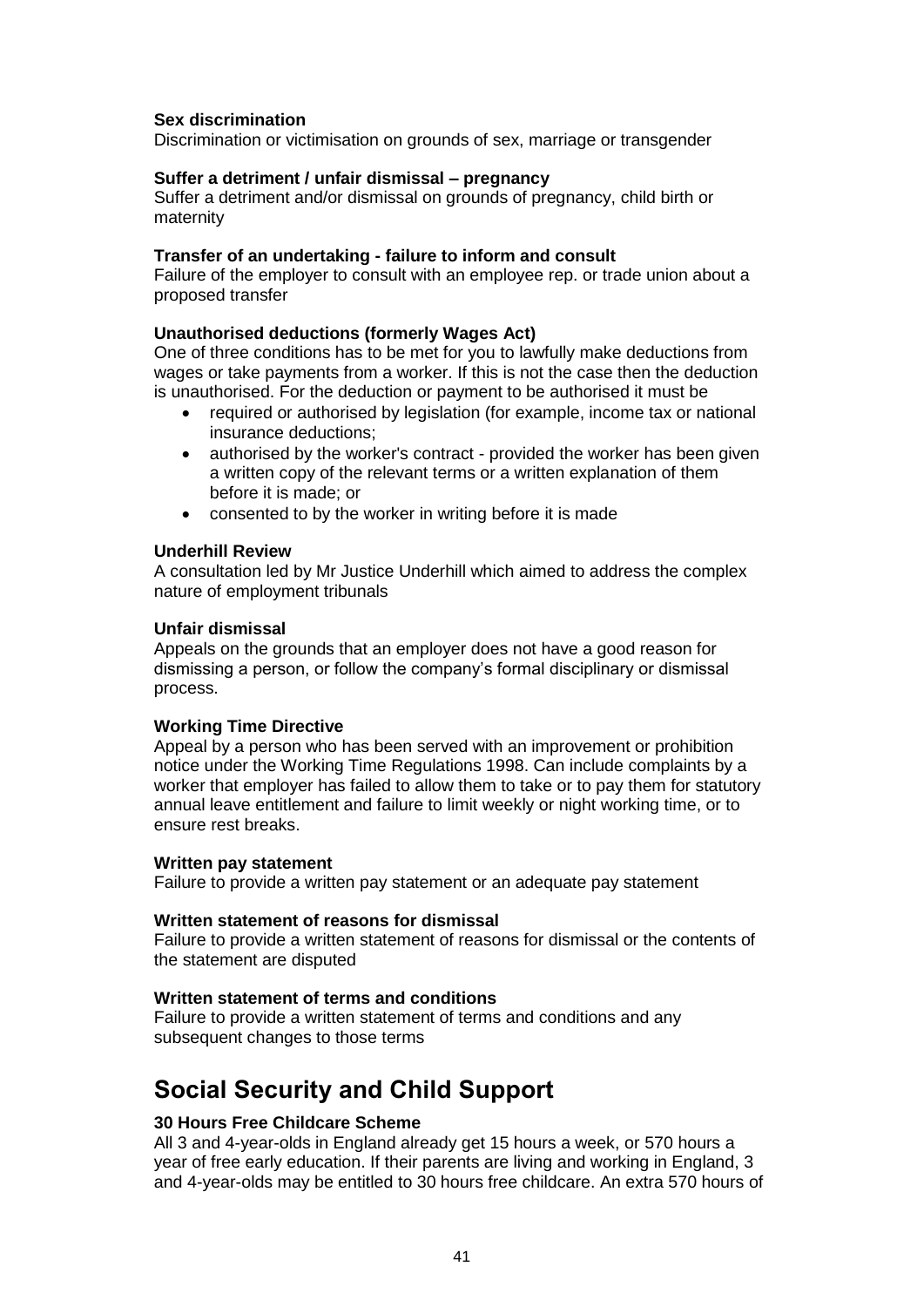free childcare a year, so 1,140 hours in total. This 30 hours free childcare scheme was introduced in September 2017.

#### **Attendance Allowance**

Social Security benefit for people aged 65 or over who need help with personal care because of a mental or physical disability. There are two rates, a lower rate for attendance during day or night, and a higher rate for day and night.

#### **Bereavement Benefit**

Any or all of the range of Bereavement Benefits that were introduced on 9 April 2001. These replaced the old system of Widows' Pension and can be claimed by men and women whose spouse died on or after 9 April 2001. Widows whose husband died before this date receive transitional protection and would continue to receive Widows' Pension.

#### **Bereavement Payment**

Widows/widowers are eligible to receive Widow's/Bereavement Payments if their late spouse satisfied certain National Insurance contribution conditions. Widows are also eligible if their late husband died as the result of an industrial injury or disease and she was aged under 60 when her late husband died; or if she was aged over 60 and he was not entitled to a Category A Retirement Pension when he died. The payment is a tax free lump sum of £2,000. For the purposes of the Sources of Income tables in this publication, this is treated as covering a period of one year

#### **Bereavement Allowance**

A Social Security benefit paid for up to 52 weeks to widows and widowers who were aged 45 or over, but less than pension age, when their spouse died. Bereavement Allowance cannot be received at the same time as Widowed Parent's Allowance. The amount paid is on a sliding scale depending on the widow or widower's age.

#### **Bereavement Support Payment Scheme**

Bereavement Support Payment is a benefit paid to widows, widowers, or surviving civil partners who are bereaved on or after 6 April 2017. It replaces Bereavement Allowance, Widowed Parents Allowance and Bereavement Payment for people whose husband or wife died on or after 6 April 2017.

#### **Carer's Allowance**

A Social Security benefit for people who are aged 16 or over; not in full-time education with 21 hours or more a week of supervised study; not earning more than the lower earnings limit for National Insurance after certain deductions have been made (such as Income Tax); and spending at least 35 hours a week caring for someone who is ill or disabled. The ill or disabled person must be getting either higher or middle rate Disability Living Allowance Care component or Attendance Allowance or a Constant Attendance Allowance at the maximum rate under the War Pensions or Industrial Injuries Scheme.

#### **Child Benefit**

Social Security benefit paid for each child under 16 year or aged under 19 and still in full time non advanced education.

#### **Council Tax Benefit**

Social Security benefit administered by the local authority designed to help people on low incomes pay their Council Tax. There are two types of Council Tax Benefit, maximum Council Tax Benefit (Main Benefit) and Second Adult Rebate.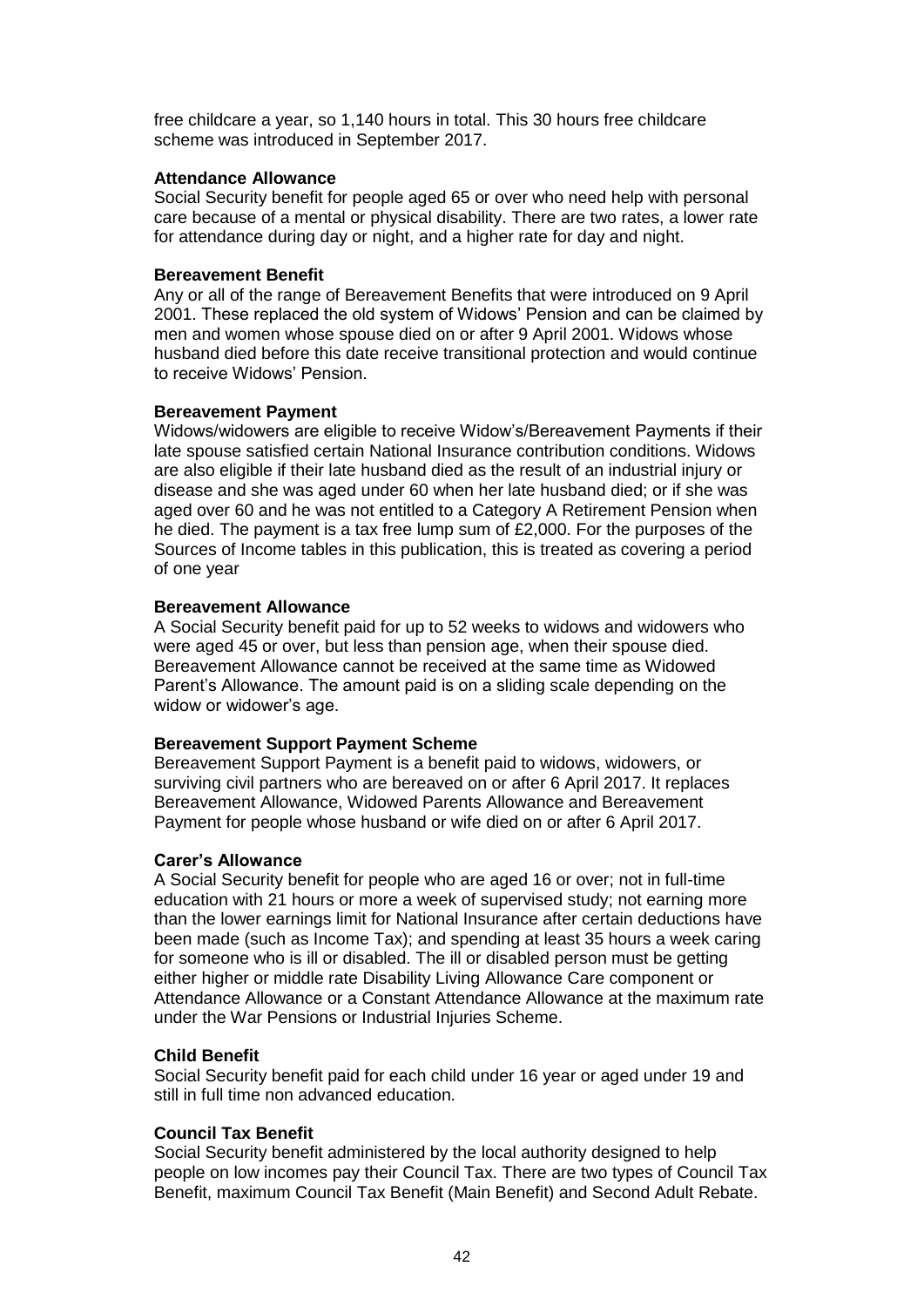Council Tax Benefit may be received for a further four weeks by people aged under 60 when they start working full time following a period of at least six months being unemployed, by people on a Government Training Scheme or on Income Support as a lone parent or carer (Extended Payment).

#### **Diffuse Mesothelioma Scheme**

The Diffuse Mesothelioma Scheme was introduced on 5 April 2014 by the Mesothelioma Act 2014. The scheme is designed to provide substantial payments to sufferers of Diffuse Mesothelioma (a condition which arises from exposure to asbestos) and their dependants who cannot access compensation elsewhere.

#### **Disability Living Allowance (DLA)**

A tax-free benefit for disabled people who need help with mobility or care costs. DLA has two components which can be paid together or on their own:

- 1. A care component for people who have needed help with personal care for at least 3 months and are likely to go on needing that help for at least a further 6 months.
- 2. A mobility component for people who have had walking difficulties for at least 3 months and are likely to continue to have those difficulties for at least a further 6 months.

Personal independence payment (PIP) was introduced as a new benefit in April 2013 to replace DLA for people aged between 16 and state pension age.

#### **Employment support allowance (ESA)**

Someone who is ill or disabled may be eligible for Employment and Support Allowance (ESA) which offers financial support if the person is unable to work and/or personalized help in becoming employed if the recipient is able to. ESA is supported and administered by DWP.

#### **Housing Benefit**

Social Security benefit administered by local authorities which is designed to help people who rent their homes and have difficulty meeting their housing costs. Council tenants on Housing Benefit get a rent rebate which means that their rent due is reduced by the amount of that rebate. Private and housing association tenants usually receive Housing Benefit (or rent allowance) personally, although sometimes it is paid direct to the landlord. Housing Benefit may be received for a further four weeks by people aged under 60 when they start working full time following a period of at least six months being unemployed, by people on a Government Training Scheme or on Income Support as a lone parent or carer (Extended Payment).

#### **Incapacity Benefit**

Replaced Sickness Benefit and Invalidity Benefit from 13 April 1995. It is paid to people who are assessed as being incapable of work and who meet the contribution conditions.

#### **Income Support**

Social Security benefit for adults aged 18 or over who are working less than 16 hours a week, or have a partner working less than 24 hours a week and who have less money coming in than the law says they need to live on. In general, Income Support is now only available to people who are not required to be available for work such as pensioners, lone parents and sick and disabled people. It is made up of personal allowances for each member of the benefit unit, premiums for any special needs and housing costs, principally for mortgage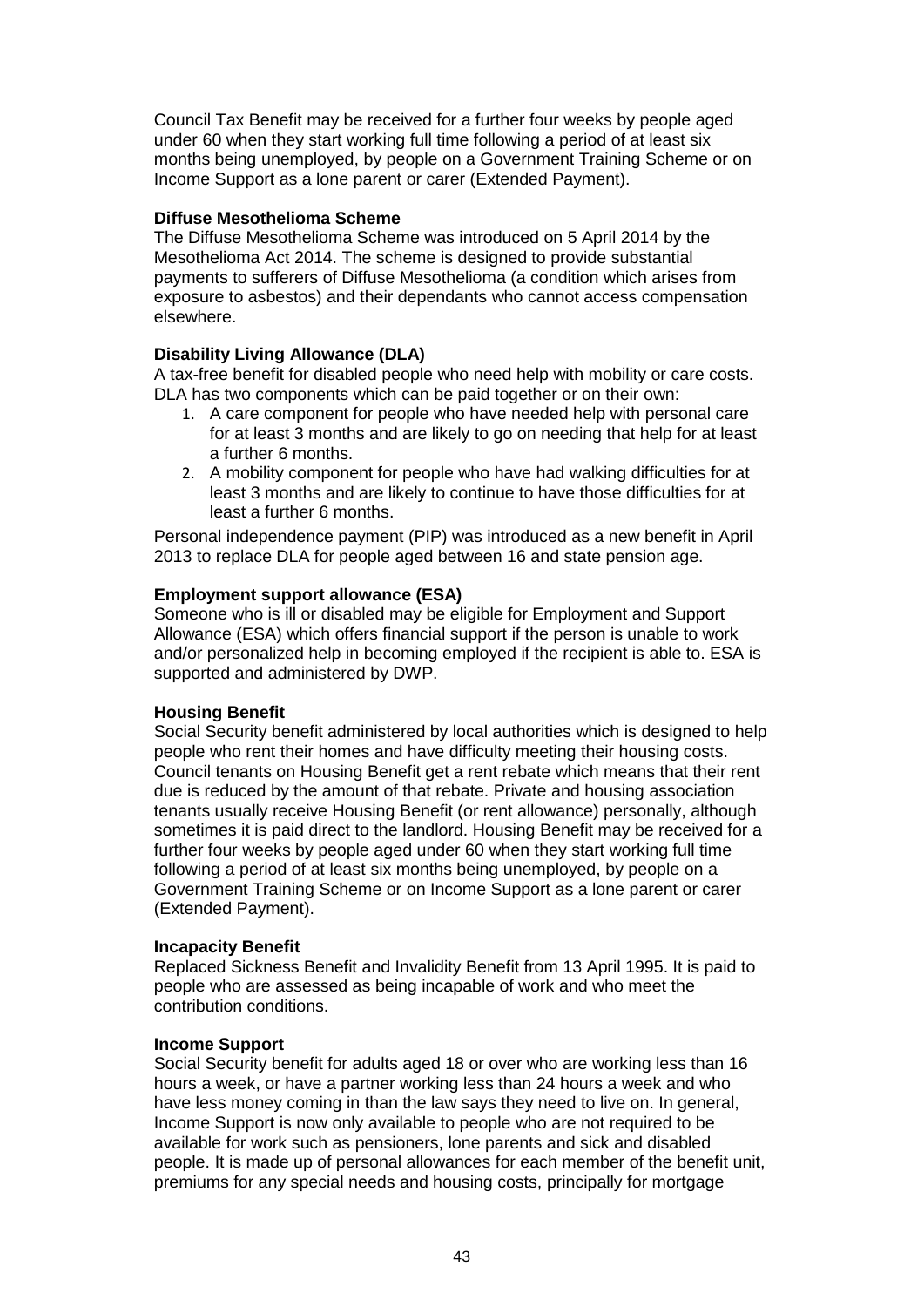interest payments. It is often paid to top up other benefits or earnings from part time work.

#### **Industrial Injuries Disablement Benefit**

Social Security benefit provided for employees who are disabled because of an industrial accident or prescribed industrial disease. To get the basic benefit the person needs a medical assessment of the degree of their disability.

#### **Jobseeker's Allowance**

Replaced Unemployment Benefit and Income Support for unemployed people on 7 October 1996. It is payable to people under state pension age who are available for, and actively seeking, work of at least 40 hours per week. Certain groups of people, including carers and those with a physical or mental condition, are able to restrict their availability to less than 40 hours depending upon their personal circumstances. There are contribution based and income based routes of entry to Jobseeker's Allowance. The different elements are separated in the 'any income related benefit' and 'any non-income related benefit' categories.

#### **Road Traffic (NHS Charges)**

The Road Traffic (NHS Charges) Act 1999 came into force on 5 April 1999. This act allows the Compensation Recovery Unit (CRU) to recover NHS hospital charges from road traffic accidents where a compensation payment is made on or after 5 April 1999.

#### **Severe Disablement Allowance**

Social Security benefit provided for people who are incapable of work and do not satisfy the contributions conditions for Incapacity Benefit. Severe Disablement Allowance was abolished for new claimants on 6th April 2001. However, certain people entitled to SDA before that date can continue to receive it. Claimants needed to be aged between 16 and 65 when they made their claim and must have been incapable of work for at least 28 weeks.

#### **Social Fund**

Made up of regulated and discretionary payments. Maternity Funeral and Cold Weather Payments are governed by regulations. They are available to people who are on certain Social Security benefits and who meet various other conditions. The discretionary part of the Social Fund provides help in the form of non-repayable grants and interest-free loans. The discretionary payments are Community Care Grants, budgeting Loans and Crisis Loans.

#### **Tax-Free Childcare Scheme**

Tax-Free Childcare scheme was introduced on 21 April 2017 and has been gradually rolled out over 2017, for parents of children aged under four (from 31 August), and parents of disabled children aged under 17 (from 28 Jul 2016).

#### **Widowed Parent's Allowance**

A widow or widower is eligible if his or her late husband or wife met certain National Insurance contribution conditions. Widowed Mother's Allowance or Widowed Parent's Allowance can be paid to a widow or widower as long as he or she is entitled to Child Benefit for at least one qualifying child, or she is pregnant by her late husband, or in certain cases of artificial insemination. Child dependency increases are paid for each child.